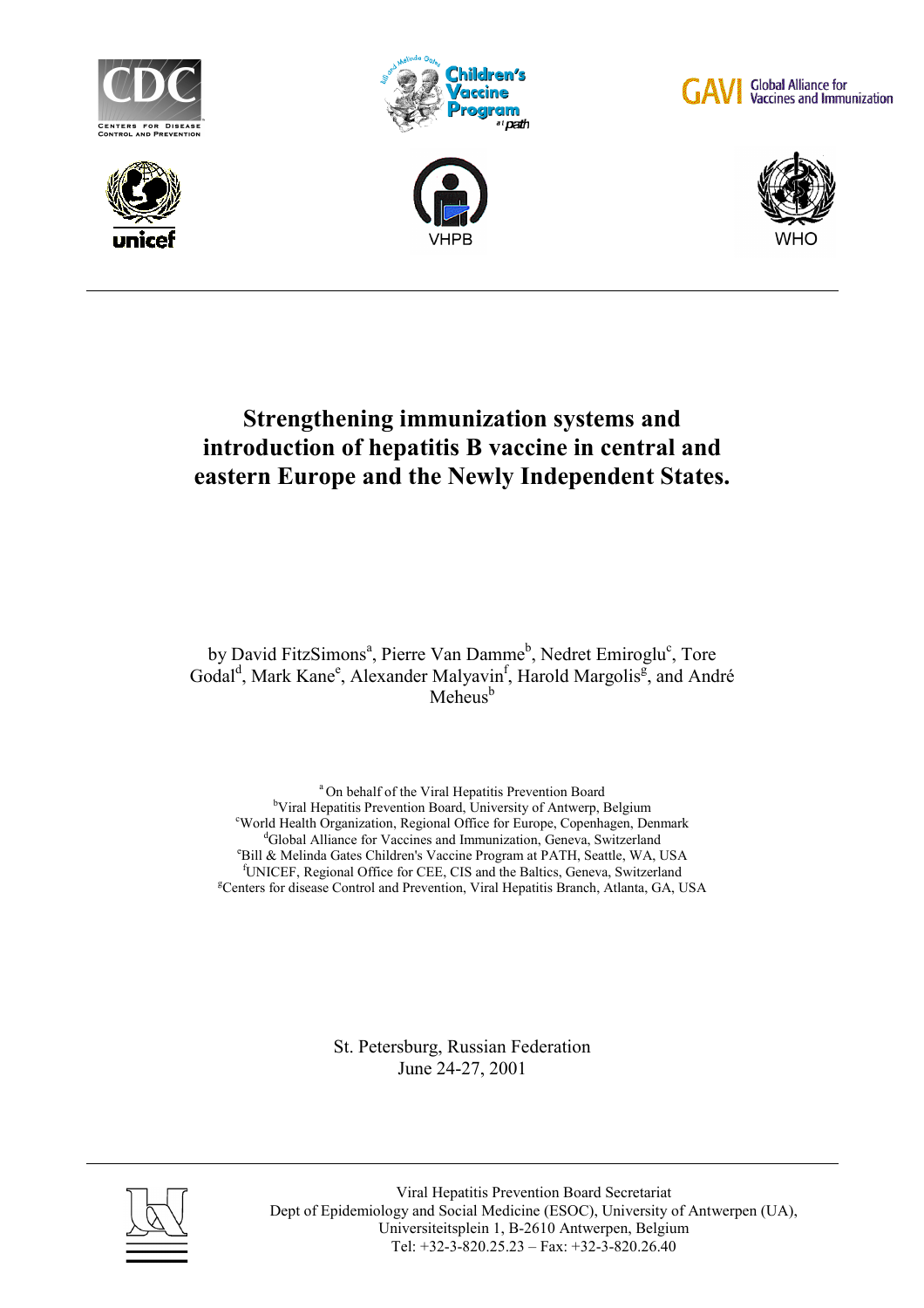# **Strengthening immunization systems and introduction of hepatitis B vaccine in central and eastern Europe and the Newly Independent States.**

Report of a meeting organised by the Centers for Disease Control and Prevention, Bill & Melinda Gates Children's Vaccine Program at Program for Appropriate Technology in Health, Global Alliance for Vaccines and Immunisation, United Nations Children's Fund, Viral Hepatitis Prevention Board, and the World Health Organization.

ISBN: 90-73155-43-6

This report is available on the Viral Hepatitis Prevention Board web site www.vhpb.org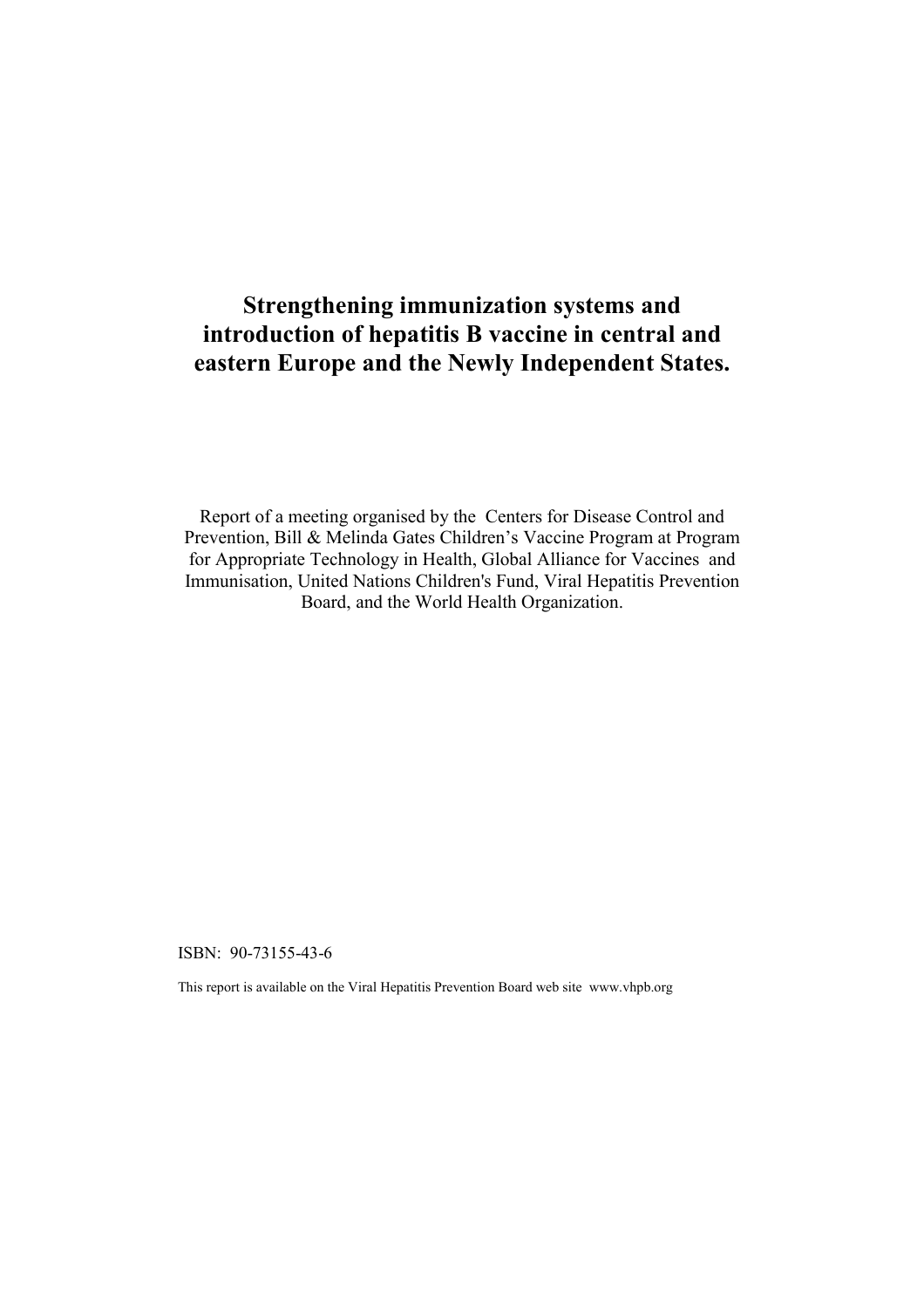# **CONTENTS**

| PREVENTION AND CONTROL OF HEPATITIS B IN COUNTRIES OF CENTRAL AND EASTERN EUROPE                                                                                                                                                                                                                                                     |  |
|--------------------------------------------------------------------------------------------------------------------------------------------------------------------------------------------------------------------------------------------------------------------------------------------------------------------------------------|--|
|                                                                                                                                                                                                                                                                                                                                      |  |
|                                                                                                                                                                                                                                                                                                                                      |  |
| <b>HEPATITIS B PREVENTION STRATEGIES AND PROGRAMME EVALUATION  16</b>                                                                                                                                                                                                                                                                |  |
| EVALUATING OUTCOME AND ASSESSING IMPACT OF HEPATITIS B IMMUNIZATION PROGRAMMES 17                                                                                                                                                                                                                                                    |  |
|                                                                                                                                                                                                                                                                                                                                      |  |
|                                                                                                                                                                                                                                                                                                                                      |  |
| STRENGTHENING IMMUNIZATION SYSTEMS AND INTRODUCTION OF NEW                                                                                                                                                                                                                                                                           |  |
| HEALTH INFORMATION SYSTEMS: THE UKRAINIAN INFECTIOUS DISEASE PROGRAMME 25<br>IN-COUNTRY COORDINATION AND STRENGTHENING NATIONAL INTERAGENCY COORDINATING                                                                                                                                                                             |  |
|                                                                                                                                                                                                                                                                                                                                      |  |
| GROUP 1 - ALBANIA, BOSNIA AND HERZEGOVINA, KAZAKHSTAN, KYRGYZSTAN, TAJIKISTAN,<br>GROUP 2 - ARMENIA, AZERBAIJAN, BELARUS, GEORGIA, REPUBLIC OF MOLDOVA, RUSSIAN<br>GROUP 3 - CENTRAL EUROPE: CZECH REPUBLIC, ESTONIA, HUNGARY, LATVIA, LITHUANIA,<br>GROUP 4 - BULGARIA, CROATIA, ROMANIA, THE FORMER YUGOSLAV REPUBLIC OF MACEDONIA |  |
| <b>CONCLUDING REMARKS AND PROPOSED NEXTS STEPS - A SUMMARY:</b>                                                                                                                                                                                                                                                                      |  |
|                                                                                                                                                                                                                                                                                                                                      |  |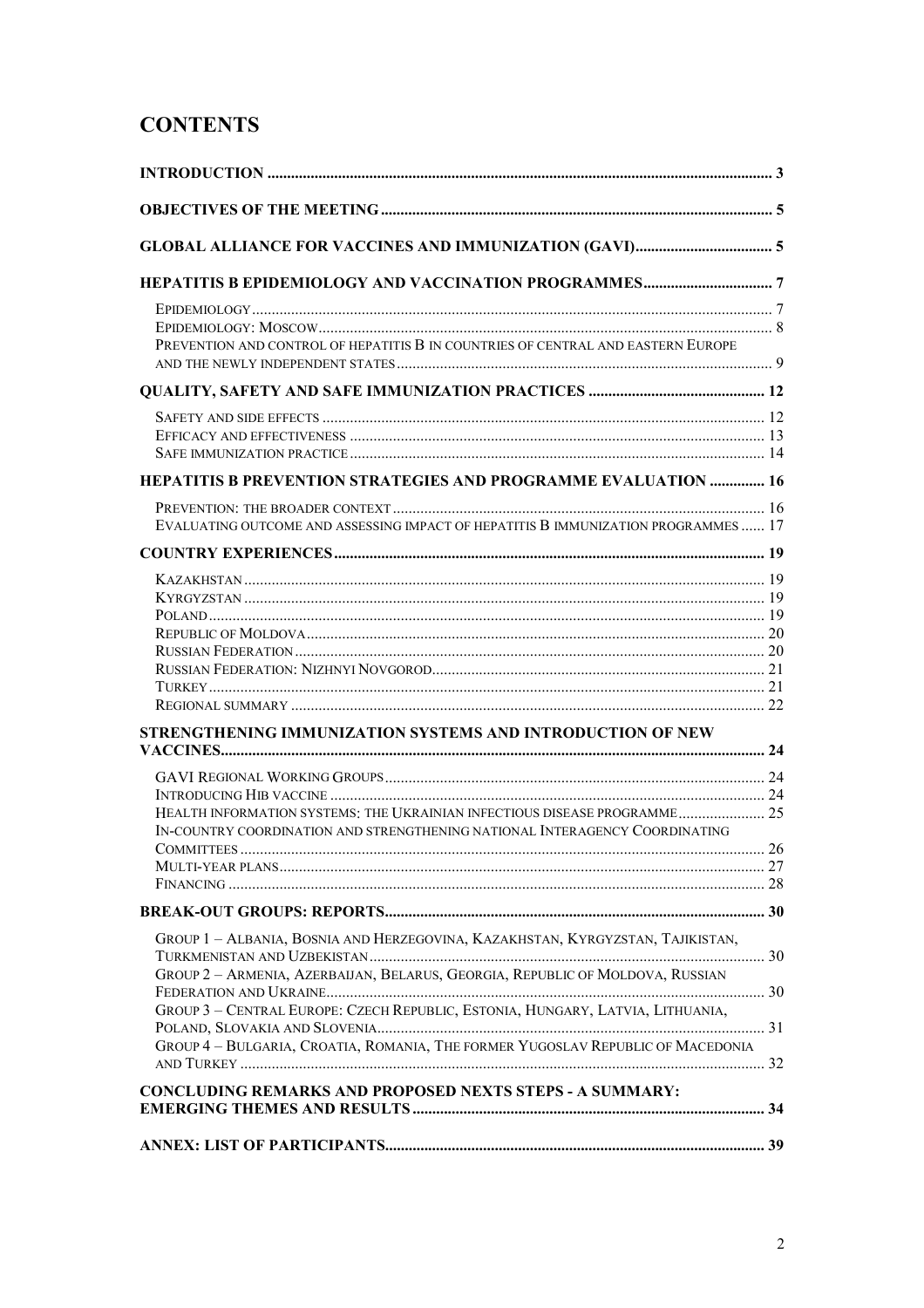# **INTRODUCTION**

It is now two decades since hepatitis B vaccine became available. Within 10 years of its introduction progress had been such that the World Health Assembly in 1992 called for the inclusion of hepatitis B immunization of infants in all national immunization programmes. Five years ago, in 1996, the Viral Hepatitis Prevention Board with the World Health Organization and the Centers for Disease Control and Prevention in the USA organized a conference on the prevention and control of hepatitis B in countries of central and eastern Europe and the newly independent states, held in Siofok, Hungary.<sup>12</sup>

Remarkable progress has been made since that landmark meeting in Siofok (see Table 1). At that time only 5 of the 25 countries in the region had implemented hepatitis B vaccination programmes, and that meeting identified the major constraints to the implementation of more programmes as financial, the lack of knowledge about burden of disease and the absence of medium-term plans of action. That lack of epidemiological data has been substantially overcome, and the information available demands to be translated into action. The St Petersburg meeting grew in part out of the interest in the progress made since 1996 as well as the lack of donor interest in supporting hepatitis B immunization programmes in the countries of the region where the disease burden had thus been shown to be patent. On the positive side, it aimed to promote action, such as the use of the powerful tool of education, to ensure political and community support as well as to secure funding for immunization programmes.

## Table 1

 $\overline{a}$ 

A chronology of hepatitis B vaccine and immunization in central and eastern Europe, Turkey, and the Newly Independent States.

| 1981 | Hepatitis B vaccine becomes available                                                |
|------|--------------------------------------------------------------------------------------|
| 1991 | World Health Assembly resolution calls for the inclusion of hepatitis B immunization |
|      | of infants in all national immunization programmes                                   |
| 1996 | Conference on prevention and control of hepatitis B in countries of Eastern and      |
|      | Central Europe and the Newly Independent States, Siofok, Hungary                     |
| 2000 | Global Alliance for Vaccines and Immunization (GAVI) launched                        |
| 2001 | (June) GAVI Board decision on fourth round of proposals to its Vaccine Fund          |
| 2001 | (June) Conference on strengthening immunization systems and introduction of          |
|      | hepatitis B vaccine in Central and Eastern Europe, St Petersburg                     |
|      |                                                                                      |

The breadth of co-sponsorship of this conference in St Petersburg in June 2001 indicates the commitment and range of international and nongovernmental organizations to the major public health challenge that viral hepatitis poses in the region. Furthermore, the broad participation reflected the measure of support at multiple levels within the different countries represented.

High prevalence rates demonstrate that hepatitis B continues to be a significant public health burden in the region, but they do not show the whole picture. The local epidemiological pictures are much more clearly delineated, allowing better decision making about prevention and control activities. That in turn facilitates more effective negotiation for vaccine procurement. At the same time it is becoming evident that hepatitis C is contributing comparably to morbidity and mortality in the region.

<sup>&</sup>lt;sup>1</sup> FitzSimons D, Van Damme P. Meeting report – Prevention and control of hepatitis B in central and eastern Europe and the Newly Independent States, Siofok, Hungary, 6-9 October 1996. *Vaccine* 1997;**15**:1595-1597.

<sup>2</sup> FitzSimons D, Van Damme P on behalf of the Viral Hepatitis Prevention Board. *Prevention and Control of hepatitis B in Central and Eastern Europe and the Newly Independent States* (Report). Antwerp: Viral Hepatitis Prevention Board; 1996: 77p.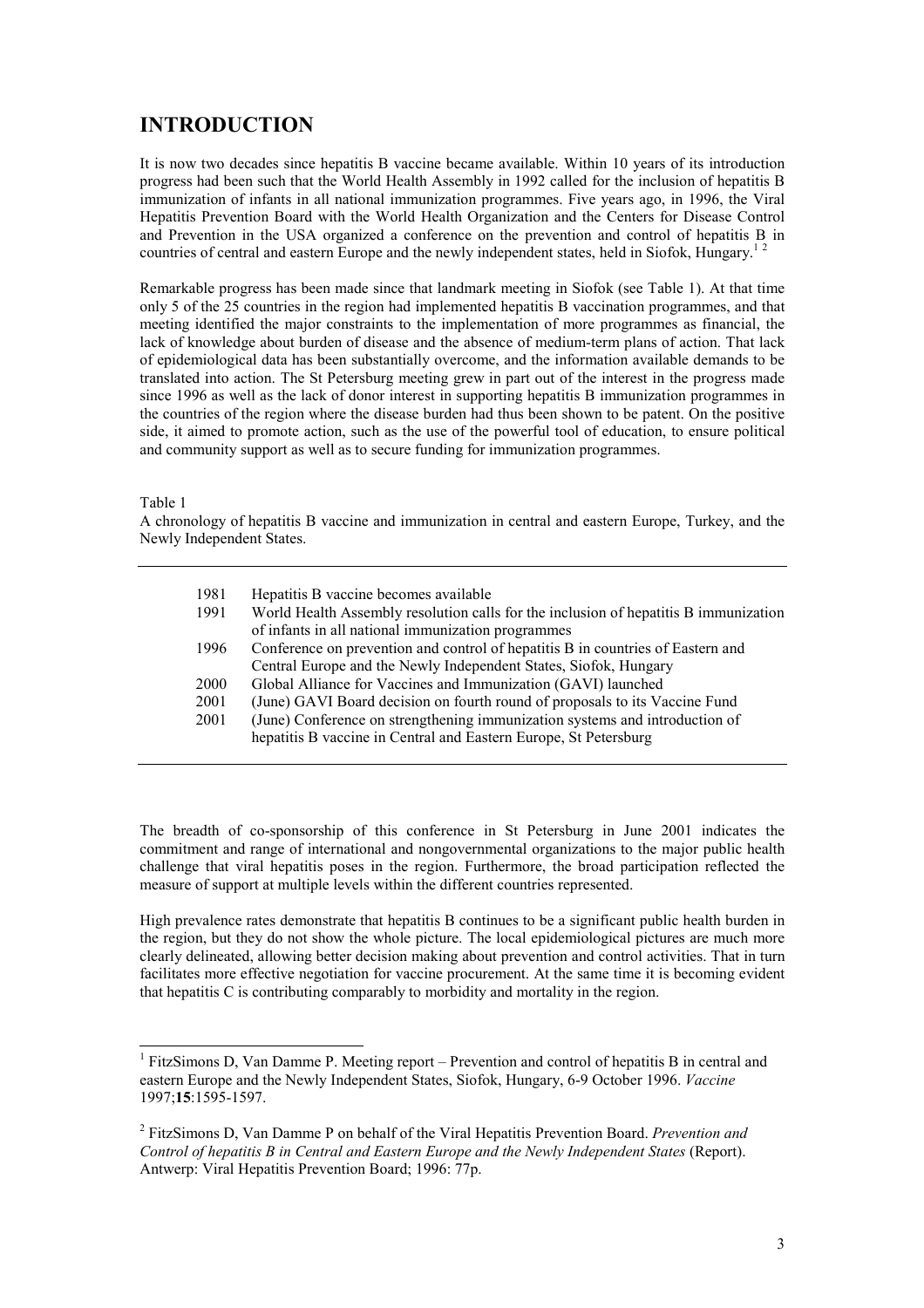Training, provision of better equipment and increasing political attention to health issues are strengthening epidemiology and surveillance in the countries of the region. Better epidemiology and surveillance not only define the burden of disease and help to monitor the impact of immunization campaigns but will also lay the ground for the introduction of newer or less used vaccines to prevent and control infections due to *Haemophilus influenzae* type b and other communicable pathogens.

The cost of hepatitis B vaccine has decreased substantially since its launch. The increased political attention being paid to public health, the presence on the scene of organizations such as the Global Alliance for Vaccines and Immunization<sup>3</sup> and the priority being accorded to childhood immunization programmes by charitable organizations such as the Bill & Melinda Gates Foundation through the Gates Children's Vaccine Program, implemented by the Program for Appropriate Technologies in Health (PATH), have accelerated and facilitated the process of implementing affordable and sustainable programmes. Now 21 countries in central and eastern Europe and the newly independent states, including five categorized as highly endemic and six with intermediate endemicity, are implementing hepatitis B vaccine programmes. High rates of coverage are being achieved in many countries and incidence rates of new cases of hepatitis B are declining rapidly in some areas. There is the full expectation that hepatitis B vaccination will soon be part of the routine infant immunization programmes in all the countries of the region (see Figure).

Figure: universal hepatitis B immunization programmes in the European Region of the World Health Organization, 2001 (including programmes planned until 2003).



 $\overline{\phantom{a}}$ 

<sup>&</sup>lt;sup>3</sup> GAVI web site: www.vaccinealliance.org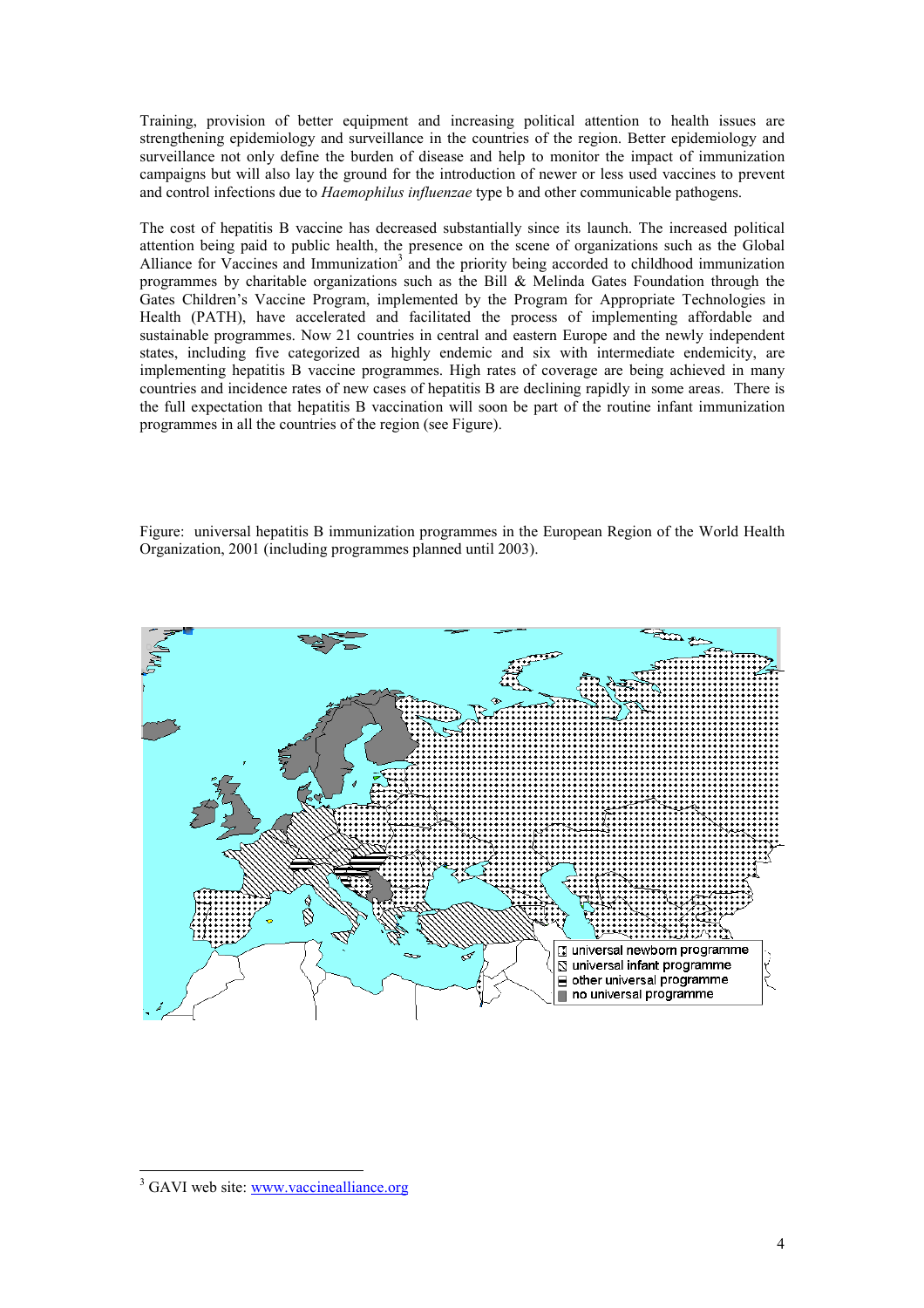# **OBJECTIVES OF THE MEETING**

The meeting drew some 150 people mainly from the countries of central and eastern Europe and the newly independent states as well as from the intergovernmental, international and nongovernmental cosponsors. The aims of the meeting were as follows:

- to present an overview of the epidemiology of viral hepatitis, in particular in the countries of central and eastern Europe and the newly independent states, and to describe the activities of the Global Alliance for Vaccines and Immunization (GAVI) and its Vaccine Fund relevant to these countries;
- to review the status of hepatitis B vaccination;
- to provide a forum for discussion and to share experiences of hepatitis B prevention strategies in the context of prevention and control of viral hepatitis generally;
- to help to prepare for and facilitate programme planning and to formulate a broad plan of action, including mechanisms for strengthening national immunization systems, thereby contributing to efforts to reduce the prevalence of and morbidity and mortality due to viral hepatitides.

Significant steps had been taken to facilitate communication. Not only was there simultaneous translation into English and Russian, but all the background documentation was provided in both English and Russian, and many presentations included materials in both languages.

# **GLOBAL ALLIANCE FOR VACCINES AND IMMUNIZATION (GAVI)**

GAVI was formed in 1999 with the mission of ensuring that every child in the world will be protected against vaccine-preventable diseases. It provides a mechanism for coordinating and revitalizing immunization programmes at international, regional and national levels, bringing together traditional and new partners, from both the private and public sectors, including countries, United Nations agencies (such as WHO and UNICEF), development banks, industry, technical agencies (such as the Centers for Disease Control and Prevention in the USA), foundations (e.g. the Bill & Melinda Gates, Rockefeller and Mérieux Foundations), nongovernmental organizations (e.g. the Gates Children's Vaccine Program at PATH) and academe.

These partners share a vision and a set of strategic objectives against a common background: immunization coverage rates are stagnating and even declining in certain countries and regional discrepancies are evident. Newly developed or under-used vaccines against diseases that are major causes of childhood deaths simply are not being introduced. There is only limited investment in research on vaccines for diseases that place a heavy burden on developing countries.

GAVI's mission to save lives and protect health through the widespread use of vaccines translates into five strategic objectives:

- to improve access to sustainable immunization services
- to expand the use of all existing infant vaccines
- to hasten the introduction of new vaccines
- to accelerate research and development of vaccines for developing countries, such as against HIV/AIDS, malaria and tuberculosis, and
- to make high immunization coverage a centrepiece of international development efforts.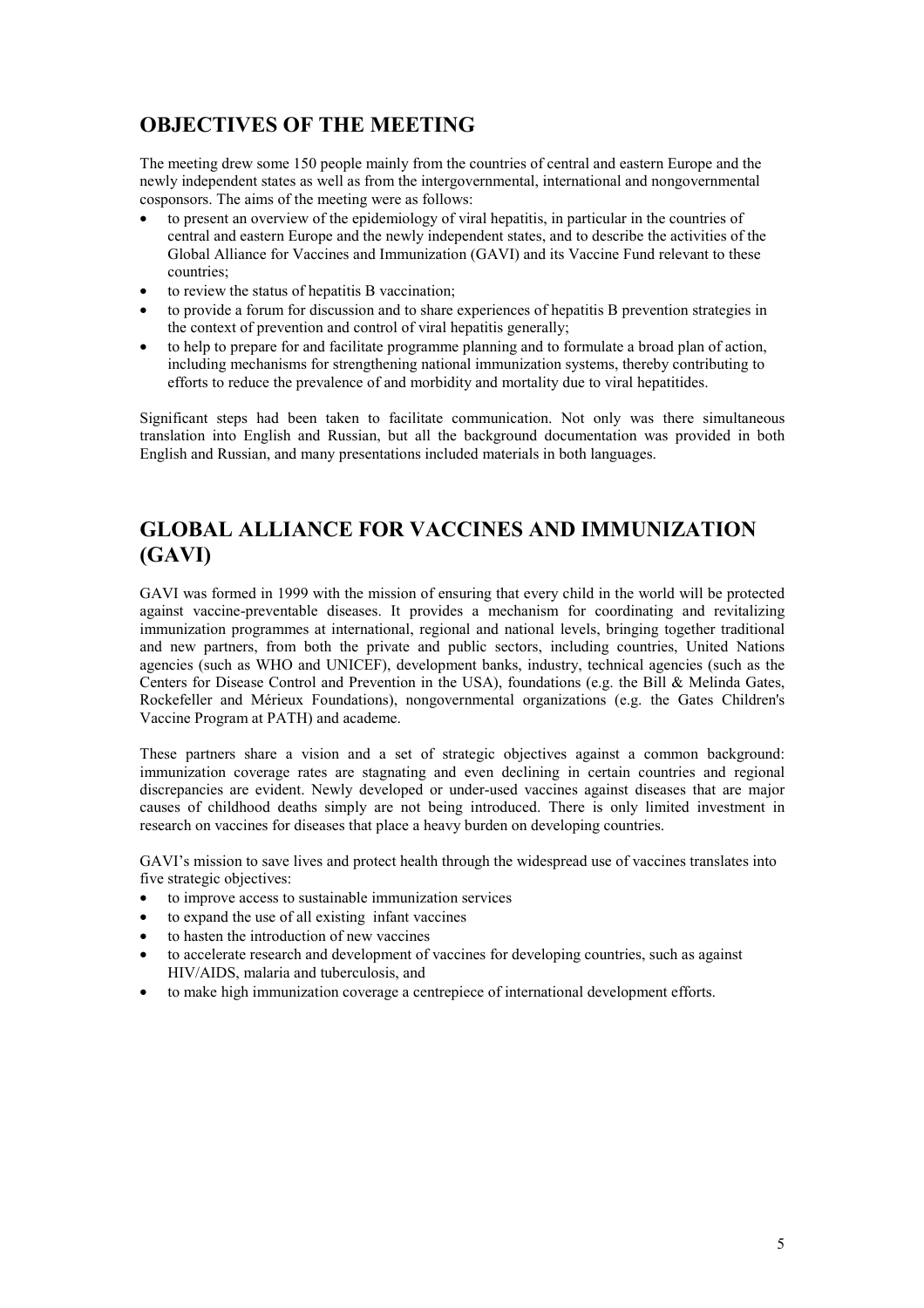Within the next six years the related measurable outputs are the following:

- by 2002, 80% of countries with adequate delivery systems for immunization will introduce hepatitis B immunization and by 2007 all countries will have done so
- by 2005, 80% of developing countries will have routine immunization coverage of at least 80% in all districts
- by the same year, 50% of the poorest countries with heavy burden of disease due to *H. influenzae* type b infection will have introduced Hib immunization, and
- also by 2005, the vaccine efficacy and burden of disease will have been established in all regions for rotaviral and pneumococcal infections, and mechanisms will have been identified to make the relevant vaccines available to the poorest countries.

GAVI operates through a 15-member Board (with secured institutional commitment for its members) and a 10-member Working Group that helps to formulate joint policies and work plans. The meetings and activities are coordinated by a small secretariat, funded by partners' fees. It works through Task Forces, focusing on advocacy, country coordination, financing, and research and development, and five Regional Working Groups (see p.19 for a description of the work of the European Regional Working Group).

GAVI established its Vaccine Fund in order to strengthen immunization services and to deliver vaccines in countries. The Board of GAVI established the Fund's principles, including a separate board for fund-raising and management. The Fund has a working capital account and three sub-accounts: immunization services, vaccines and safe injection materials, and research and development (although this last sub-account is not yet active). Applications are invited at least twice a year and the Board makes recommendations about allocations. To be eligible for support from the Vaccine Fund, countries must have a gross national product of less than US\$ 1000 per capita and a population of less than 150 million, although special arrangements exist for large countries (China, India and Indonesia). They must also have a functioning high-level collaborative mechanism such as an Interagency Coordinating Committee, have had an assessment of infant immunization within the past three years, and have drawn up a multi-year plan for immunization that includes proposals for financial sustainability.

At present countries with DTP3 coverage of 80% can apply for support for immunization services. Those with DTP3 coverage of 50% or higher can apply for support for new and under-used vaccines. By new and under-used vaccines, GAVI refers to hepatitis B vaccine (globally), Hib vaccine for countries in Africa, Latin America, the Middle East and where evidence of a sufficient burden of disease exists, and yellow fever where recommended in Africa and South America (even where DTP3 coverage is <50%). Safe injection equipment, with auto-disable syringes and safe sharps disposal boxes, will be packaged with vaccines as they are delivered to countries.

The immunization services sub-account extends the pool of existing funding and channels funds from disparate donors into one source, avoiding multiple monitoring and conditions. It provides an investment in advance but later makes "reward" payments according to performance. Progress is monitored, with standard indicators and annual review.

In the WHO's European Region 11 countries are eligible to apply for support from the Vaccine Fund (see Table 2). Before 1999, while all had immunization plans and most had had assessment of the EPI programme and the cold chain, only two had looked at the burden of Hib disease and just Kyrgyzstan had a functioning Interagency Coordinating Committee. In 2001, four countries applied for support from the immunization services sub-account and 10 countries for new and under-used vaccines. Of the former, the applications from three countries, Armenia, Azerbaijan and Tajikistan were approved and Georgia was invited to resubmit its application. The approved plans will mean that nearly 29 000 extra children will be covered by immunizations at a cost of US\$ 313 000. Of the 10 countries that applied to introduce hepatitis B immunization the applications of four were approved, a further five were approved with requests for clarification or conditions attached, and one country was invited to resubmit (see p.19 for more details). The proposals included applications from Uzbekistan for nearly 3.6 million doses and from Kyrgyzstan and Turkmenistan each for nearly 500 000 doses. One of five countries that applied for Hib vaccine had its application approved (Kyrgyzstan).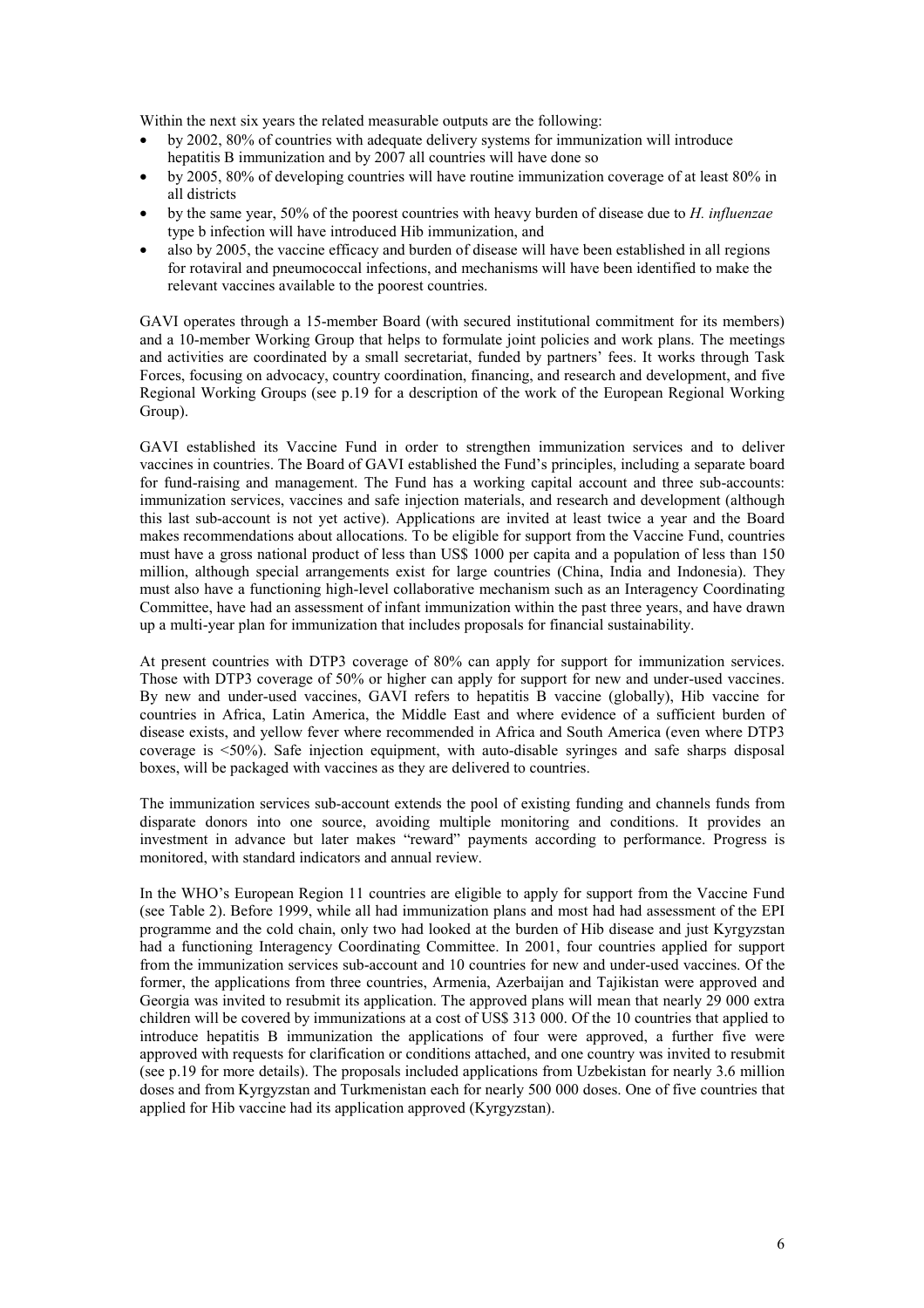# **HEPATITIS B EPIDEMIOLOGY AND VACCINATION PROGRAMMES**

# **Epidemiology**

Globally, among the 2000 million or so people who have markers of current or past infection with hepatitis B virus, 350 million are chronically infected, of whom 15-25% will die from liver cancer or cirrhosis – some 750 000 deaths a year. The outcome of hepatitis B viral infection depends on age: the younger the age at infection the greater the likelihood of that infection becoming chronic, and about 25% of infected young children will die from chronic liver disease compared with <10% of infected adults.

About 45% of the world's population lives in areas of high endemicity for hepatitis B (where the prevalence rate of hepatitis B surface antigen, HBsAg, equals or exceeds 8%, the lifetime risk of infection exceeds 60% and early childhood infections are common) and a further 43% lives in areas of intermediate endemicity (with a 2-7% HBsAg prevalence rate, lifetime risk of infection of 20-60% and all age groups at risk for infection). Between a half and three-quarters of chronic infections are acquired in childhood in areas of medium and high endemicity. Mother-to-child, child-to-child and unsafe injections are the main routes of transmission of the virus in both these areas, whereas for adolescents and adults in low endemicity areas and to a lesser extent in intermediate endemicity areas sexual contact and injecting drug use account for most infections. Most chronic infections in children are unrecognized.

## *Immunization programmes*

Hepatitis B immunization programmes have as their objective the prevention of chronic hepatitis B infections, thereby preventing chronic liver disease and reducing the reservoir for the transmission of new infections. In addition they will prevent nosocomial infections. The strategies for preventing transmission comprise universal infant immunization, prevention of perinatal transmission and catchup immunization in addition to protection of at-risk individuals.

The goals set out in the resolution adopted by the Forty-fifth World Health Assembly in 1992 (resolution WHA45.17) called for integration of hepatitis B immunization into national childhood vaccination programmes by 1995 in countries with an HBsAg prevalence of ≥8% and in all countries by 1997. By January 2001, 129 countries had implemented that policy; these countries represent about half the global birth cohort. Most of the remaining 85 countries are among the least developed and are home to about one third of all chronically infected people.

The advent of GAVI, with its particular focus on developing countries, opened new opportunities for the 74 poorest countries that are eligible for support from the Vaccine Fund. At the end of the first 18 months of GAVI's operation, 24 countries had had their proposals approved for hepatitis B vaccine funding to implement routine infant immunization programmes.

Introduction of hepatitis B immunization programmes rapidly reduces the prevalence of chronic hepatitis B viral infections, to  $\langle 1\%$  in areas with a low rate of perinatal transmission and  $\langle 2\%$  where that rate is high. Examples from several countries show reductions of the order of 10-fold, one of the most striking illustrations being the lowering of the rate of chronic infection from 16% to zero in a group of 268 children aged 1-10 years in Alaska in 1995. The programmes have an additional impact, by reducing "infection pressure". Unimmunized people with chronic infection become less infectious (losing HBeAg over time) with the consequence that the immunization programme has a greater impact on transmission than expected. The long-term outcome will be a reduction in liver disease.

Clearly routine infant or childhood immunization is the cornerstone of preventive strategy against chronic infection. In addition, strategies need to be implemented to prevent *perinatal transmission*. One such strategy comprises selective immunoprophylaxis: screening pregnant women for HBsAg and giving prophylaxis to newborns of HBsAg-positive mothers. This approach has the advantages that prophylaxis is targeted to newborns that need it and that vaccine and, if available, hepatitis B immunoglobulin (HBIG) can be administered. However, such programmes need extensive resources for screening pregnant women and tracking newborns of HBsAg-positive mothers, and sadly there are few examples of successful programmes. A second strategy to prevent perinatal transmission is to immunize all newborns beginning at birth, by integrating hepatitis B vaccine into routine infant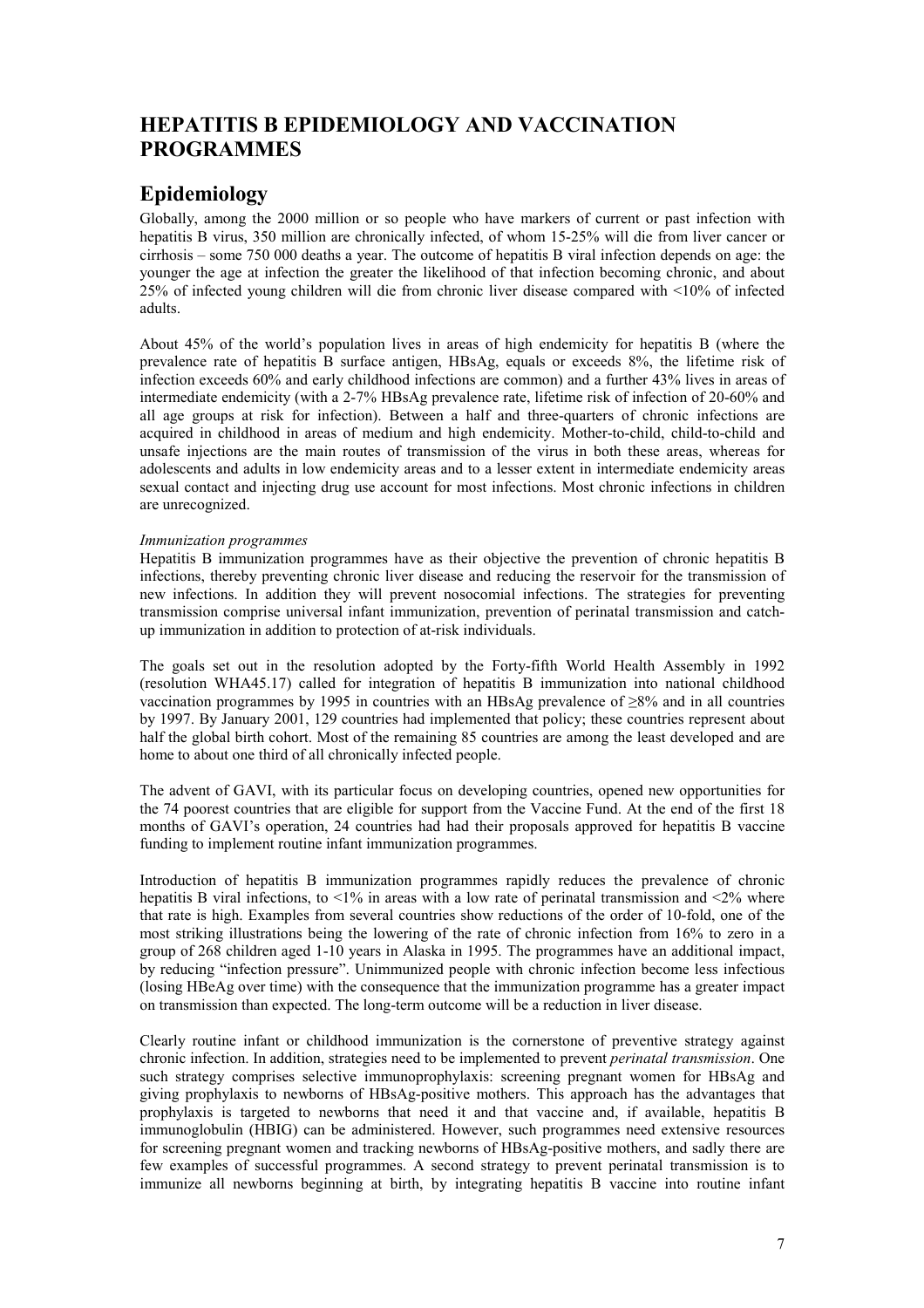immunization programmes. This approach does not entail screening pregnant women and is practicable when a high proportion of infants are born in health-care facilities, but only if effective delivery of hepatitis B vaccine can be assured for all infants.<sup>4</sup>

In prioritizing approaches, several issues need careful consideration. For giving *a birth dose* information is needed about the contribution of perinatal transmission to the overall burden of hepatitis B and the feasibility of administering the first dose at birth must be determined. Currently such immunization is most feasible in hospitals, but the availability of self-contained unit-dose administration systems (e.g. Uniject ™) to deliver monovalent hepatitis B vaccine may facilitate immunization of newborns delivered at home. *Perinatal prevention* is a priority in areas such as South-East Asia where a high proportion of chronic infections are acquired perinatally. In these areas, the first dose of hepatitis B vaccine should be given at birth (within 12 hours) in the health facility where the baby is born, and efforts should also be made to reach and immunize those infants delivered at home. In regions where perinatal transmission accounts for a lower proportion of chronic infections, such as in some African countries, a birth dose may be considered when disease burden, cost-effectiveness and feasibility have been evaluated.

*Catch-up immunization* of older children and adults who have not been immunized becomes a priority where hepatitis B virus infection is not highly endemic and where infections acquired in older age groups contribute substantially to the disease burden. There, because immunization of infants may not greatly lower disease incidence for decades, catch-up immunization of single-age cohorts (for instance, routine adolescent immunization) and people at high risk (such as men who have sex with men, injecting drug users and people with sexually transmitted infections) may be appropriate. The latter group can be immunized at locations such as sexually transmitted infection (STI) clinics, correctional facilities and drug treatment centres. Where hepatitis B virus is endemic, most chronic infections are acquired before 5 years of age and immunization of infants will rapidly reduce transmission, vitiating the need for catch-up immunization.

Finally, the prevention of transmission of blood-borne pathogens such as hepatitis B virus in healthcare settings needs to focus on preventing transmission from patient to patient – contrary to popular perception this route is much more common than that from patient to health-care provider or vice versa (and the recent reports from China and Russia of hundreds of thousands of people infected with HIV through unsafe practices in blood donation and collection underlines this point). Here the emphasis should be on safe injection practices, use of sterile equipment and the screening of the blood supply (not just for markers of hepatitis B virus but also HCV and HIV). Health-care workers need to apply standard (universal) precautions in their routine practices, but immunization against hepatitis B is an obvious preventive measure.

# **Epidemiology: Moscow**

The pattern of risk factors for viral hepatitides is changing significantly in eastern Europe and the newly independent states, but, up until the present, epidemiological studies of such factors in the region have been largely descriptive. Several years ago a study in the Republic of Moldova had shown that nosocomial transmission was a major risk factor for hepatitis B infection and a study in Kazakhstan in 1998 confirmed this, showing that 52% of acute hepatitis B infections were associated with medical injections.

A case-control study in Moscow compared some 430 adult patients (mean age 24 years) in Moscow with jaundice and raised liver enzyme activities with a reference group of 311 volunteers from medical school and participants in pre-recruitment medical examinations (mean age 19 years). (The limitation

 4 World Health Organization, Department of Vaccines and Biologicals. Introduction of hepatitis B vaccine into childhood immunization services. Management guidelines, including information for health workers and parents (Report). Geneva: World Health Organization; 2001: 48p. Also available on following web sites: www.who.int (http://www.who.int/vaccines-documents) or www.vhpb.org (http://www.vhpb.org/StPetersburg/backgrounddoc/Managment guidelines introduction of Hep B vaccine Engl.pdf)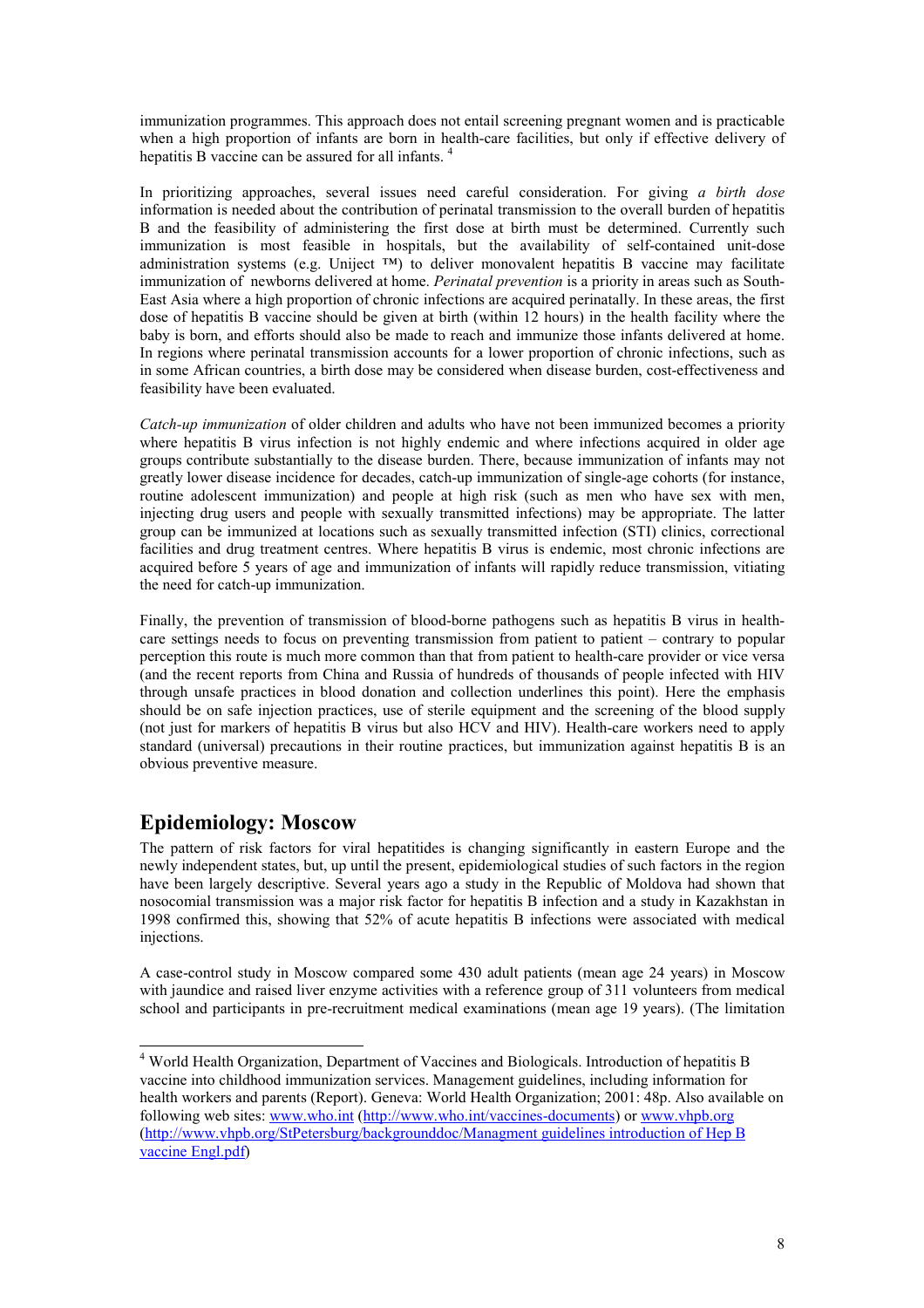inherent in the selection of the control group was recognized.) Nearly two thirds of cases of hepatitis were hepatitis B and 14% were hepatitis C. In the patients significant associations compared with the control group were found for both hepatitis B and C with invasive manipulations during the previous 6 months and illicit drug use. The population attributable risk for acute hepatitis B from injections, excluding those for drug use, was 41%; overall, outpatient treatment was highly associated with acquiring both hepatitis B and  $C$  – the attributable risk for non-drug users was 39% among hepatitis B patients and 34% among hepatitis C patients. Injection drug use with unsafe injection practices was strongly associated with acquiring acute hepatitis B and C. For non-drug users, admission to hospital, tattooing, and multiple sexual partners carried an attributable risk of between 3% and 12%.

Three main recommendations emerged: first, to promote the use of single-use (auto-disable) syringes and needles; secondly, to promote infection-control practices among drug users in Moscow; and thirdly, to educate members of drug-using communities and health-care workers about the risks associated with re-usable injection equipment.

# **Prevention and control of hepatitis B in countries of central and eastern Europe and the newly independent states**

At the time of the Siofok meeting in 1996, more than one million people acquired acute hepatitis B infections annually in the 51 countries of the WHO European Region (1,2). In about 90 000 cases, these infections became chronic. Only five countries in central and eastern Europe and the Newly Independent States had implemented hepatitis B immunization programmes. The meeting at Siofok recommended that all countries in the region should plan to integrate hepatitis B immunization into their national immunization programmes as soon as possible and that each should formulate a national plan for the control of hepatitis B. Such plans should summarize the current disease burden, include a strategy for routine immunization of all infants and high-risk groups and specify a time-table and the resources needed to implement the control programme. Separate recommendations to partners and WHO included support for neediest countries to obtain vaccine and the preparation and dissemination of guidelines for control plans.

By 2001, the overall epidemiological picture had changed little in the countries of the WHO European Region, with low prevalence rates of HBsAg positivity in northern and western Europe and highest rates in the south and east, in particular the Central Asian republics. (In most countries notification of acute hepatitis B is mandatory.) The estimated number of cases of clinical hepatitis B was stable at around 110 000 a year. Although surveillance is not everywhere well established, methods vary and some countries have comprehensive data (but with an unknown degree of underestimation). By the end of the decade the highest reported rates in the countries of central and eastern Europe, about 20 per 100 000, were in Bulgaria (1998), Estonia and Latvia. Higher rates than that were reported from Kazakhstan, Kyrgyzstan, Moldova, the Russian Federation and Uzbekistan. In western Europe, in contrast, incidence rates of less than 6 per 100 000 were reported from all countries of the European Union apart from France (9 per 100 000) and Luxembourg (13 per 100 000).

By 2001, some 22 out of 28 countries in central and eastern Europe and the Newly Independent States had implemented a programme of hepatitis B immunization. Data collected at the meeting, see Table 2, indicate the range of programmes; only Yugoslavia (not present at the meeting) appears to have no programmes planned. The Russian Federation, where the incidence of new cases of hepatitis B had stabilized at about 55 000 a year, and the former Yugoslav Republic of Macedonia, are expecting progress in 2002-2003. Among the highly endemic countries, Albania, Armenia, Kazakhstan, Kyrgyzstan, Moldova and Uzbekistan, all eligible for support from GAVI, had immunization programmes, as did seven countries with intermediate endemicity. Among the highly endemic countries, Azerbaijan, Bosnia and Herzegovina, Tajikistan and Turkmenistan (also all eligible for support from GAVI) had plans for immunization programmes to be implemented between 2001 and 2003.

Information available to WHO's European Regional Office from surveys in 51 member countries and other sources shows that universal screening of pregnant women for HBsAg is recommended in 21 countries, mostly in the west, and 4 operated a selective screening policy, while seven countries made no recommendation because a birth dose was given. Information was lacking for a further 19 counties. The schedules used for hepatitis B immunization of neonates and infants vary considerably between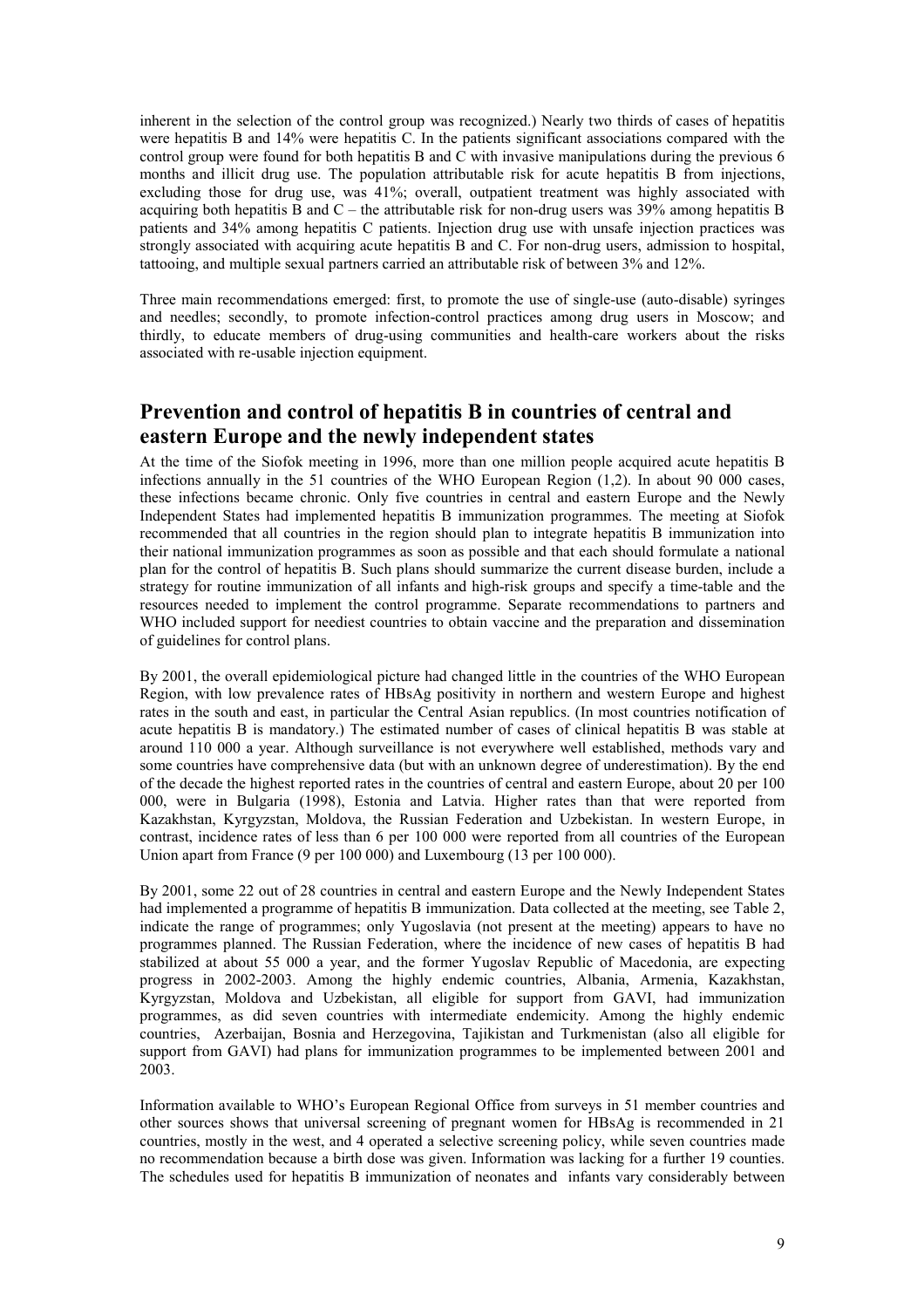countries. Many programmes contain an element of targeting people at risk in addition to universal immunization.

Most countries throughout the Region have hepatitis B immunization coverage rates of more than 90%, and surveillance is vital to monitor the impact of immunization programmes. Data from Moldova provide an excellent example of the close correlation of a rapid increase in coverage rates to more than 90% with a marked fall in the number of new cases of hepatitis B. In other countries such as Kazakhstan and Kyrgyzstan where immunization rates have only recently reached good levels or are still rising, it is too early to detect the impact on new cases. In Turkey, where an immunization programme was introduced in 1998, coverage had reached only the sub-optimal level of about 65% in 2000 and only a limited impact in terms of caseload was evident.

Feedback from countries pinpointed the critical elements needed for decisions to be taken about hepatitis B immunization programmes. Good data are needed on incidence and prevalence rates of HBsAg carriers, cases of liver cirrhosis and cancer, and deaths from chronic or fulminant hepatitis (all with their respective age distributions). Cost-effectiveness analyses are vital, and the final element is a financing plan. These elements have enabled hepatitis B to be given high priority with firm political commitment and have laid the basis for recognition that it is one of the leading causes of death among vaccine-preventable diseases and immunization against it is one of the most cost-effective health interventions.

Countries are facing the same major challenges to successful immunization programmes. Immunization services generally need to be sustained, and coverage rates for hepatitis B immunization need to be raised in some countries. The logistics of vaccine delivery and the cold chain are problematic and need to be strengthened. Safety of injections must be improved, through education and provision of appropriate equipment and training. Performance needs to be continually monitored and assessed, and surveillance is necessary to evaluate the impact of such programmes.

## Table 2

Universal hepatitis B immunization programmes in central and eastern Europe, Turkey, and the Newly Independent States (as of June 2001)

| Country                 | Eligible<br>for<br><b>GAVI</b> | <b>Immunization status and programmes</b> |                                                    |                                                                                      |                                              |                                          |
|-------------------------|--------------------------------|-------------------------------------------|----------------------------------------------------|--------------------------------------------------------------------------------------|----------------------------------------------|------------------------------------------|
|                         |                                | 1996'                                     | Year of<br><i>introduction</i>                     | Type of<br>programme <sup>23</sup>                                                   | <b>Additional</b><br>programmes <sup>3</sup> | <b>Screening of</b><br>pregnant<br>women |
| Albania                 | Yes                            | Universal,<br>newborn                     | 1994                                               | Newborn                                                                              |                                              | No                                       |
| Armenia                 | Yes                            |                                           | 1999                                               | Newborn<br>(0, 6w, 6m)                                                               |                                              | Selective                                |
| Azerbaijan              | Yes                            | $\overline{\phantom{a}}$                  | Planned<br>2001-2002                               | Newborn                                                                              | $\overline{\phantom{a}}$                     | $\overline{\phantom{0}}$                 |
| <b>Belarus</b>          | No                             | $\overline{\phantom{a}}$                  | 1996                                               | Newborn<br>(0, 1m, 5m)                                                               | Adolescent<br>$(13 \text{ yr})$              | No                                       |
| Bosnia &<br>Herzegovina | Yes                            | $\overline{\phantom{a}}$                  | Children, 1999;<br>newborn, 2001                   | Newborn<br>(0, 1m, 6m)                                                               | Children<br>$(7 \text{ yr})$                 | Selective                                |
| Bulgaria                | No                             | Universal,<br>newborn                     | 1991                                               | Newborn<br>(0, 1m, 6m)                                                               |                                              | No                                       |
| Croatia                 | N <sub>0</sub>                 |                                           | 1999                                               | Adolescent<br>$(12 \text{ yr})$                                                      |                                              | Yes                                      |
| Czech Republic          | No                             |                                           | 2001                                               | Infant<br>$(1 \text{ yr})$                                                           | Adolescent<br>$(12 \text{ yr})$              | Yes                                      |
| Estonia                 | N <sub>0</sub>                 | $\overline{a}$                            | Adolescent, 1999;<br>newborn, planned<br>2000-2001 | Newborn<br>(0, 1m, 6m)                                                               | Adolescent<br>$(12-13 \text{ yr})$           | Yes                                      |
| Georgia                 | Yes                            |                                           | 2000                                               | Infant<br>(2m, 3m, 8m);<br>(newborn planned -<br>$0, 2m, 4m$ - instead<br>of infant) |                                              | No                                       |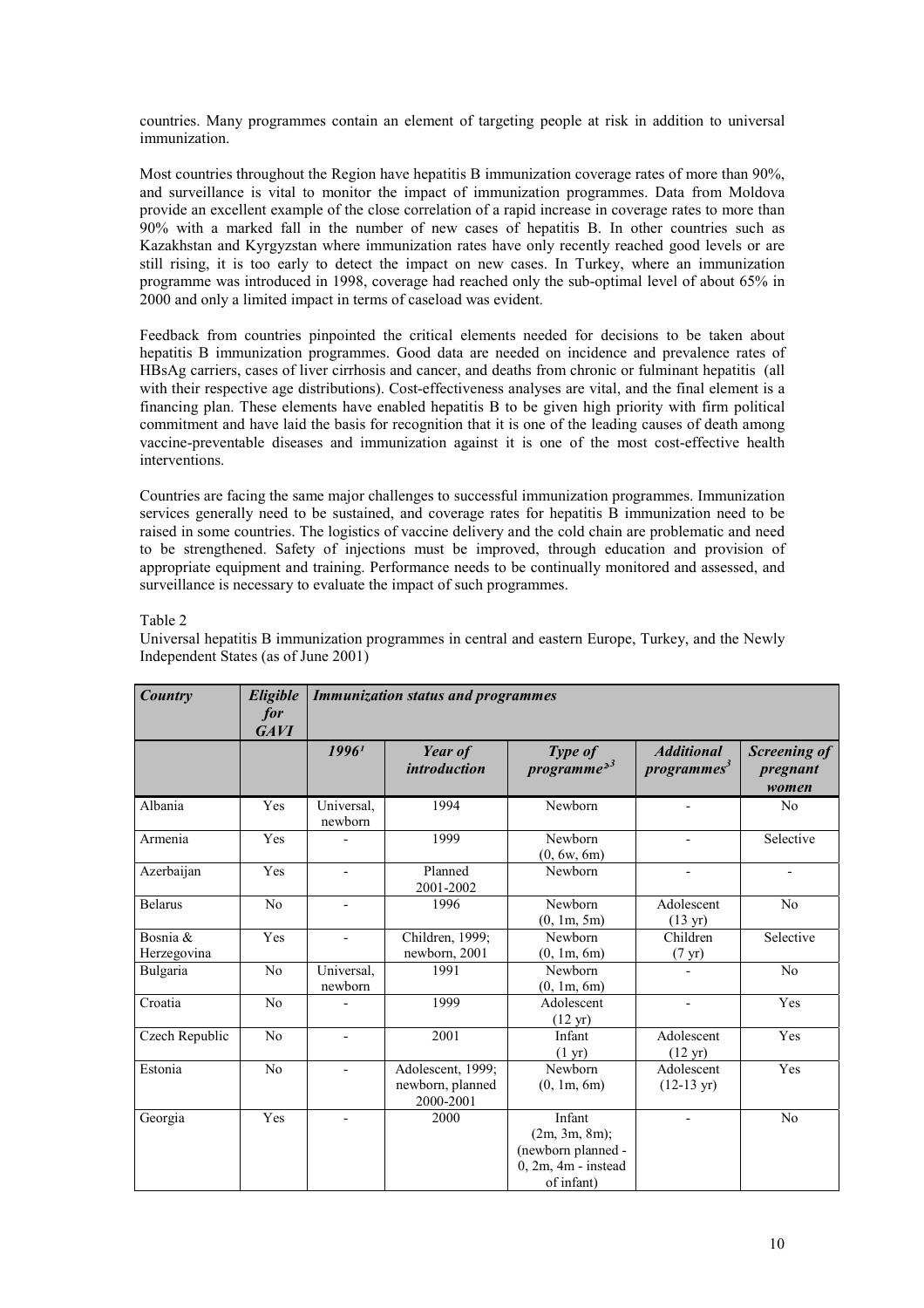| Hungary                 | $\overline{No}$ | $\overline{a}$               | 1999                  | Adolescent          | $\overline{a}$           | Yes               |
|-------------------------|-----------------|------------------------------|-----------------------|---------------------|--------------------------|-------------------|
|                         |                 |                              |                       | $(14 \text{ yr})$   |                          |                   |
| Kazakhstan              | No              | $\frac{1}{2}$                | 1997                  | Newborn             | Some regions:            | No                |
|                         |                 |                              |                       | (0, 2m, 4m)         | children (1 yr)          |                   |
| Kyrgyzstan              | Yes             | $\overline{a}$               | 1999                  | Newborn             |                          | N <sub>o</sub>    |
|                         |                 |                              |                       | (0, 2m, 5m)         |                          |                   |
| Latvia                  | No              | $\frac{1}{2}$                | 1997                  | Newborn             |                          | Yes               |
| Lithuania               | No              | $\overline{a}$               | 1998                  | Newborn             |                          | No                |
|                         |                 |                              |                       | (0, 1m, 6m)         |                          |                   |
| Moldova                 | Yes             | Universal,                   | 1995                  | Newborn             |                          | N <sub>o</sub>    |
| (Republic of)           |                 | newborn                      |                       | (0, 1m, 6m)         |                          |                   |
| Poland                  | No              | Universal.                   | Newborn, 1994-        | Newborn             | Adolescent               | <b>Until 1994</b> |
|                         |                 | newborn                      | 1996; adolescent,     | (0, 6w, 6m)         | $(14 \text{ yr})$        |                   |
|                         |                 |                              | 2000                  |                     |                          |                   |
| Romania                 | N <sub>o</sub>  | Universal,                   | Newborn, 1995;        | Newborn             | Children                 | N <sub>o</sub>    |
|                         |                 | newborn                      | children, 1999;       | (0, 2m, 6m)         | $(9 \text{ yr})$         |                   |
| Russian                 | No              |                              | Newborn, in high      | Newborns            | Adolescent               | Yes               |
| Federation <sup>4</sup> |                 |                              | endemic regions,      | (0, 1m, 6m)         | $(13 \text{ yr})$        |                   |
|                         |                 |                              | 1996; newborn and     |                     |                          |                   |
|                         |                 |                              | adolescent, planned   |                     |                          |                   |
|                         |                 |                              | for $2002$ in all     |                     |                          |                   |
|                         |                 |                              | regions               |                     |                          |                   |
| Slovakia                | N <sub>o</sub>  | ÷,                           | 1998                  | Infants             | ÷,                       | Yes               |
|                         |                 |                              |                       | $(3m, 5m, 15-18m)$  |                          |                   |
| Slovenia                | $\overline{No}$ | $\overline{\phantom{a}}$     | 1998                  | Children            | $\overline{a}$           | Yes               |
|                         |                 |                              |                       | $(7 \text{ yr})$    |                          |                   |
| Tajikistan              | Yes             | $\blacksquare$               | Planned 2002          | Infant              |                          | N <sub>o</sub>    |
|                         |                 |                              |                       | (2m, 3m, 4m);       |                          |                   |
|                         |                 |                              |                       | (newborn planned -  |                          |                   |
|                         |                 |                              |                       | 0, 2m, 4m - instead |                          |                   |
|                         |                 |                              |                       | of infant)          |                          |                   |
| The former              | No              | $\overline{a}$               | Planned               | Newborn             | $\blacksquare$           | Selective         |
| Yugoslav                |                 |                              | 2002-2003             | (0, 1m, 6m)         |                          |                   |
| Republic of             |                 |                              |                       |                     |                          |                   |
| Macedonia               |                 |                              |                       |                     |                          |                   |
| Turkmenistan            | Yes             | ÷,                           | Planned               | Newborn             | $\blacksquare$           | $\overline{No}$   |
|                         |                 |                              | 2001-2002             | (0, 2m, 3m)         |                          |                   |
| Turkey                  | No              | $\qquad \qquad \blacksquare$ | 1998                  | Infants             | $\blacksquare$           | Selective         |
|                         |                 |                              |                       | (3m, 4m, 9m)        |                          |                   |
| Ukraine                 | Yes             | $\overline{\phantom{a}}$     | 1996                  | Newborn             | $\overline{\phantom{a}}$ | Yes               |
|                         |                 |                              |                       | (0, 3m, 5m)         |                          |                   |
| Uzbekistan              | Yes             | $\overline{\phantom{a}}$     | 1998, in some         | Newborn             | $\blacksquare$           | Yes               |
|                         |                 |                              | regions; 2001, in all | (0, 2m, 9m)         |                          |                   |
|                         |                 |                              | regions               |                     |                          |                   |
| Yugoslavia              | No              | $\qquad \qquad \blacksquare$ |                       | No universal        | $\blacksquare$           | Yes               |
|                         |                 |                              |                       | programme           |                          |                   |
|                         |                 |                              |                       |                     |                          |                   |

Notes

<sup>1</sup>Countries represented at the Siofok conference in 1996 reporting hepatitis B immunization

programmes. Bosnia-Herzegovina and Yugoslavia were not present.

<sup>2</sup>Newborn: immunization of all newborns with three doses at specified intervals (w, weeks; m, months;

yr, years). 3 Children or adolescent hepatitis B immunization programmes according to a 0, 1, 6 month vaccination

schedule.<br><sup>4</sup>A 1996 decree of the Ministry of Public Health of the Russian Federation recommended hepatitis B vaccination of newborns in high endemicity regions. A new decree valid from January 2002 recommends hepatitis B vaccination of all newborns and adolescents.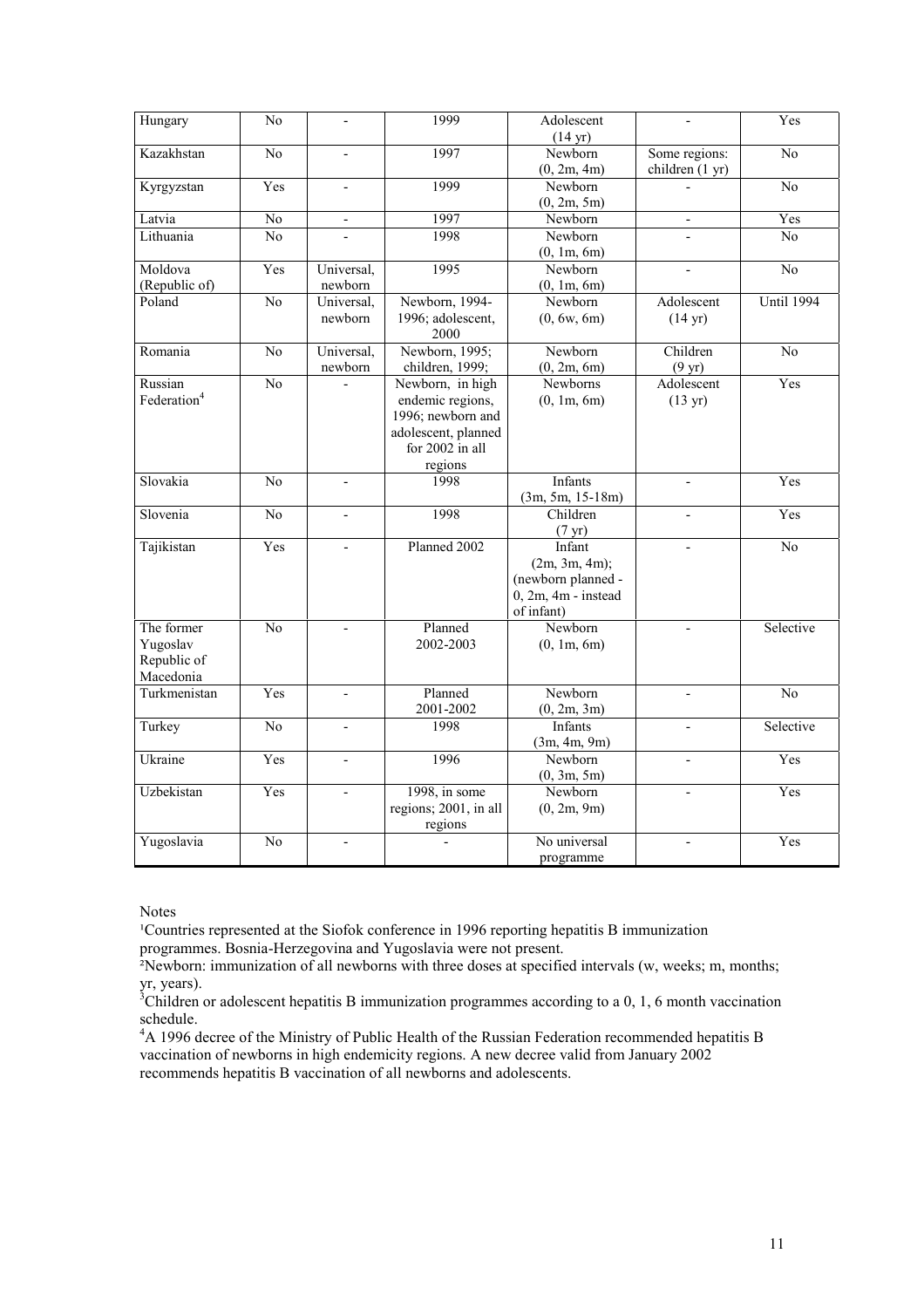# **QUALITY, SAFETY AND SAFE IMMUNIZATION PRACTICES**

# **Safety and side effects**

Extensive investigations have failed to confirm any causal link with hepatitis B immunization with any of several adverse events, ranging from hair loss and diabetes to multiple sclerosis, that have been linked with hepatitis B vaccines. A thorough review of all the evidence compellingly showed that hepatitis B vaccine is one of the safest vaccines ever developed. There is no link between hepatitis B vaccination and multiple sclerosis, all the data demonstrating a complete lack of causality. WHO maintains its recommendation that all countries should have universal infant and/or adolescent immunization programmes and should continue to immunize adults at increase risk of hepatitis B infection as appropriate.

The most publicized allegation was a link with multiple sclerosis. In France, after more than 25 million people had been immunized, several case reports raised concerns that hepatitis B immunization might be linked to new cases or relapse of multiple sclerosis. After both media and professional concern, the French authorities suspended their school-based adolescent immunization programme in 1998, contrary to advice from WHO. At the same time, they maintained the recommendations for universal infant immunization and for immunization of adults at risk, and they reiterated continued support for immunization of adolescents through primary care physicians; however, these decisions were given much less attention in the media than the suspension of the school programme.

None of eight subsequent epidemiological studies, involving more than 2500 people with multiple sclerosis and cohort studies on several hundred thousand children and nurses in several countries, showed any statistically significantly raised risk for multiple sclerosis after hepatitis B immunization. Moreover, no experimental data support a link: there is no biological plausibility for a causal link. The most plausible explanation is a coincidental association, especially given that France reports the vast majority of cases of multiple sclerosis in the world. While a weak risk or the existence of subpopulations with specific sensitivities cannot be rejected, it should be remembered that it is impossible to demonstrate the absence of a correlation.

Subsequent meetings and reviews have confirmed that there is no need to change public health policies on hepatitis B immunization. WHO recommendations that all countries should have universal infant and/or adolescent hepatitis B immunization programmes and should continue to immunize adults at increased risk of hepatitis B infection as appropriate remain valid.

A continuing sub-theme illustrated by this example is the important contribution of the media, both lay and technical, in conveying messages, not always accurate. In allowing questionable reports of adverse effects of the vaccine to be published, the scientific world was guilty of a failure of the peer-review process. For the general public, press reports, fuelled by legal actions and court decisions, painted a very misleading picture, in particular misquoting the French decision or at least only partially reporting it.

The consequences could have been disastrous. Several countries considered stopping hepatitis B immunization and several others contemplated cancelling its introduction. Overall, the impact on immunization coverage appears now to have been limited, but the effect is hard to measure. Certainly there has been a long-term negative impact on both hepatitis B vaccine and immunization in general.

## *Medical settings*

Another misperception that persists is that with regard to infections in medical settings the main risk of transmission of hepatitis B (and HIV) is from patient to health-care worker. In fact, epidemiological studies in the region underlined the importance of unsafe injections and the transmission between patients. On the positive side, a report from the Russian Federation noted the value of public education in preparing the way for the introduction of a hepatitis B vaccination programme.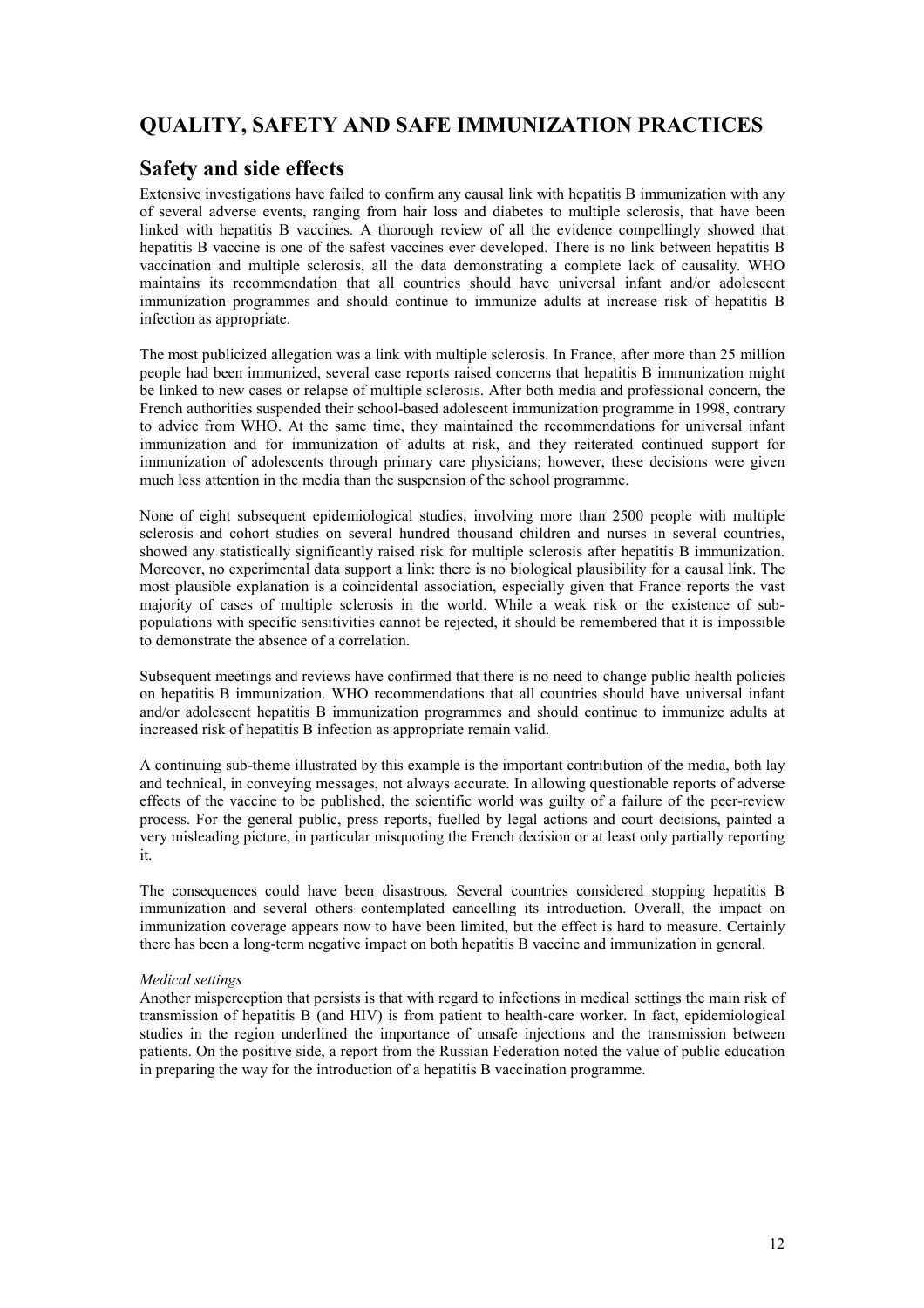# **Efficacy and effectiveness**

The first generations of hepatitis B vaccines were prepared from HBsAg obtained from the plasma of people with chronic hepatitis B infection. Given to recipients, this surface antigen elicits the development of neutralizing antibodies that confer protection against infection. The vaccines are purified by biophysical and biochemical methods with heat or chemical inactivation steps. They are safe: there is no transmission of blood-borne pathogens. With the next generation of vaccines, preparation has shifted from the use of human plasma to recombinant HBsAg expressed in yeast or mammalian cells. The antigen can be produced in large quantities and production does not depend on a constant supply of plasma.

Typically hepatitis B vaccine is administered in three doses, although four-dose schedules were used in the 1980s. Current schedules vary, but that with doses given a birth, 1-2 months and 6 months is most common, especially in industrialized countries. This schedule and the lack of incompatibility of the vaccine with other vaccines make it easy to incorporate hepatitis B immunization into existing schedules.

The latest development is delivery of the vaccine in combination. Both hepatitis B vaccine and Hib vaccine have been formulated in DTP-based combinations, and others that include antigens such as inactivated poliovirus and hepatitis A virus are being developed. However, the advantages of using combined vaccines are offset by disadvantages. On the one hand, combined vaccines decrease the number of immunizations and visits needed to health centres for immunization; the likelihood that children will be fully immunized is increased; the demands on the cold chain, for storage, transport and waste disposal are reduced; and their use will simplify management, training and record keeping. On the other hand, they cost significantly more than single vaccines; they cannot be given at birth because pertussis and Hib vaccines cannot be given before 6 weeks of age owing to their decreased immunogenicity, and their content of DTP precludes the possibility of DTP vaccine being manufactured in the country buying in the new combined vaccine. The choice of monovalent or combination vaccine prompts lively debate because of the numerous, varied parameters to be considered. One country, Armenia, found that the need for a birth dose of hepatitis B vaccine and the resulting total of five doses of the vaccine (because of the four doses of DTP administered in its EPI schedule) would have meant a three-fold higher cost for the combined vaccine compared with the monovalent option.

### *Immunogenicity*

Both plasma-derived and recombinant hepatitis B vaccines result in seroconversion rates of >95% after three doses, with protection titres of  $\geq$ 10 mIU/ml of anti-HBs antibody. The immunogenicity of the vaccine decreases with older age (over 40 years) at immunization and the presence of immunosuppressive conditions, such as HIV infection, chronic liver disease, chronic renal failure and diabetes. To a lesser extent obesity and smoking weaken its immunogenicity. Hepatitis B vaccines are equally immunogenic when administered in monovalent or combination form.

## *Efficacy*

Hepatitis B vaccine is about 95% effective in preventing hepatitis B viral infection when it is given before exposure. The rate is similar in preventing perinatal infection if the infant is immunized within 12 hours of birth. Addition of hepatitis B immunoglobulin has only a limited additional effect on the rate (2-6%). Cumulating evidence proves the long-term protection afforded by the vaccine, with immunity persisting despite loss of anti-HBs antibody. Protection has been documented for up to 15 years and based on the current scientific evidence protection is expected to last lifelong. At present, booster doses of hepatitis B vaccine are not recommended for universal newborn, infant or adolescent programmes.

### *Effectiveness of routine infant hepatitis B immunization programmes*

Well documented studies in Alaska (USA) and Taiwan have clearly shown the effectiveness of hepatitis B immunization. Such programmes have decreased the incidence of acute hepatitis B, the prevalence of chronic hepatitis B viral infection and the incidence of hepatocellular carcinoma. In Alaska, the incidence of acute hepatitis B had dropped more than 10-fold in the two years after immunization was introduced in 1982, first as a demonstration project before routine immunization with three doses. By 1993 the prevalence of HBsAg among children under 5 years of age was zero,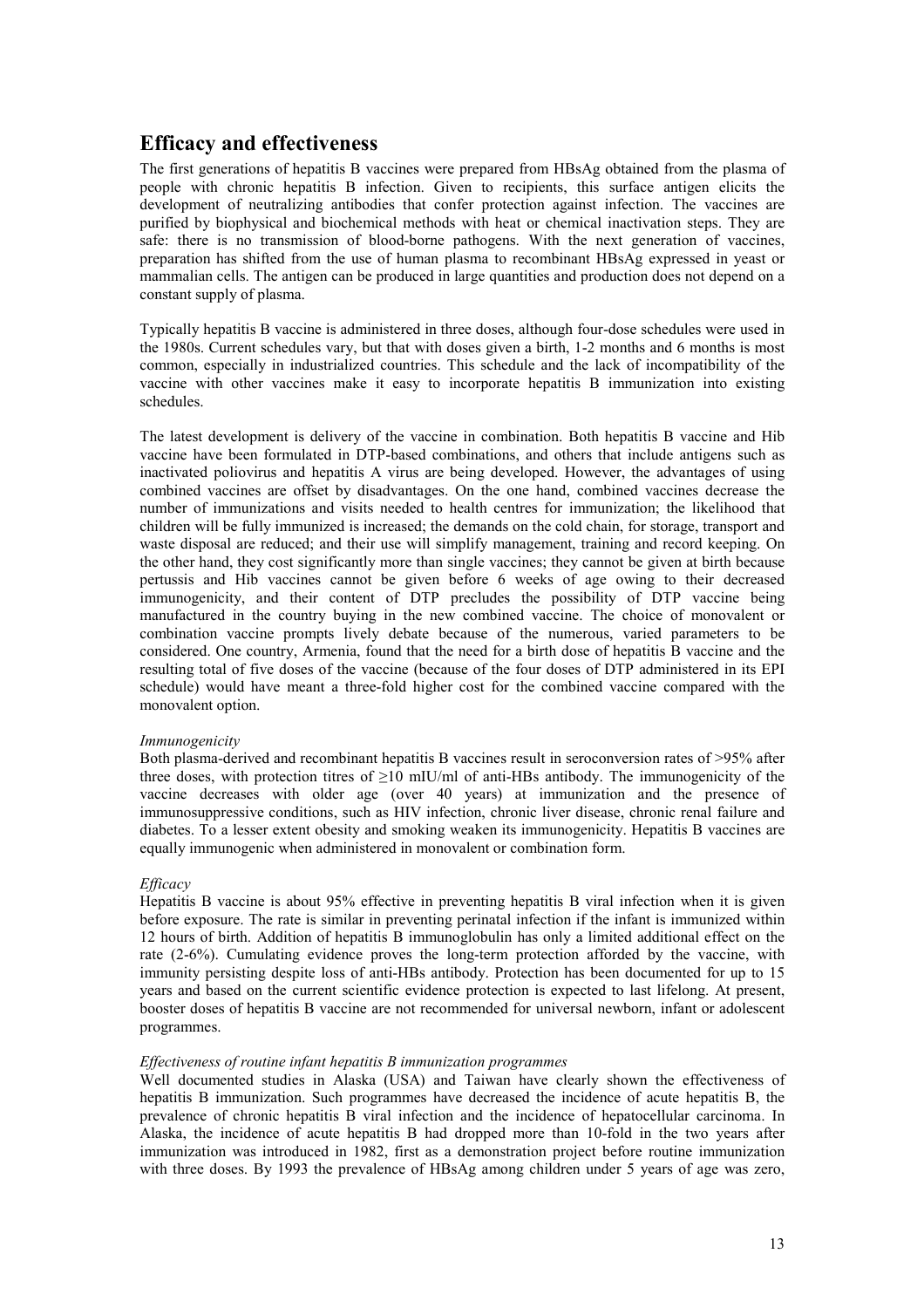compared with 3% in 1973. Similarly, routine immunization of children in Taiwan effectively halved the incidence of hepatocellular carcinoma between 1984 and 1994. This latter study underlined the fact that this cancer does occur in children but that its detection and monitoring needs a good surveillance programme. (A similar point about the lack of recognition of hepatitis B in children emerged in discussion. Transmission of hepatitis B virus does occur between children and in households where a chronically infected person lives; often the paediatric illness passes unrecognized – "kids don't get sick".)

# **Safe immunization practice**

A safe injection, by definition, does no harm to the recipient, does not expose the provider to any avoidable risks and does not result in any waste that is dangerous to other people. To achieve that objective, the obstacles of overuse of injections, unsafe practices such as re-use or lack of sterilization, and unsafe disposal of injection materials have to be overcome. In many countries where hepatitis B and hepatitis C are highly endemic, unsafe injection practices account for a large proportion of infections; for example the proportion of new cases of hepatitis B that were attributable to unsafe injections was 52% in the Republic of Moldova in 1994. In the USA, data from CDC show that the proportion of new cases of hepatitis C that are attributable to injecting drug use exceeded 60%. Overall, each year an estimated 8-16 million hepatitis B infections, 2.3-4.7 million hepatitis C infections and 80000-160000 HIV infections world-wide are attributable to excessive use of injections or unsafe injection practices.

Bringing together intergovernmental, governmental and nongovernmental organizations as well as the private sector and civil society WHO has created the Safe Injection Global Network (SIGN)<sup>5</sup> to design and support strategies for safe immunization. One of its activities has been to identify the determinants of unsafe injection practices in immunization services. Immunization programmes all have an incentive to achieve high vaccination coverage, but while the vaccine itself is usually provided by or through funding from donors, there is no system incentive to ensure safety of injections. The equipment needed to implement safe injection strategies, such as the use of auto-disable syringes, is not costed, budgeted or funded. Injection safety is not considered within the overall policy of immunization delivery.

However, injection safety is more than just a problem of logistics, more than simply the use of new, disposable injection equipment. Clearly the use of sterile syringes and needles would reduce the risk of transmission of blood-borne pathogens. Yet it is known that hepatitis B virus can persist in the environment and that both it and hepatitis C virus can be transmitted between injecting drug users despite the supply of clean needles. Experience from dialysis units indicates the high risk of transmission of hepatitis B in some health-care settings, and in Romania in 1998 transmission of hepatitis B virus was seen even when equipment was not re-used. The risk of transmission in healthcare settings depends on factors such as the prevalence of infection in the community, exposure to blood, percutaneous exposures, and the prevalence of patients with high viraemia.

Thus a strategy for safe and appropriate use of injections will comprise:

- behavioural change among patients and health-care workers to decrease injection overuse and make injection practices safe (two examples being reduction in the demand for injections and introduction of complete barrier nursing in for instance dialysis units);
- availability of necessary equipment and supplies; and
- the management of sharps waste.

Support and assistance can cover areas such as policy formulation, sharing of best practices, rapid assessment and response guides, planning, implementation and monitoring of impact. Best practices, for instance, apply not only to provision and use of sterile equipment but to prevention of risks due to contamination and needlestick injuries and access to used needles and syringes. Tools for rapid assessment and response have been developed, for example a template for epidemiological studies and methods for surveys of injection frequency. For planning, an aide-memoire for a national strategy for the safe and appropriate use of injections has been drafted which looks at assessment, national coalitions, and a three-element strategy comprising behavioural change, equipment and supplies, and management of sharps waste (see above). With regard to implementation, other tools have been

<sup>&</sup>lt;sup>5</sup> SIGN web site: www.injectionsafety.org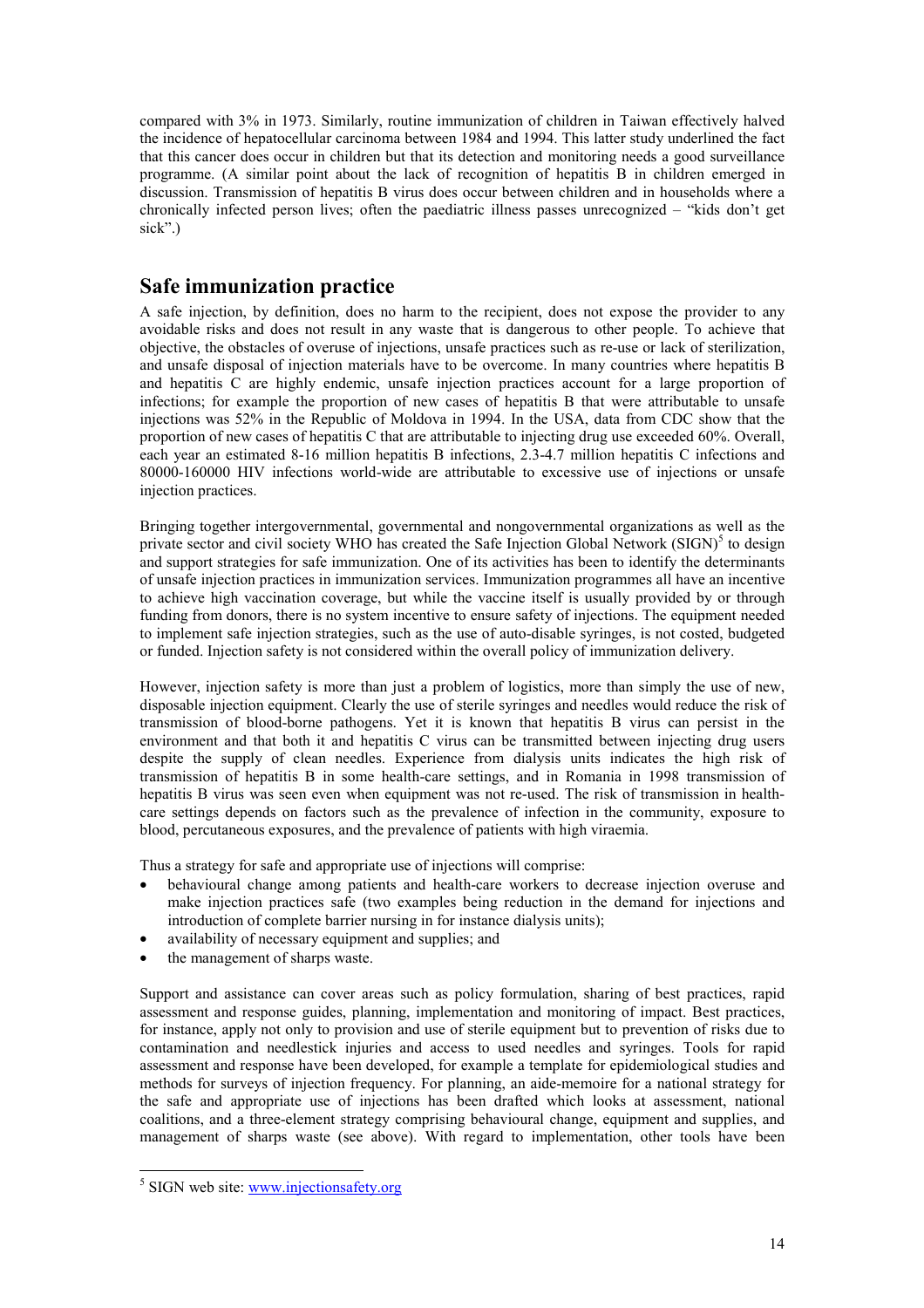developed for changing behaviour, especially among health-care workers, and steps to improve provision of supplies include guidelines to ensure quality and safety and the inclusion of injection equipment in essential drugs lists. Waste management can be improved through integrated policies and training of staff and supervision.

Challenges remain. Past efforts to improve injection safety have not been very successful. Previous approaches have a history of being narrow and technologically oriented. New initiatives will incur costs. The aim of maximizing immunization coverage may conflict with safety goals, and the Expanded Programme of Immunization cannot be responsible for the safety of all injections. Nevertheless, several opportunities present themselves. Comprehensive approaches have proven to be successful and there is increasing recognition of the value of a holistic strategy. Routine immunization programmes have a track record of responsible budgeting and implementation, and immunization coverage with safe practices has been well documented. Finally, EPI can spearhead and catalyse injection safety efforts. Despite the long-standing complacency, the public health consequences of poor injection practices and the resulting widespread transmission of pathogens are now being recognized together with the fact that prevention initiatives exist and can be successful.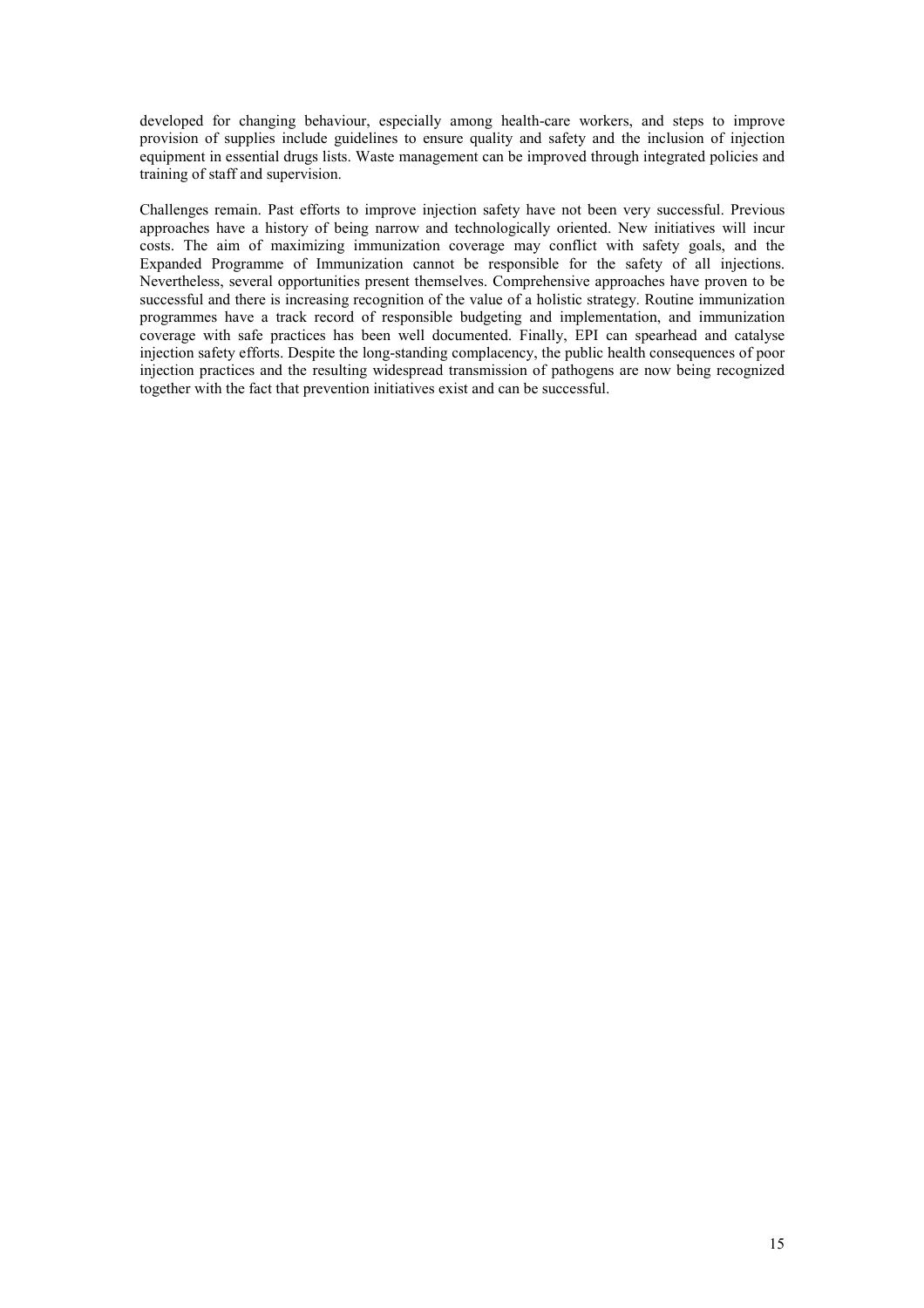# **HEPATITIS B PREVENTION STRATEGIES AND PROGRAMME EVALUATION**

## **Prevention: the broader context**

There are good arguments for combining prevention strategies for viral hepatitis (B and C) with those for HIV. All three infections pose major public health problems. The routes of viral transmission are similar and overlap. Effective prevention tools exist, namely immunization against hepatitis B, blood screening, universal (standard) precautions, risk reduction and treatment. Such prevention programmes are well established for HIV/AIDS. The lack of integrated prevention activities allows the continued transmission of these infections, especially the viral hepatitides. As the burden and impact of hepatitis C become more evident, it may be that that disease provides a turning point for new approaches to prevention.

 In 1998, when the estimated number of people living with HIV globally was 33.4 million, the comparable figures for chronic hepatitis B and C viral infections were 371.6 million and 176.9 million, of which respectively 10.9 million and 21.8 million were in Europe - all three viruses are endemic in the newly independent states of the former USSR.

With the existence of hepatitis B vaccine, the first priority should be prevention of hepatitis B viral infection in newborns, infants and young children, by means of immunization of newborns or infants. A hepatitis B prevention programme will comprise three components. The first is immunization – for newborns or infants; for older children through catch-up programmes, with ages defined by local epidemiological patterns; for health-care workers; and for other adults at high risk, again with local epidemiology defining the categories. The second component will be assessment of the effectiveness of hepatitis B immunization in terms of age-specific vaccine coverage and population-based serological studies. The third is surveillance for acute disease among all age groups, with serological confirmation and data on risk factors, immunization status and source of infection.

Considering the risk factors for transmission, a model hepatitis B prevention programme would feature the following:

- immunization (newborns or infants, older children, health-care workers and other adults at high risk)
- safe blood supply and blood products (with screening for HBsAg, good manufacturing practices for blood products, and viral inactivation procedures for pooled products)
- safe injection practices in all settings
- infection-control practices
- surveillance to assess effectiveness of prevention.

## *Control of viral hepatitis: more than just hepatitis B*

Screening of blood donors allows countries to be categorized in terms of prevalence of markers of hepatitis C infection: high  $(55\%)$ , intermediate  $(1.1-5\%)$  and low  $(0.2-1.0\%)$ . For instance, Romania has a high rate and the Central Asian Republics have intermediate rates. Across the world, distinct patterns of transmission and risk factors emerge depending on the endemicity of hepatitis C virus. Case-control studies have identified unsafe injections as a major route of infection in countries with high or intermediate prevalence of hepatitis C virus, followed by transfusion of unsafe blood or blood products. In developing countries and those with economies in transition, some 44% of the estimated total of 4.8 million hepatitis C viral infections are attributable to unsafe injections. This proportion is comparable to that for hepatitis B viral infections but much greater than the attributable fraction of 2% for HIV infections. Post-transfusion hepatitis (due to hepatitis B or C) is a significant problem in countries where blood and blood products are inappropriately used, where transfusions services are not well organized and most transfused units are not tested for either virus, and where donors are paid. Prevention strategies thus should focus on securing the safety of the blood supply and assuring safe injections as well as imposing infection-control measures.

In countries of low endemicity, that is most of the countries of central and eastern Europe and the newly independent states, the predominant risk (about 75% of cases) is injecting drug use, followed by sexual transmission. Injecting drug use is a highly efficient route of transmission of both hepatitis B and C viruses. Studies in the USA showed that within one year of starting injecting 80% of drug users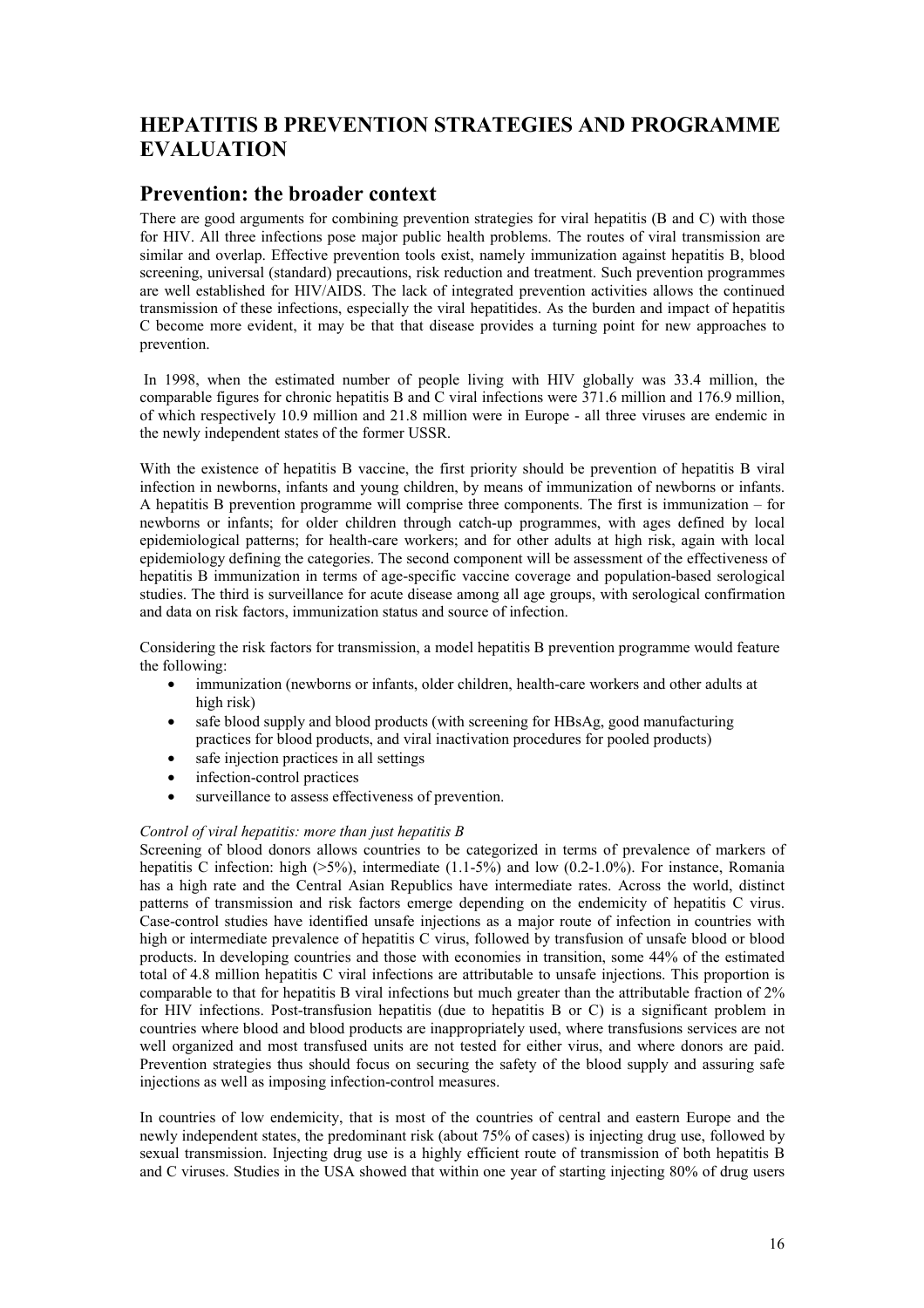were infected with hepatitis C virus compared with about 60% with hepatitis B virus and less than 20% with HIV. Injecting drug use is emerging as a risk factor also in countries with intermediate prevalence, and the occurrence of cases of acute hepatitis B and hepatitis C in young adults may be considered as a sentinel marker for the emergence of injecting drug use in a country. Thus, for instance, the highest incidence of hepatitis C is being observed in young adults in some countries such as Italy and Japan, and about half the people presenting with acute hepatitis C in Italy and the Russian Federation report a history of injecting drug use as do about 40% of people seropositive for hepatitis C viral markers under the age of 40 years.

Thus, in countries of low endemicity, prevention strategies need to concentrate on risk reduction as well as testing and counselling services. These strategies parallel those for hepatitis B in countries with low and high or intermediate endemicity, except that a vaccine against hepatitis B exists. They make a compelling case for integrating strategies for preventing hepatitis C with those for hepatitis B; prevention and control of viral hepatitis concern more than just hepatitis B viral infection.

# **Evaluating outcome and assessing impact of hepatitis B immunization programmes**

Most childhood infections result in immediate disease and the effects of immunization programmes can be monitored by surveillance for acute disease, for example acute flaccid paralysis in the case of poliomyelitis and meningitis in the case of *H. influenzae* type b infection. Infection with hepatitis B virus is different: it is rarely symptomatic in young children, making it hard to identify infected children, and morbidity, in the form of hepatocellular carcinoma, usually occurs much later, in the third, fourth and fifth decades of life. In such circumstances, evaluation of a hepatitis B immunization programme will depend on surveys of coverage of immunization and serological surveys as well as surveillance for any acute cases of disease and for chronic consequences. Parameters to be covered in any such assessment will include the markers (e.g. HBsAg or anti-HBc (core) antibodies) that should be monitored, the age at which vaccinees are investigated, the frequency and criteria of assessments, and whether operative targets have been met. Questions will need to be asked about the acceptability and validation of data sources, and confidentiality. Information technology should be applied to the collection and management of data.

*Immunization coverage surveys*. Immunization coverage is the proportion of vaccinees in the target population to the size of that population. There are no standard coverage indicators for hepatitis B. Coverage surveys should include review of immunization certificates and, at national level, of data collected at school entry. Other sources of data include child health registries, vaccine sales figures, prescriptions for vaccine, numbers of doses of vaccine imported or licensed and number of doses of distributed vaccine. Useful data would be the percentage of newborn given a birth dose of vaccine, the percentage of infants who received a first dose and the percentage who completed three doses (the last two pieces of information giving the drop-out rate).

Limitations include the fact that such surveys do not directly measure impact. Even if coverage is high, that does not necessarily guarantee effectiveness: for example, there may be weaknesses in the cold chain or the vaccine may not be optimally administered. The recording of data on doses delivered, to give a measure of administrative coverage of vaccine, will mean separate surveys.

*Serological surveillance.* Serological surveys compare the prevalence of HBsAg and other markers of hepatitis B viral infection in target populations as well as other parts of the general population before and after the introduction of an immunization programme. Prevalence rates may differ widely – for example, with age, sex, ethnicity, place of residence (urban or rural), socio-economic status, and risk behaviour. Historical data may be obtained from published articles, unpublished reports such as theses, blood banks and special studies conducted by ministries of health or academe, for instance. Data collection should commence at the same time as the immunization programme, and the programme should not be delayed to collect data. For relevant data, the screening programmes need to look at representative populations, with similar populations for follow-up, and to be supported by adequate laboratory capacity.

Screening programmes may target blood donors, pregnant women and military personnel. These three populations are easy to screen, without great cost, and the last two are reasonably representative of the general population. Hospital-based populations, easy and cheap to screen, are not representative;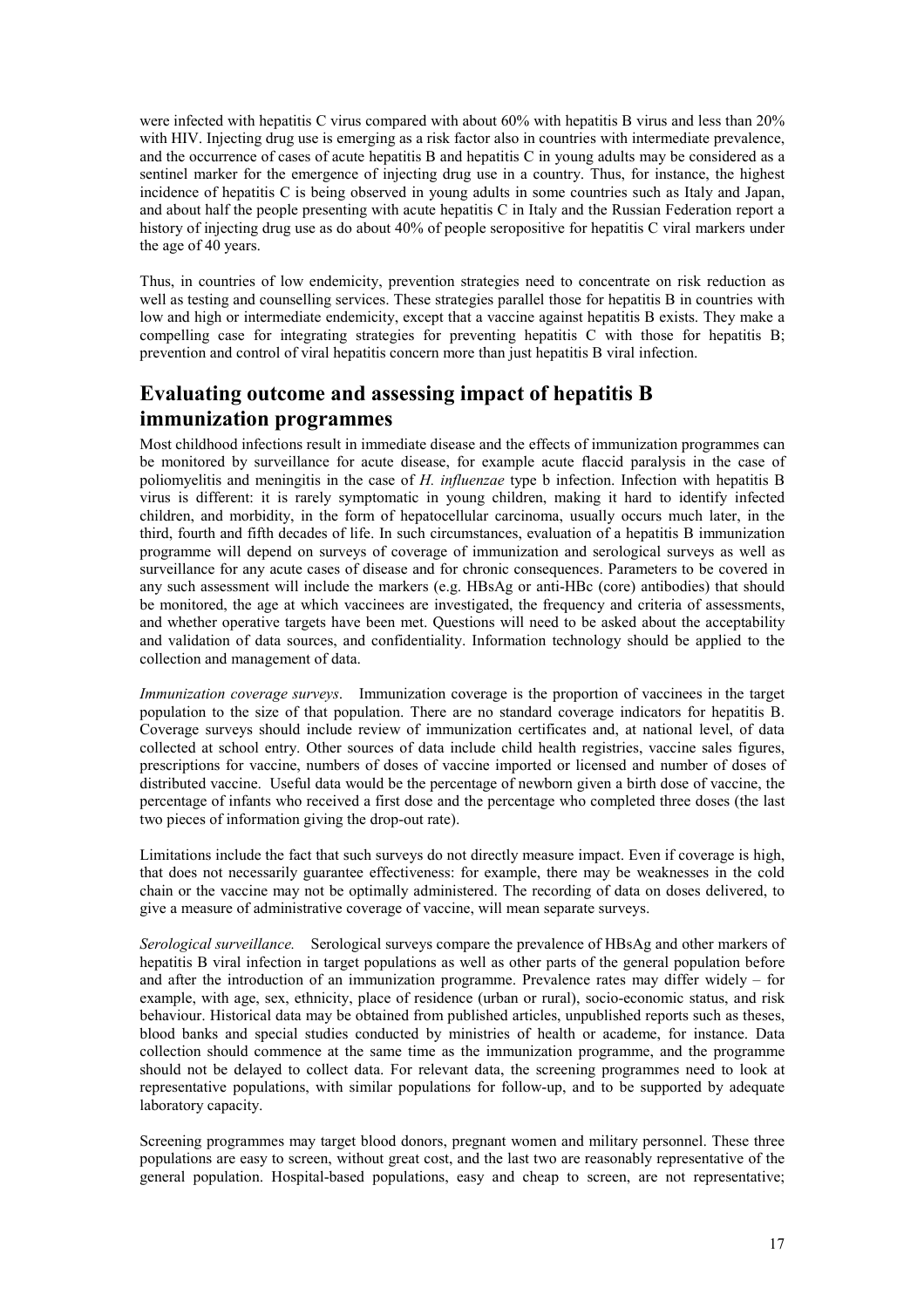increasingly representative are outpatient clinic groups, schools and community and households (the most representative) but the difficulty in reaching them and the cost increases proportionately. Laboratory capacity needs to be able to detect reliably anti-HBc antibodies as well as HBsAg (to detect chronic infections).

*Acute hepatitis B surveillance.* Such surveillance needs a sufficient number of cases, careful clinical examination and history taking to identify risk factors, an agreed case definition, reporting mechanisms and good laboratory capacity. Reporting may depend on mandatory notification, supported by laboratory notification; sentinel systems may be in place, and other reports may come from hospitals and death registries.

Clinical examination alone cannot distinguish between different viral hepatitides; for that laboratory confirmation is necessary. Definitions were put forward at the meeting to facilitate reporting:

- a clinical case of acute viral hepatitis is an acute illness that includes the discrete onset of symptoms and jaundice or raised serum aminotransferase activities ( $>2.5$  times the upper limit of normal)
- a confirmed case of hepatitis B is a clinical case that is laboratory confirmed to be anti-HBcpositive and IgM anti-HAV negative
- patients who are not tested for IgM anti-HBc but who are positive for HBsAg and negative for IgM anti-HAV are suspected cases of acute hepatitis B.

The surveillance system in Romania was cited as an example. Since 1997 surveillance for acute viral hepatitis in under-5 year olds has been hospital based, as most children with jaundice are admitted to hospital. Demographic data and a vaccine history are obtained for each child and laboratory tests determine the IgM anti-HAV, anti-HBc and HBsAg status. For passive surveillance, weekly reports are made first to the regional level and then to the Ministry of Health. In 1997-1999 a total of 1931 cases were reported. Hepatitis A was diagnosed in 77%, hepatitis A and B in 2%, and hepatitis B alone in 4% (71 cases), with no serology done in a further 8% of cases. Possible risk factors in these 71 cases were injections (36%), admission to hospital (29%), contact with a chronic hepatitis B carrier (27%) and contact with somebody with acute hepatitis B (15%), there being more than one risk factors in some instances. Another example was cited from the Republic of Moldova. As immunization coverage increased between 1994 and 1997 to about 80%, surveillance showed that cases of acute infection in children under 2 years of age plummeted to about 2 or 3 a year in 2000.

One of the considerations for a surveillance system is whether it should be national or sentinel. Clearly costs will be higher with a national programme. Sentinel surveillance is practical, provided that the population being studied is representative. Other issues include whether children or other groups should be studied, whether there are other programmes such as for health-care workers and whether risk-factor information is being sought, in which case adults need to be surveyed.

Data on mortality related to hepatitis B is also important, especially in areas where the prevalence of HBsAg and HBeAg are high and hepatitis D is present, such as in the Central Asian Republics. Information of deaths from acute illness, chronic disease (including hepatocellular carcinoma) and the proportions due to hepatitis B virus, hepatitis C virus and hepatitis D superinfection are important, and well suited for long-term evaluation.

Evaluation of hepatitis B immunization programmes is vital for three reasons. The first is to show that immunization actually does decrease morbidity and mortality in individual regions and countries. The second is to provide information to boost confidence in the practice of immunization generally. And the final reason is to obtain the evidence needed to argue convincingly for sustainable programmes.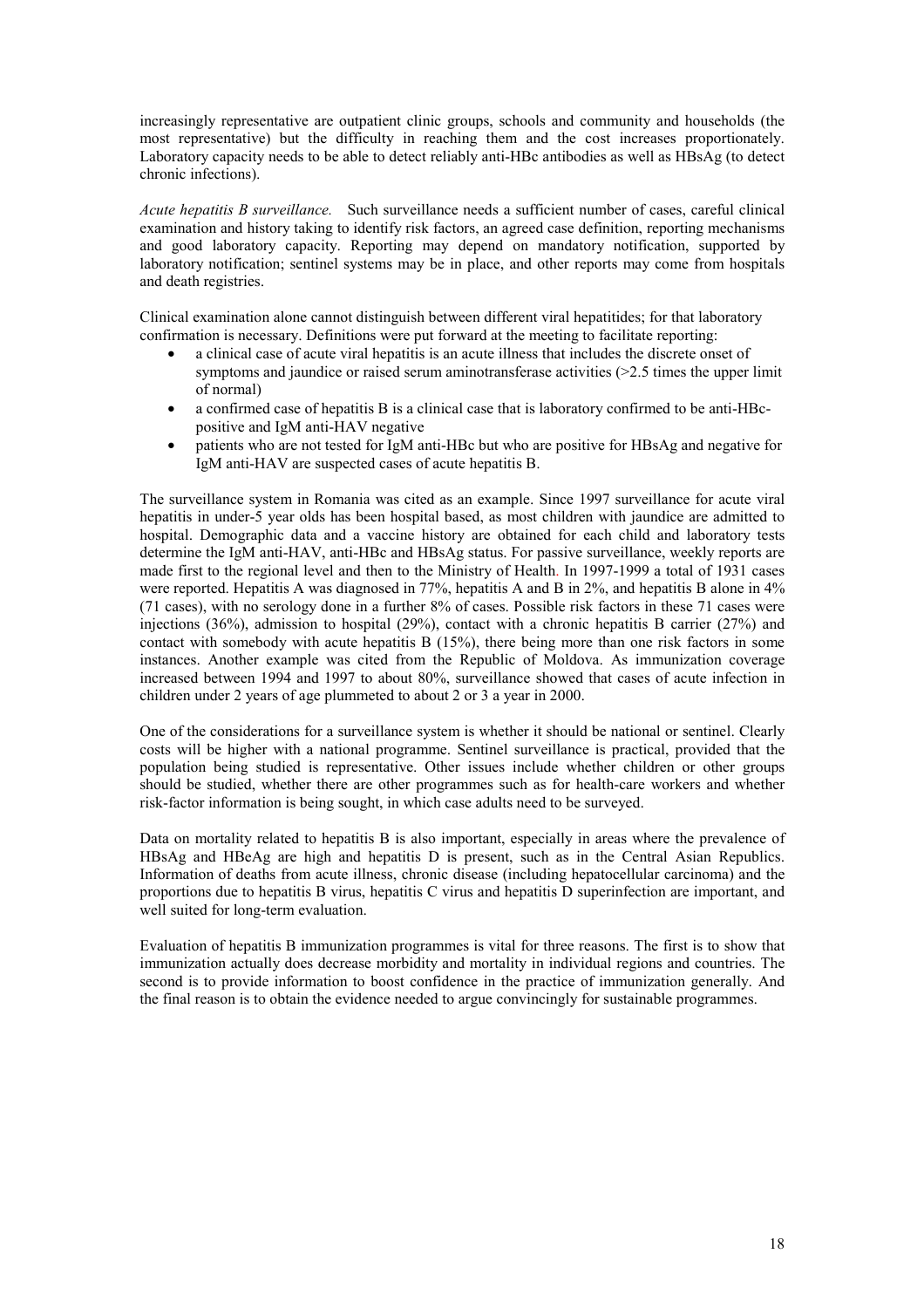# **COUNTRY EXPERIENCES**

## **Kazakhstan**

The country is endemic for hepatitis B, with an average seropositivity for HBsAg of 5%, but with wide variations, and a high rate of hepatocellular carcinoma. Most viral hepatitis is due to hepatitis A and only low rates of hepatitis C have been reported. In 1997 a hepatitis B immunization programme was introduced, with vaccine bought with national funds, aimed at protecting newborns and infants.

The immunization programme has greatly reduced hepatitis B rates in children and young people, except students. Highest seropositivity rates in 2000 were found in the unemployed and in people aged 20-29 years. A persisting risk factor is associated with unsafe injections, in outpatient clinics and dental surgeries, but a growing new risk factor is injecting drug use, which accounted for a substantial proportion of new cases in 2000.

With support from CDC in the USA health staff were trained in preparation for the new programme. Surveillance has been based on the existing epidemiological and laboratory network, which is functioning well. With the evident impact on children, the policy will be adjusted to focus on injecting drug users, catch up in older children and adults at risk and incorporated into a five-year plan aiming at total coverage.

# **Kyrgyzstan**

With its 4.5 million people Kyrgyzstan has a high rate of viral hepatitis. Seropositivity rates of 7-11% for HBsAg and 40-62% for anti-HBs have been recorded across the country, and rates of 5-8% for antihepatitis D viral antibody have also been found. Among blood donors in Bishkek in 2000 positive for viral hepatitis markers, these were for hepatitis B in 26%, hepatitis C in 31% and hepatitis D in 13%.

As part of a prevention and control system, the government launched a sentinel surveillance system. In 1999 the Ministry of Health established a national reference laboratory for viral hepatitis, set case definitions and undertook training seminars for health workers. A national programme on hepatitis A, B, C, D and non-A, non-C was initiated at the beginning of 2000. Results for the first year (2000) underlined the importance of serological testing: in about 30% of cases the initial clinical diagnosis of hepatitis A or B had been wrong. Overall hepatitis A accounted for 67% of cases and hepatitis B alone for 13.6%. Highest rates for hepatitis B and C were seen in the 15-29 year age group. In terms of risk factors for transmission, contact with patients with viral hepatitis was reported in 20% of hepatitis A and 10% of hepatitis B cases, family contacts in 50-60% of both illnesses and all cases of hepatitis C, and admission to hospital in half the cases of hepatitis C but only small percentages for hepatitis A and B. Blood transfusion was mentioned in about 20% of cases of hepatitis B and C, but the proportion varied across the country. Unsafe injection was a common route of infection.

Immunization of newborns against hepatitis B began in 1999 and has rapidly proven to be an effective control method. Mortality in acute cases of hepatitis dropped from 14.6% in children under one year of age in 1999 to 0.7% in 2000 and only one case of acute hepatitis B was reported. The aim is to achieve 100% vaccine coverage with hepatitis B vaccine in the newborn immunization programme in 2001.

# **Poland**

In the early 1980s Poland faced a dire situation with hepatitis B, with incidence and prevalence rates among the highest in Europe. Once infection control measures improved with the advent of the HIV/AIDS epidemic incidence rates dropped from about 45/100 000 in 1985 and further with the introduction in 1989-90 of obligatory immunization of newborns and infants born to HBsAg-positive mothers, of health-care workers and of medical students. In the early 1990s incidence rates in women aged 20-40 were nearly twice as high as in men in the same age group while that in health-care workers was five times higher than in the general population.

The main risk factor in hospitals and medical institutions was the use of hot dry air rather than autoclaves to sterilize medical equipment and materials. An intensive control programme was introduced in 1993 that included replacement of hot-air sterilization by the use of autoclaves and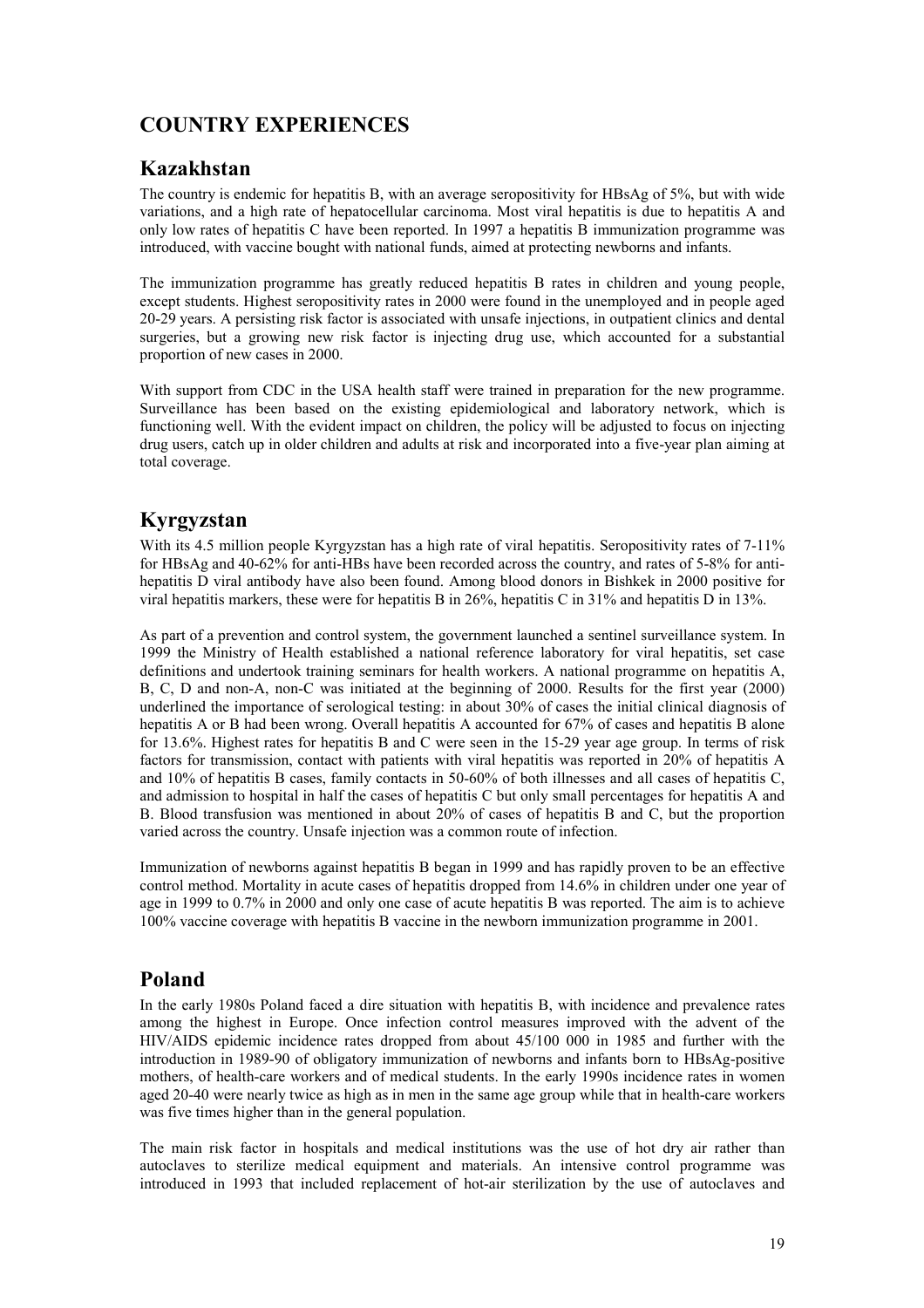extension of obligatory immunization to further risk groups. Between 1994 and 1996 such immunization was extended to all newborns and infants, and in 2000 immunization of adolescents (at age 14 years) was made obligatory. From 2000, some two million people are being immunized against hepatitis B each year.

The results have been impressive. Between 1993 and 2000 the annual number of cases of hepatitis B fell by nearly 80% to about 2800 and the incidence rate was cut five-fold to 7.3/100 000, an average figure for central European countries. The imbalance in rate between young men and women was eliminated.

The target is that by 2010 95% of the population under the age of 25 will be immunized against hepatitis B as will be 5-10% of those over that age. In addition, sterilization procedures for materials and equipment in medical institutions will be satisfactory.

# **Republic of Moldova**

Moldova, with its population of 4.3 million  $(23\%$  aged less than 1.4 years), has long recognized hepatitis B as a major public health problem. Very high incidence rates of up to 50/100 000 population were recorded in the 1980s (e.g. 53.3/100 000 in 1987 with a peak incidence of 57.3/100 000 in 1987) and serological evidence showed the spread of hepatitis C and D from 1991 onwards. In the early 1990s HBsAg was present in about 10% of the population, with rates of 17% in children under 5 and 3- 8% in pregnant women. With high infection rates in children and high incidences in hospitals an immunization programme for children was planned but shelved because of lack of supplies. However, in 1995 a programme of obligatory immunization of newborns was introduced, with the first dose at birth. A national prevention programme against hepatitis B, C and D was implemented in 1997, with measures to protect the rights of patients.

Good progress has been made. Testing of donated blood has secured the blood supply. Re-use of injecting equipment was forbidden and now most medical institutions use disposable material. Training of health-care workers has been continuous. Starting in 1995, all newborns are being immunized and some 10 000 health-care workers were vaccinated in 1999-2000. Although the Government faced economic constraints, with support from UNICEF and Japan it was able to obtain supplies of hepatitis B vaccine. Incidence rates of hepatitis B have fallen by nearly 75%, to 17 per 100 000 in 2000, especially among children under 5 years of age.

The goal is now broader, aiming at all the populations at risk, so that by 2006 some 35-40% of the population, about 1.6 million people, should be immunized. Some problems remain. Discussion of sexual transmission poses difficulties and the use of condoms is low. Occupational risks are still present. More case-control studies are needed to lay a solid foundation for immunization programme goals and objectives.

# **Russian Federation**

Since the early 1990s the epidemiological picture for hepatitis B and C has worsened significantly in the Russian Federation. In the past 10 years incidence rates for hepatitis B have doubled, to 42 per 100 000, although they seem to have plateaued recently at that level. The rate for hepatitis C has increased monotonously since 1994, reaching nearly 21 per 100,000 in 2000. In particular, infections in young people in the 15-19 year and 20-29 year age groups have contributed to these startling increases, especially in 1998. Between 1994 and 1999, the growing epidemic was fed mainly by transmission of infection in hospitals and medical centres, but since then it has been fuelled by injecting drug use, which now far and away exceeds other routes of transmission, of both viruses.

The recognition of HIV/AIDS led to the reconstruction of the whole medical system and the introduction of preventive and control measures, such as screening blood for HBsAg and the use of disposable equipment. But controlling the real and serious epidemic among drug users lies beyond such measures; immunization with vaccine is the most efficient way of controlling hepatitis B and other measures including safe injection are needed to prevent and control hepatitis C.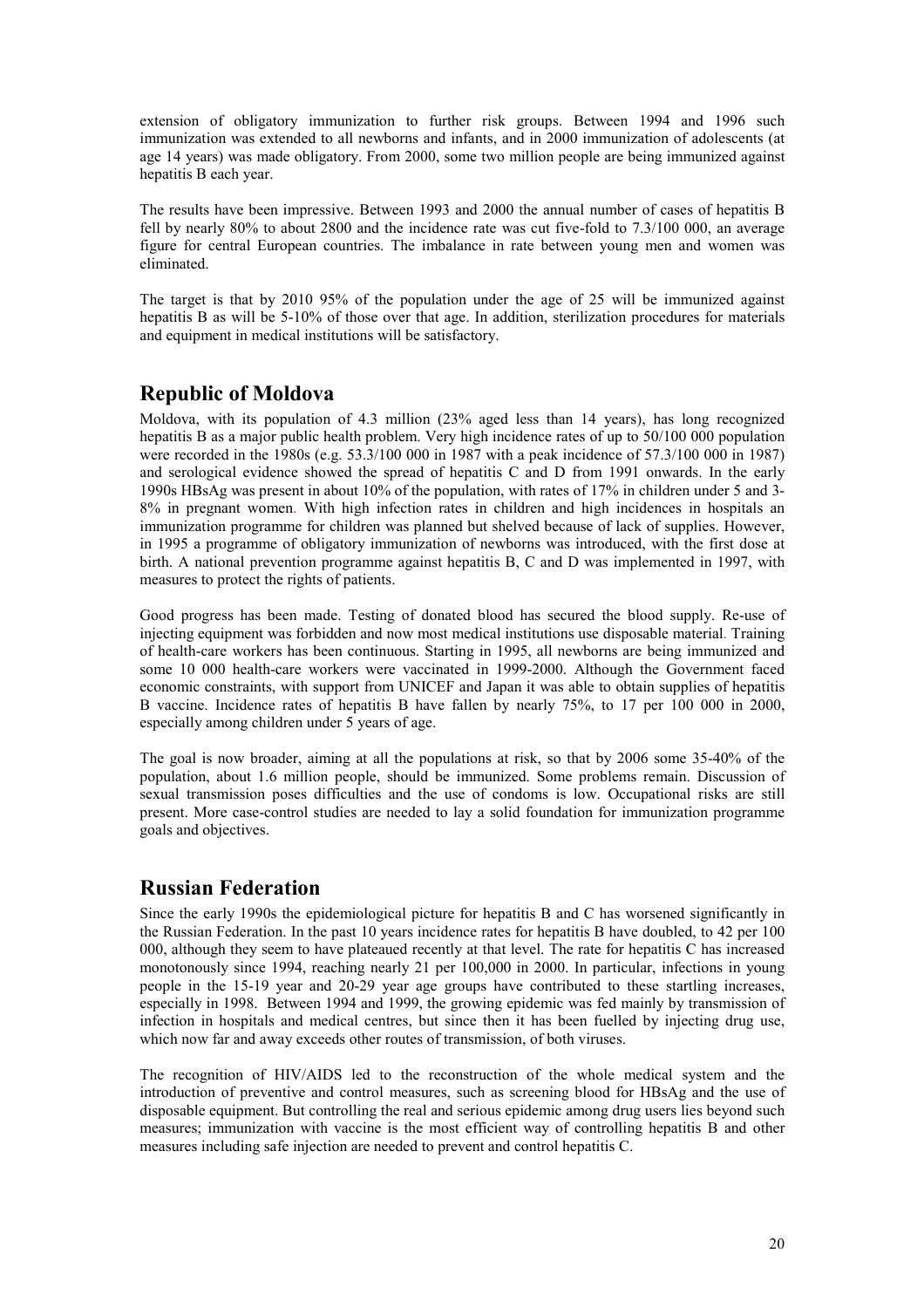In the late 1980s only few people were immunized with hepatitis B vaccine and in 1988 legislation was enacted introducing hepatitis B vaccine into the immunization schedule of the USSR. The cost of vaccine was to be borne by the state. However, the financial restraints allowed only 1 million doses to be bought. By the year 2000 the Government of the Russian Federation was buying 4 million doses for immunization of newborns, and for 2001 the plan was to immunize all children aged 0-12 months. Vaccination of adolescents depends on decisions at regional as opposed to federal level, but preventive measures are proving inadequate. Only in Sverdlovsk and Moscow are effective programmes under way, and the first effects are evident in the capital: since 1998 incidence rates have been falling. Moscow City's council is setting a rare example by purchasing vaccine.

*Federal steps* There are steps to standardize legislation, and at the beginning of 2001 a new national immunization calendar was introduced which included catch-up vaccination of adolescents at state expense and regional prevention programmes, a new decree valid from January 2002 recommends hepatitis B immunization of all newborns and adolescents. Investments in upgrading the cold chain have paid off, with an effective system. Further investments have been made to educate and mobilize public opinion. Videos have been made and pamphlets advocating hepatitis B immunization distributed widely.

Besides federal programmes some local and nongovernmental initiatives have been launched, such as the Rostropovitch-Vishnevskaya Foundation's support for an oblast-wide immunization programme, and needle-exchange programmes.

# **Russian Federation: Nizhnyi Novgorod**

Hepatitis B accounts for about half of all cases of viral hepatitis in this oblast of the Russian Federation. After a decline in morbidity rates from a peak of 40.3 per 100 000 population in 1995, the number of cases of acute hepatitis B and of HBsAg carriers began to increase again in 1998. This rise is mainly attributable to cases in young people, especially those aged 15-19 among whom the rate nearly trebled in 1998-2000 to 182 per 100 000. This trend reflected the spread of injecting drug use and was mirrored in the growing morbidity due to hepatitis C. Besides injecting drug use, sexual transmission accounts for many cases of hepatitis B.

A pilot project to immunize children was developed by local authorities with the support of a nongovernmental organization (the Rostropovitch-Vishnevskaya Foundation). A social mobilization campaign to raise awareness about the value and efficacy of hepatitis B vaccine preceded the pilot project in which 96.7% of children aged up to 17 years in one district were immunized. As a result, a plan for the whole province was developed on the basis of known epidemiology with the active support of the public health authorities and other parts of the administration, with the aim of immunizing newborn children not covered by vaccine procured with federal support, undergraduate and medical students, children and adolescents in detention centres, and, progressively, schoolchildren in different grades – a total of more than 500 000 children and adolescents to be immunized in the period 2000- 2003. The media have been enlisted to raise awareness and to advocate the programme; educational activities for parents have been organized; and health workers throughout the province have been targeted with information through special meetings, workshops and seminars. The plan included a calendar for vaccine procurement and detailed scheme for vaccine delivery, supported by measures to strengthen the cold chain.

The programme has been implemented with funds from federal as well as local (compulsory) medical insurance sources as well as from the Foundation. So far more than 200 000 adolescents have been immunized, more than 92% of the target population.

# **Turkey**

With its young population, a third of the 64 million people being below the age of 15 years, Turkey has an intermediate endemicity for hepatitis B. Since 1990 hepatitis A and hepatitis B have been reported separately and in the four years 1997-2000 hepatitis B has accounted for 20-25% of all reported viral hepatitis cases, the total being reported to the Ministry of Health in 2000 being about 15 000. Because of under-reporting, and allowing for asymptomatic cases, the actual figure is thought to be at least 10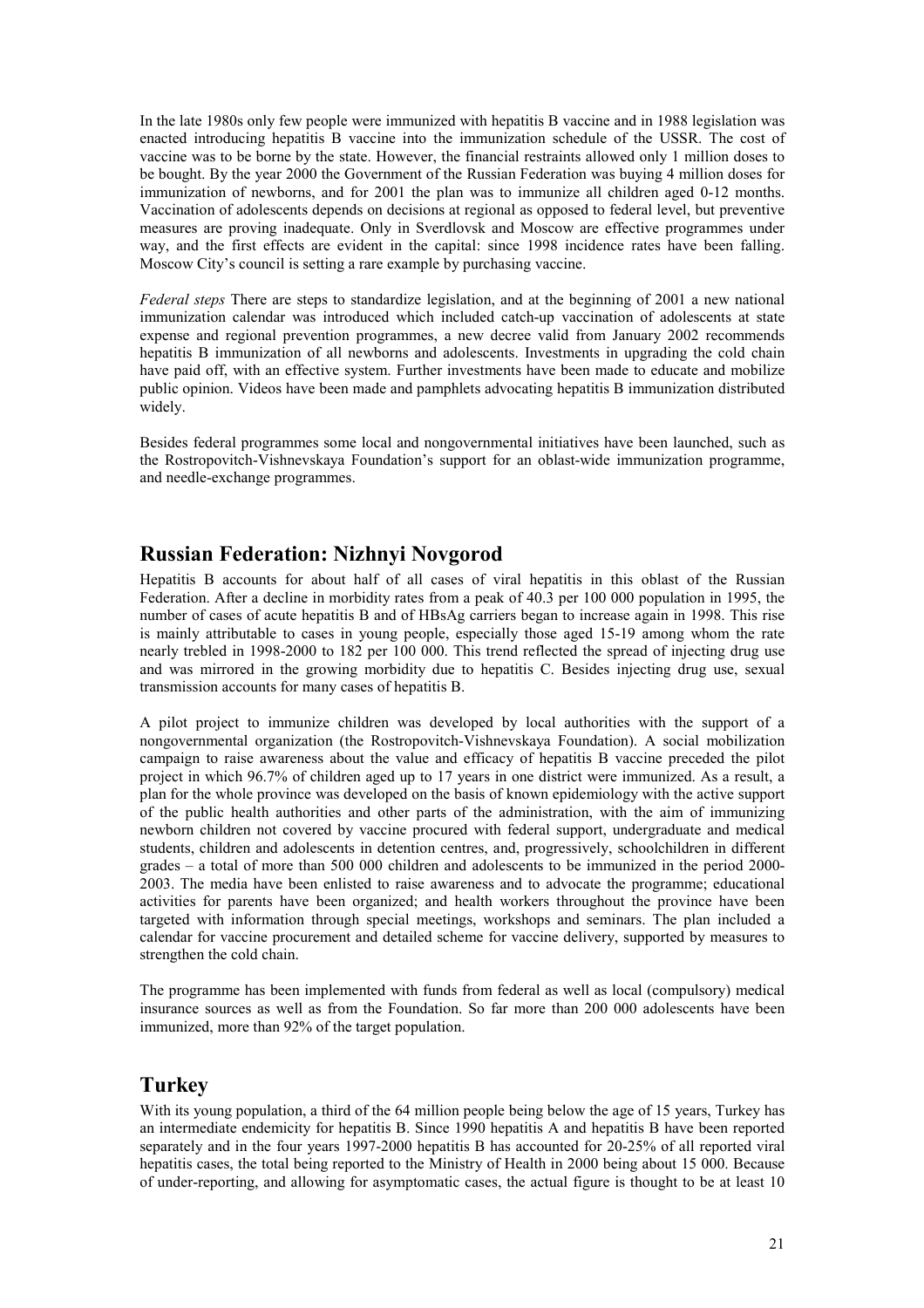times higher. About 5% of the population are positive for HBsAg and 25-30% positive for anti-HBs, in other words about 21 million people have been infected with hepatitis B virus and at least 3.5 million are chronically infected carriers.

Blood has been screened since the 1970s. Data show high rates among military personnel (8.7%), more than twice the rate in first-time blood donors in Ankara (3.9%) for instance. The high overall seropositivity rates reported may be due to blood being drawn from professional donors and prisoners as well as soldiers. Substantial variations in HBsAg seropositivity are seen across the country, ranging from 3.5% in the west to 8.9% in the eastern regions, where families live traditional life-styles in crowded conditions, socio-economic status and infrastructure are poor, and little or no access to good health services.

The age structure of infection (both antigen and antibody prevalence rates) shows an increase after 10 years of age with a peak between 21 and 25 years. High rates of infection are found in people with known risks, such as haemophiliacs, haemodialysis patients, patients with chronic liver disease and female sex workers. The seropositivity rate in health workers is no different from that in blood donors, although the frequency of anti-HBs is significantly higher, probably owing to more frequent exposure. Investigation of possible routes of transmission in people with viral hepatitis generally revealed accepted modes in 55% of cases, indicating that the somewhat nebulous concept of horizontal transmission may be an important route in 45% of cases in Turkey.

A nongovernmental organization, the Viral Hepatitis Prevention Society, conducted a costeffectiveness study of three strategies for the 1.5 million children born in 1997: no vaccination, screening mothers and immunizing infants born to HBsAg-positive mothers, and universal immunization. The results were categorical in showing the savings of a universal programme. The Ministry of Health introduced in 1998 such a universal immunization programme for newborns into its routine immunization programme (EPI) and enlisted the aid of the nongovernmental organization to mobilize community opinion in the health sector through communication networks targeting healthcare workers. To cope with different situations, such as children being born outside health facilities (35% of births), the ministry allowed three different schedules for immunization. By April 2001, the hepatitis B immunization coverage rate for three doses of vaccine had reached 74%, for which the ministry had planned the purchase of 11 million doses of vaccine in 2000. For the first time the ministry extended immunization to those with high risks who previously were immunized in the private sector, with an expensive reimbursement scheme. (A further 900 000 doses were still imported by the private sector in 2000.)

Despite the major advances of the past three years, two main obstacles remain. One of the immunization schedules includes the first dose of vaccine at three months of age, in circumstances where immunization at birth is not practicable. The second problem is the lack of a catch-up immunization programme for adolescents.

# **Regional summary**

As vaccination programmes are implemented together with the necessary supporting laboratory networks, other types of viral hepatitis are increasingly recognized. The particular unreliability of clinical diagnosis, strikingly demonstrated in one study, pointed to the need for serological testing. Sentinel surveillance was a very effective mechanism for monitoring the epidemics, especially where resources are limited.

Country examples show the value of building on existing epidemiological and surveillance systems, with appropriate training, technical and financial support, and national capacity building. Dramatic success stories were provided from several countries. In Kazakhstan, capacity building and training helped to secure political commitment and legislative responses to introduce a vaccination programme with national resources to buy the vaccine. Sound epidemiology revealed a shift in the disease pattern, revealing the transfer of disease burden to injecting drug users.

Kyrgyzstan's experience of using sentinel surveillance showed that, given the high endemicity and large number of cases, this approach provided a useful method of demonstrating the efficiency of the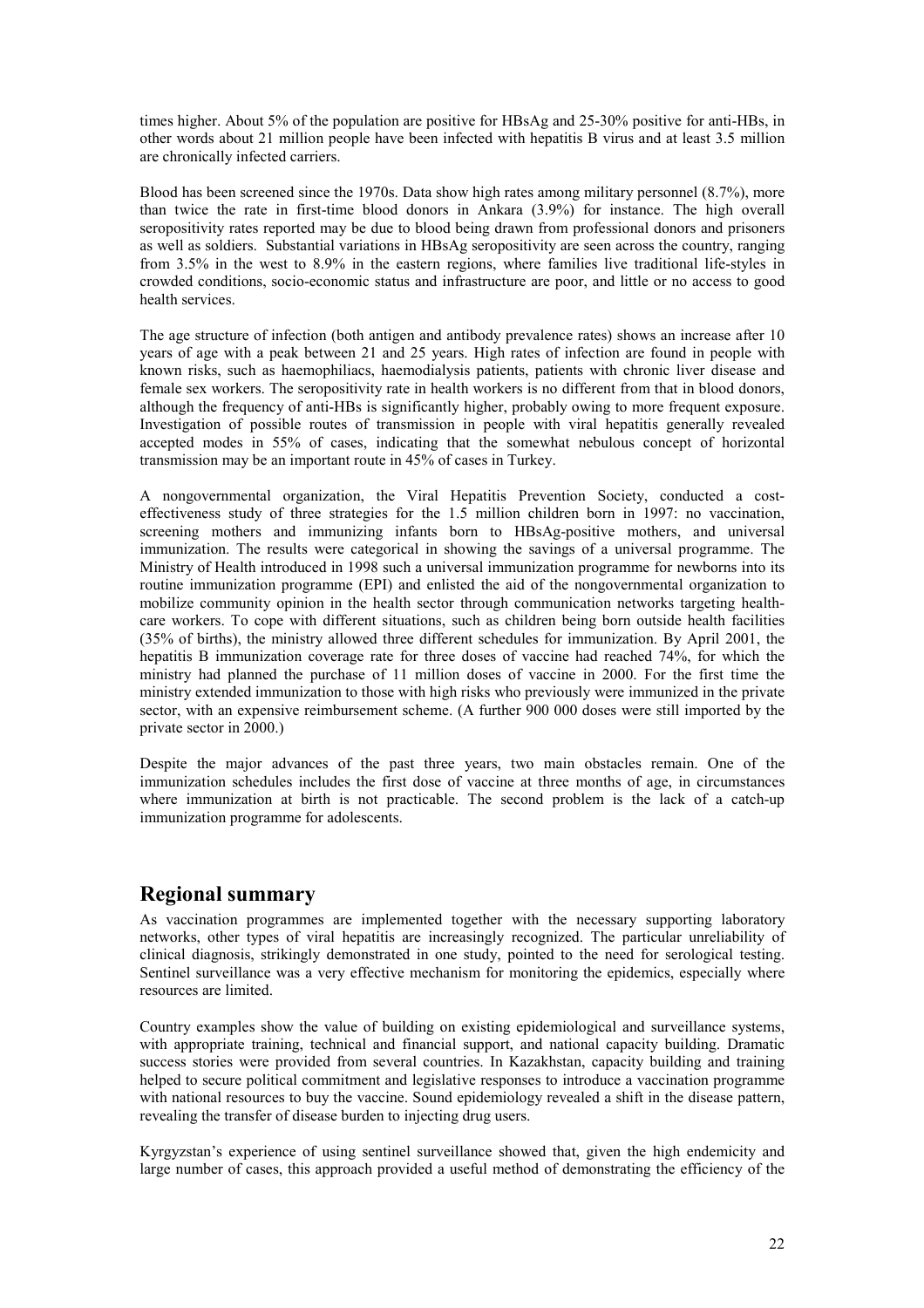vaccine programme. Its programme of training and national capacity building, building on existing surveillance systems and a national reference laboratory, supported by the United States Agency for International Development, paid dividends.

A further general observation to emerge from several sessions was the recognition of nosocomial transmission of hepatitis B virus and unsafe injections as major routes of transmission. Safe immunization together with safe injection practices are crucial to cutting and preventing that route of transmission of hepatitis B and C viruses. They are the responsibility of all health workers. The tools, ranging from the application of standard precautions to the introduction and use of disposable equipment, are available.

The risks of transmission within medical settings can be reduced. Poland showed how a programme of vaccination plus the introduction of autoclaves in hospitals rapidly reduced the levels of infection.

The diversity of local responses was striking, reflecting the local conditions and the varied local epidemiology, but common features were the growing problem of injecting drug use as a route of transmission of hepatitis B and C, and the contribution of hepatitis A to the disease burden.

Hepatitis B prevention programmes can be integrated into national and regional health programmes and with other prevention programmes such as those for HIV. When they are integrated, their impact needs to be monitored and evaluated, but the methods needed differ from those for other vaccine programmes, with monitoring of the seroprevalence of hepatitis B viral infection in children being vital. Model prevention programmes were presented and described, showing the core elements of immunization, safe blood and blood products, safe injection procedures, infection control practices and surveillance to assess effectiveness.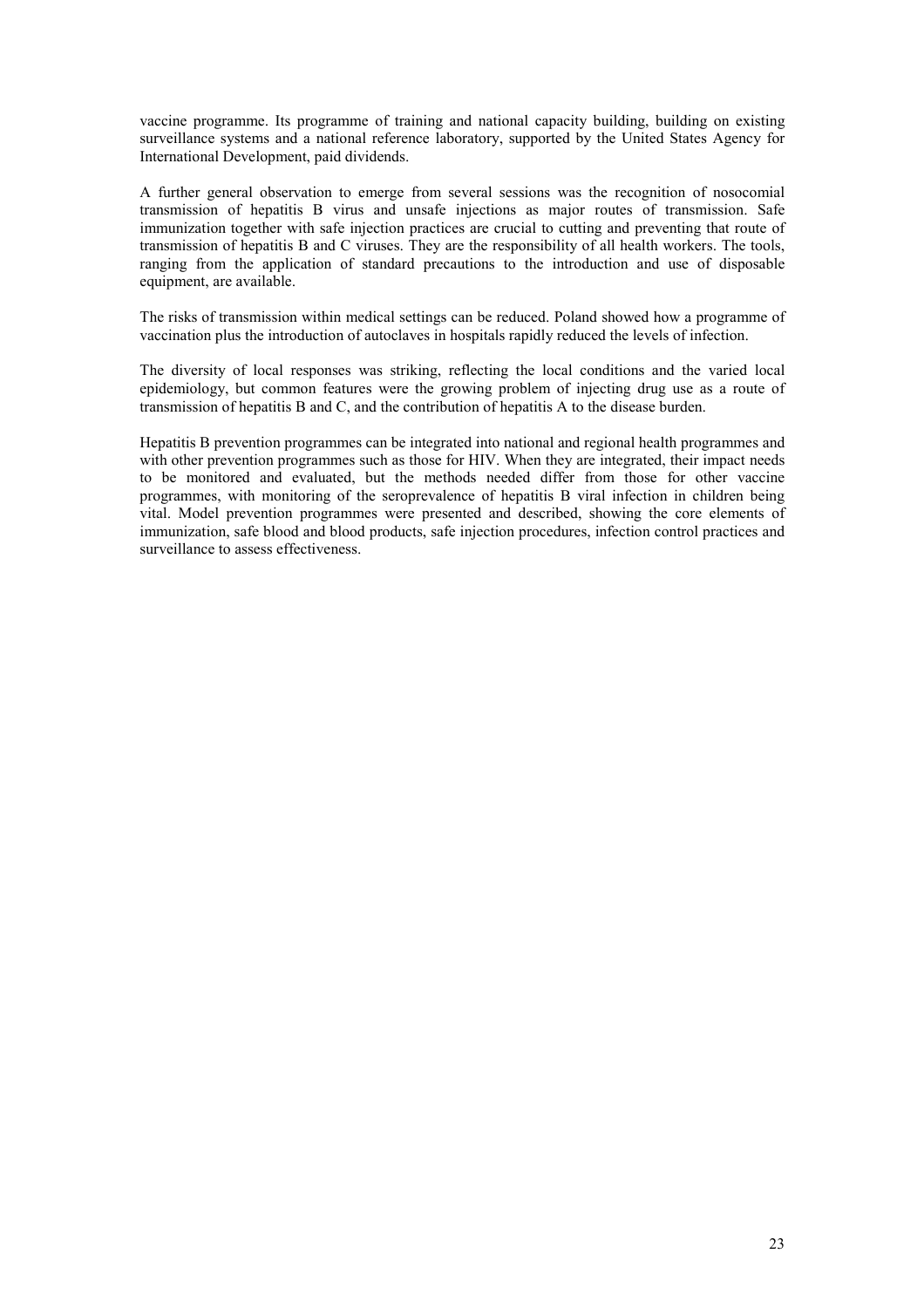# **STRENGTHENING IMMUNIZATION SYSTEMS AND INTRODUCTION OF NEW VACCINES**

# **GAVI Regional Working Groups**

The GAVI Vaccine Fund presents an opportunity to revitalize the EPI and to develop EPI plans in a more comprehensive way, with review of the EPI status of GAVI-eligible countries and the identification of countries' needs. With knowledge of disease burdens, it provides a tremendous boost for the introduction of hepatitis B and other vaccines such as that against Hib disease. It also allows for emphasis on injection safety at the same time as provision of vaccines. Its working groups provide a means of establishing and maintaining immunization programmes at regional level.

GAVI set up one such Working Group for the WHO European region in order to optimize the support given by partners (see p.4 above) to countries in central and eastern Europe and the newly independent states. Eleven countries are eligible for support from the Vaccine Fund (see Table 1). Before the latest (fourth) round of applications to that Fund, all countries had immunization plans, some had introduced limited vaccine programmes, and six had conducted assessments of their cold chains. Only one (Kyrgyzstan) had an Interagency Coordinating Committee (ICC) and two (Albania and Kyrgyzstan) had estimated the burden of disease due to *H. influenzae* type b.

For the fourth round, four countries applied for support under the immunization services sub-account, and in June 2001 applications from Armenia, Azerbaijan and Tajikistan were approved. Georgia was invited to resubmit. The three approved programmes will enable a further 29 000 children to by immunized at an investment cost of some \$313 000. Ten countries submitted applications for support for introduction of hepatitis B immunization: four applications (from Armenia, Azerbaijan, Kyrgyzstan and Uzbekistan) were approved directly and three more (from Albania, Tajikistan and Turkmenistan) subject to clarifications. These programmes include a major programme in Uzbekistan, aiming to provide some 3.6 million doses at a cost of more than \$1.5 million. Overall, support to these seven countries will enable coverage of 1.47 million children, with 5.5 million doses of hepatitis B vaccine at a cost of \$2.85 million (i.e. \$1.94/child).

In order to coordinate support to countries the European Working Group, based in WHO's Regional Office for Europe, will focus on EPI and cold-chain assessments, the development and finalization of multi-year national plans of action, preparation of funding proposals and specific plans for hepatitis B immunization. In addition it will assist with finalization of documentation of applications, strengthening national ICCs, and the monitoring and evaluation of the whole implementation process.

Feedback from the review committee at the end of June 2001 indicated that more substantial information was needed for, in particular, financial sustainability, with evidence of commitment from governments and partners and details of financing schemes. Further, information was needed on plans to improve injection safety, for the introduction and integration of hepatitis B immunization (including training and logistics), and on vaccine handling and securing the cold chain. Data were also needed on the burden of Hib disease and plans for introducing the Hib vaccine. Finally more evidence should be provided on progress in implementation of plans.

The European Working Group plans support in several areas. It will help Bosnia and Herzegovina, Georgia and Moldova to complete or commence their applications to the Fund for introduction of hepatitis B immunization in 2002. With regard to Hib disease estimations of burden are currently under way or planned in six countries (Albania, Armenia, Bosnia and Herzegovina, Kyrgyzstan, Moldova and Ukraine), in preparation for introduction of Hib vaccine in 2002 or 2003. The Working Group will strengthen national ICCs and will work to ensure that for all EPI activities plans are implemented. Future areas will extend activities to cover other vaccine-preventable diseases, monitoring of performance through quality assurance, and safety of immunization – including safe injections, vaccine handling, storage and transport with adequately maintained cold chains, and waste disposal.

# **Introducing Hib vaccine**

The existence of an effective vaccine does not necessarily guarantee its use. For many countries in the developing world, immunization programmes are limited to the same vaccines as a couple of decades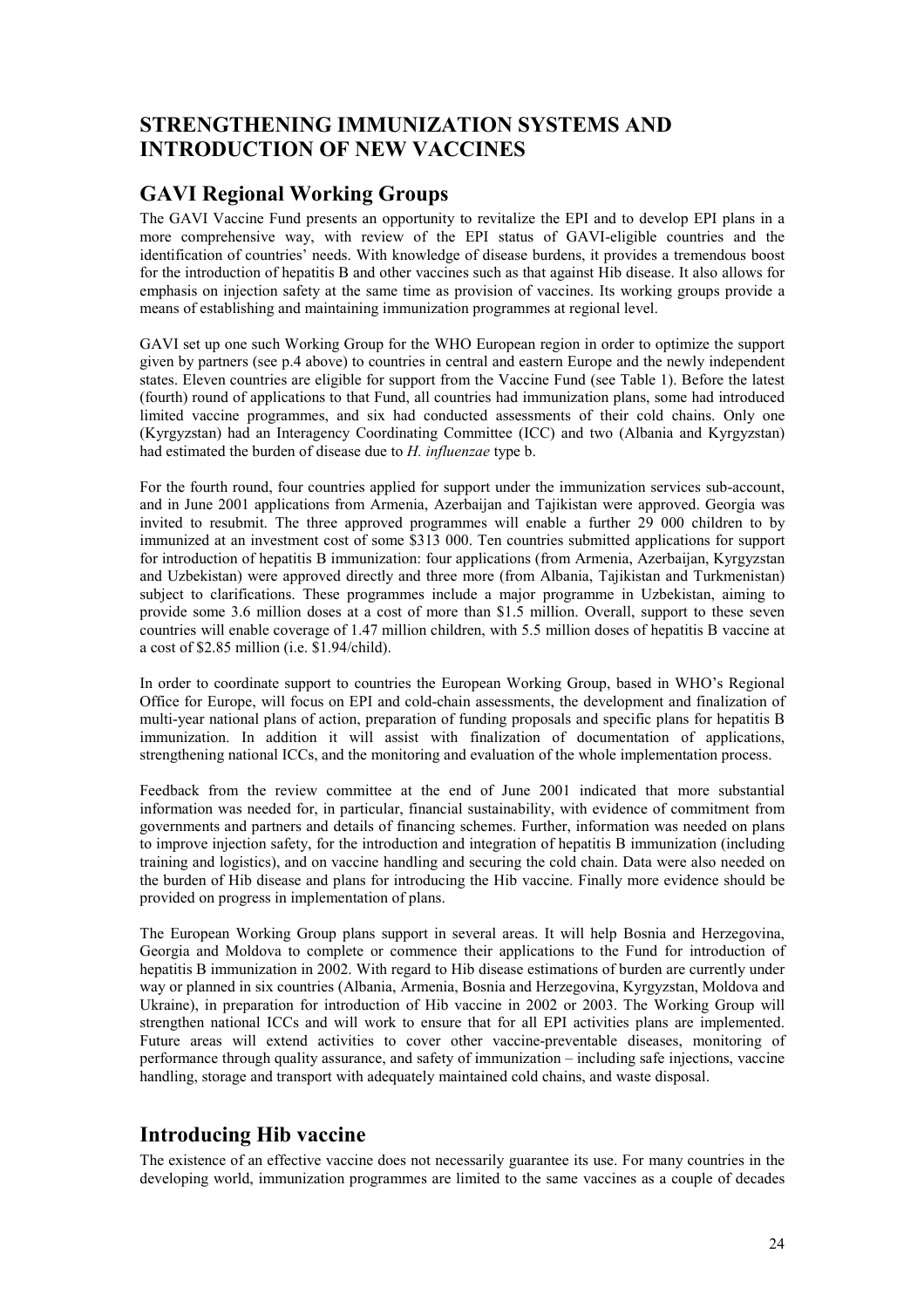ago. Three main obstacles have prevented the introduction of newer vaccines such as those against hepatitis B and Hib: the lack of data on disease burden; the high cost of vaccines; and the insufficiency of national capacity or expertise to introduce the new vaccines. To counter the increasing gap between protection against infectious diseases in rich and poor countries, GAVI is working through its partners to accelerate the introduction of new vaccines.

In the case of illness due to *H. influenzae* type b (Hib) infection, the bacterium causes about 400 000- 500 000 deaths a year in children aged under 5 years world-wide, that is about 20-25% of all deaths each year due to respiratory infections in that age group. It accounts for 30-50% of all cases of bacterial meningitis and 20-25% of severe bacterial pneumonia in children. Yet safe, immunogenic and highly effective polysaccharide-protein conjugate vaccines have been available for more than a decade. In developed countries, Hib meningitis and other invasive Hib diseases have been almost eliminated through the use of the vaccines, but routine immunization programmes elsewhere fail to include them.

There is limited, equivocal data for central and eastern Europe and the newly independent states indicating that the burden of Hib disease. If, unlike in Western Europe, there is little Hib disease, then these countries are in a fortunate position and do not need the vaccine. But some data from hospitals in the Russian Federation and Ukraine have suggested that the disease is a problem. Despite this, there have been few national epidemiological studies on Hib disease burden. Those that have failed to find much Hib disease may have suffered from poor culture techniques and no laboratory confirmation. Patients with suspected disease may not undergo lumbar puncture or there may be difficulties in the collection and transport of cerebrospinal fluid. Sometimes antibiotic treatment vitiates attempts at culture; and even the culture itself of *H. influenzae* needs care and good conditions.

Studies to define the burden of Hib disease are needed, with both retrospective and prospective epidemiological investigations used to define if and how the vaccine should be used (for example, in routine immunization programmes or, if it is not a nation-wide issue, in special situations such as daycare centres and special paediatric units). For several years, a generic protocol for population-based surveillance of Hib disease has been available. In addition, a Hib Rapid Assessment Tool has been developed to allow a quick determination of disease burden based on retrospective analysis of laboratory data. Management guidelines, which also contain information for health workers and parents, have been prepared for those (many) countries that are already using the vaccine.<sup>6</sup>

# **Health information systems: the Ukrainian infectious disease programme**

The need for good epidemiological surveillance was a clear lesson that grew out of the outbreak of diphtheria in the newly independent states in the 1990s, and in Ukraine that epidemic illustrated the weaknesses of existing health information systems. These included lack of reliable data on vaccine distribution and use, confusion about definition of target populations, non-standardized statistical methods, and inconsistent data collection and reporting. A programme to reform health information systems and management was designed to improve public health management and the prevention and control of infectious diseases. It aimed to raise the quality of information and to ensure better use of information by and for management. The programme, supported by the US Agency for International Development, began in 1997.

The first step was to assess the current state of data collection and to identify deficiencies in the system. Improvements and changes were recommended and prioritized. Initially implemented in a single oblast, the progress of reform was monitored. An oblast working group was set up to oversee the introduction of reforms and training of staff, followed by the holding of first oblast-wide meetings and then a national conference on the management of information. The reform programme was then expanded to two additional oblasts and a national working group was established to advise on and coordinate the nation-wide adoption of the programme reforms. Similar steps were taken to ensure the success of parallel management and public health surveillance reforms, culminating in regional training seminars for epidemiologists, and national adoption of reforms in 2000.

 $\overline{a}$ 

<sup>&</sup>lt;sup>6</sup> See, for example, http://www.who.int/vaccines-documents/DocsPDF/www9723.pdf for a generic protocol for population-based surveillance of Hib.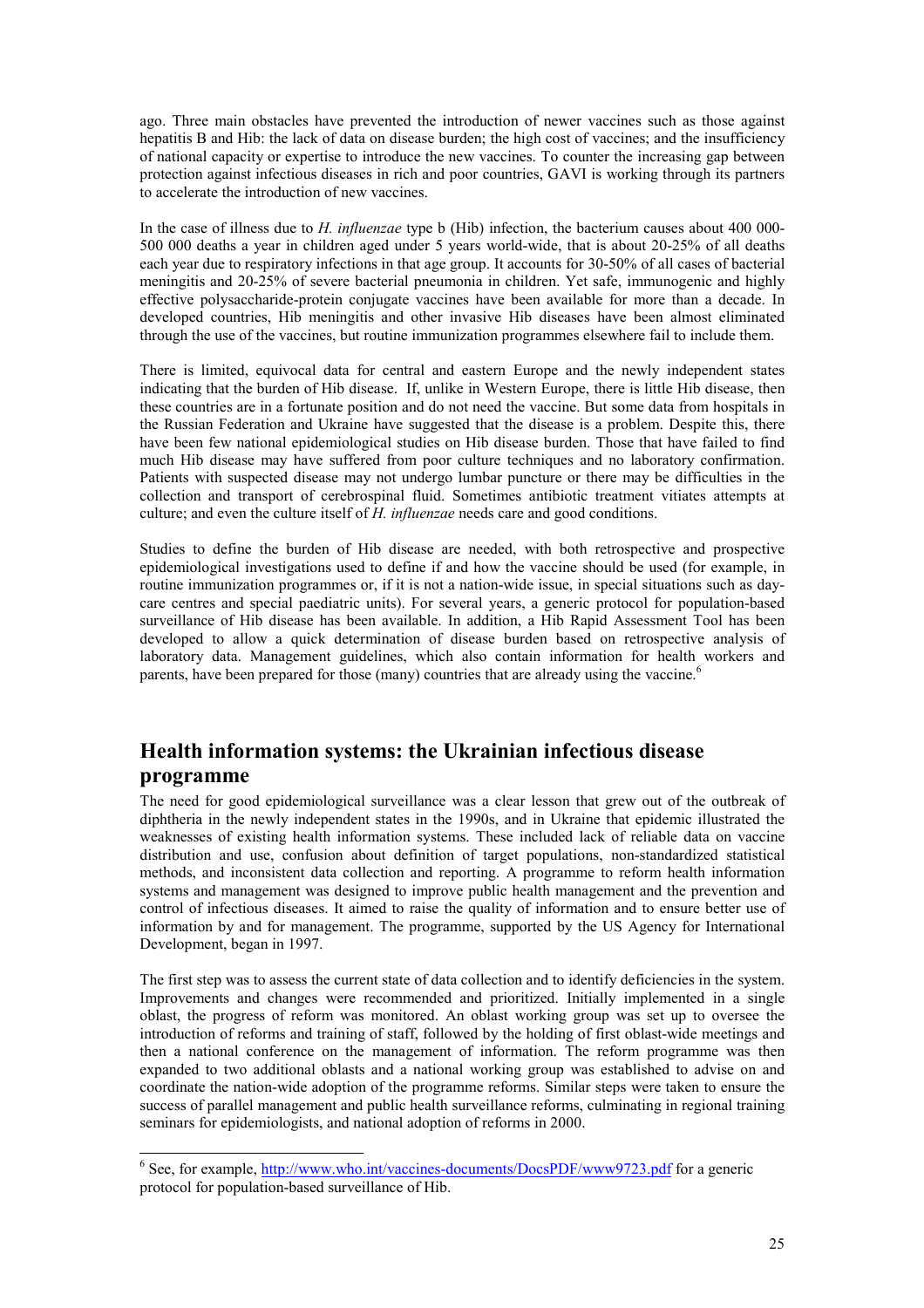The information software facilitates the flow of data and highlights deficiencies or weaknesses such as suboptimal performance and presents information in such a way as to alert users to inconsistencies. The data can be archived and require only 2-3 hours a month every month for entry. Outputs include the number of type of immunizations, monthly reports on immunization, contraindications, timeliness, coverage, vaccine supply, consumption and wastage patterns.

The system works well. The information and its presentation allow managers to respond, for example to wastage or difficulties in transport. Reported long-term contraindications to DTP dropped from 4% to 2.6% in a year. Immunization coverage (for all vaccines) has risen, with areas where rates were low being highlighted automatically. As a result of the improved and reformed information system, immunization programme managers are able to monitor supplies and usage (low stocks or high rates of usage can be graphically displayed), at all levels, from town to oblast, and thus investigate anomalies. The public health system can now forecast its vaccine needs accurately. A direct consequence of this was the re-establishment of centralized vaccine procurement in the country in 2001. The public health result is more children being immunized and in a more timely manner.

# **In-country coordination and strengthening national Interagency Coordinating Committees**

Coordination at national level is relevant to all countries, not just those eligible for GAVI support, in particular where immunization programmes were previously unstructured. Interagency Coordinating Committees (ICCs) were introduced to strengthen coordination mechanisms, and in many countries globally they have contributed towards sustainable immunization programmes. Since 1994 the Regional ICC based in the WHO European Regional Office has supported polio eradication and diphtheria control.

All countries have acknowledged the need for such a mechanism, in particular in finding additional support for immunization programmes, and a functioning ICC or equivalent at national level is a prerequisite for eligibility for support from GAVI. Such a committee endorses country proposals and national immunization plans as well as conducting annual, mid-term and final reviews of the supported immunization programmes. The rationale for ICCs is to provide a facilitative tool for promoting effective and efficient immunization programmes, but not to replace current funding, and for support in the acceleration of development and introduction of new vaccines.

Several roles can be ascribed to the national ICCs. These include advocacy to increase national commitment, identification of needs and resources required, optimizing use of resources through coordination of existing partners, identification and integration of new partners into national plans, contribution to the formulation and implementation of strategies and projects, and the monitoring of performance and progress.

## *Conceptual framework*

An ICC will need to adapt and build on existing coordination mechanisms. It will need flexibility to make the most of local conditions, needs and circumstances. It should unite government entities and partners to ensure that immunization activities are given high priority and are sustainable, yet leadership and ownership of the ICC should belong to the ministry of health, with the government being the driving force. An ICC can use the national immunization plan of action as a tool for coordination and monitoring. It should establish a forum for information and mobilization of resources, and can serve as an advisory board or clearinghouse for information on immunization services.

The main partners of an ICC, while obviously varying with country, will include public and private sector parties. National governments, through ministries of health, will take the lead role but will be supported by other ministries (such as those concerned with planning and finance). Other partners will include intergovernmental agencies and organizations such as WHO, the World Bank and UNICEF, bilateral and multilateral agencies and nongovernmental organizations as well as the private sector and international institutions.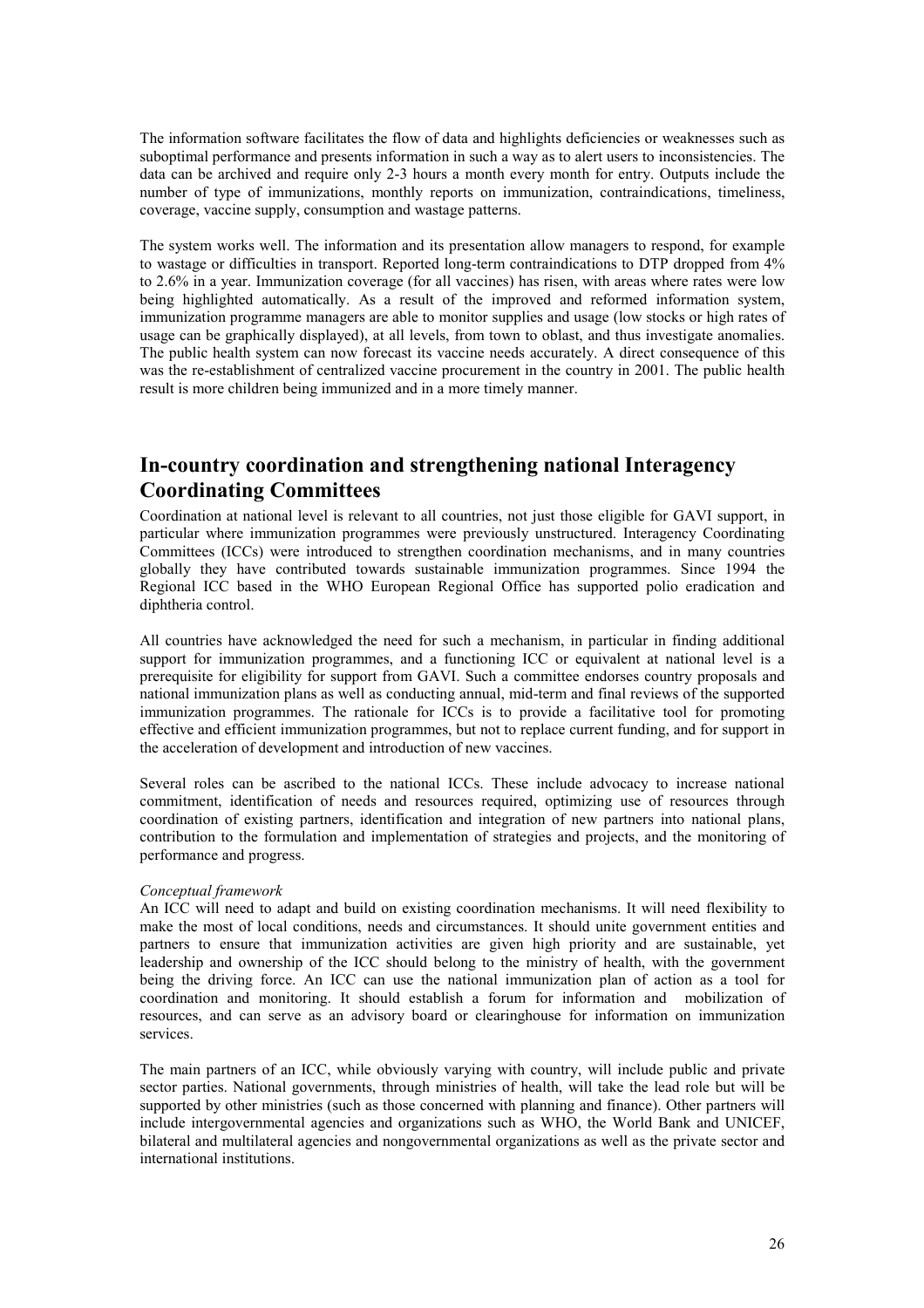In its actions, an ICC should be transparent and accountable, with formal meetings with clear agendas and records circulated to all members. It will need to work with other relevant coordinating bodies at national level where they exist. Indeed an ICC should have a broader vision than just immunization, looking at health sector reforms, decentralization of health services and other political processes, with the result of building national capacity. Thus, no one formula, mechanism or model exists; rather each national ICC will be country specific and reflect national priorities.

### *Functions*

The functions of a national ICC fall into four categories: technical, political, financial and capacity building. Technical functions include support of implementation of plans of actions for immunization, monitoring and evaluation of performance, delivery and even specific disease-control initiatives. Further, they should include application of quality control mechanisms and observance of accepted international standards. Financial functions include ensuring efficient and effective use of available resources, and helping the national immunization programme enhance transparency and accountability, for instance by reviewing the use of funds and other resources. At the political level, functions include advocacy and increasing the commitment to immunization programmes and activities, social mobilization to raise public awareness, and providing a feedback mechanism both within and outside the country. The capacity building function will be seen in the ability of governments to take ownership of the administration and delivery of national immunization services.

# **Multi-year plans**

Strategies, actions and resources are needed to reach all target groups with high-quality immunization services and to meet national targets for prevention and control of vaccine-preventable diseases. A good multi-year plan, another pre-requisite for eligibility for support from GAVI, covers these three elements. The format of such a plan may differ by country according to health system, local needs and tradition, but, with a planning period of usually 3-5 years, medium-term strategic priorities and resource needs must be clearly defined.

Plans will need to address the five interlocking operational components of immunization systems – vaccine supply and quality, logistics, advocacy and communication, surveillance and service delivery – as well as the underlying health systems functions of financing, management and strong human and institutional resources. Besides the objectives of the immunization programme, the plan must define the steps, responsibilities and costs of implementation. These will include training, introduction of new vaccines, increased or accelerated disease-control activities and social mobilization. Indicators such as coverage and those relating to priority areas and targets will have to be specified. Other essential elements of the plan will be budget, financing and a time-line. The plan will be complemented by national and sub-national plans for each year covered by the medium-term plan.

Critical to the success of the plan will be the monitoring of its implementation. The national immunization programme will have specified and published a set of indicators, whose collection and analysis will form the basis of monitoring. National data will also be reported to WHO and UNICEF regularly each year. When donors provide financing or vaccine, the national ICC will have the responsibility for monitoring progress. So far, implementation of multi-year plans has not always been completely successful. Reasons for this include an imbalance between the needs assessment and the plan, with often the latter not dealing with the main problems. Sometimes planning is unrealistic, with inadequate estimates for financing and limitations in human resources, management and priority setting not being recognized or properly allowed for. In other cases, responsibilities for implementation of specific activities has not been clearly defined.

The importance of the multi-year plan lies in its function in defining national strategic priorities and resource needs for the medium term in a framework that allows actions of donors to be coordinated. Through monitoring of its implementation, feedback will be obtained to allow essential fine-tuning or revision of strategies and activities.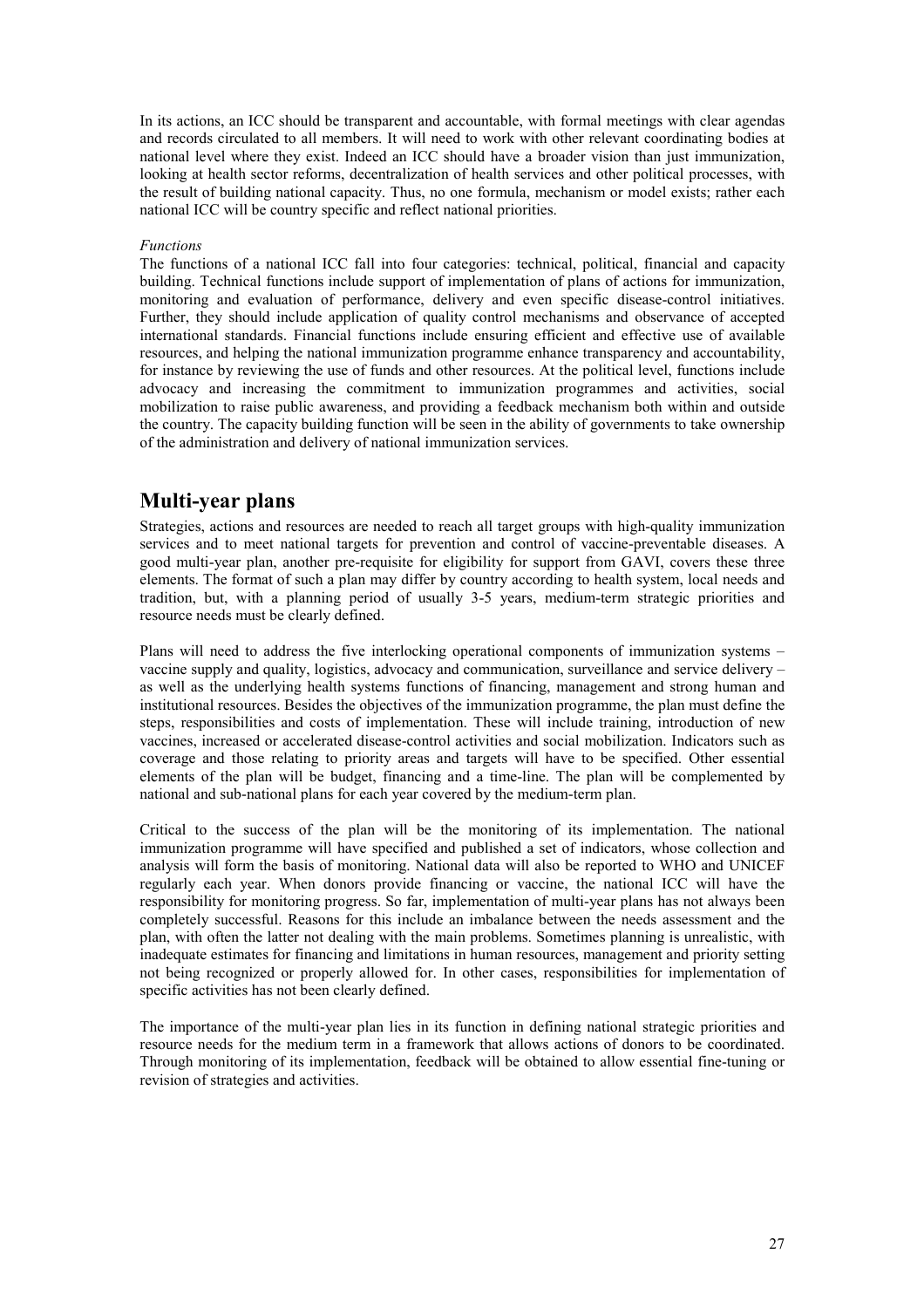# **Financing**

 $\overline{\phantom{a}}$ 

No matter how excellent are the multi-year plans, they still have to be financed. To focus on this crucial aspect, GAVI set up a Financing Task Force, comprising a core group of partners from WHO, UNICEF, industry, developing countries, a development bank, the Children's Vaccine Program, the Vaccine Fund and an outside expert. Consulting frequently and meeting quarterly, this group examines issues such as financial sustainability of immunization programmes and alternative financing arrangements, capacity building, strategies for vaccine development, and forecasting demand for and procurement of vaccine.

International immunization programmes have been successful, but their progress needs to be maintained. Through its task force GAVI aims to help to stimulate the improvement and expansion of existing immunization programmes. Some existing vaccines, such as those against hepatitis B, Hib disease and yellow fever, are underused, and new vaccines are being developed. As their use increases and as new antigens are introduced into vaccines, the overall costs of immunization programmes will increase, and newly introduced vaccines are generally much more expensive than later when production capacity and demand are high. The Task Force has created a "framework document" that lays out issues and options for sustainable financing with the aim of helping countries to identify adequate approaches. Self-sufficiency is, of course, the ultimate goal, but in the meantime countries need to be able to mobilize and use efficiently both domestic and supplementary external resources on a reliable basis in order to attain their performance targets for immunization programmes.

Three major steps needs to be taken: understand and specify the financial requirements, improve efficiency, and ensure reliable and adequate resources. The financial requirements will be predicated on the objectives set out in the multi-year plan, the budget originally drawn up, and funds expended during implementation and will need to be reconciled with costs inherent in the health system (e.g. personnel and logistics). Resources will be used most effectively when demand is optimized, the procurement of vaccine is most cost-effective (consider the 10-fold range in prices of hepatitis B vaccine – see Table 3), the efficiency of immunization services is maximized (for example through appropriate vial size, reduction of wastage and better delivery strategies), and health systems' performances (including staffing issues) are improved. Not all countries need external support, and funding sources need to be assured in the public, private, domestic and, when appropriate, international sectors; in addition, the funds from these sources need to be available where and when needed. Ensuring resources will depend essentially on political commitment.

The Task Force is finalizing a set of fact sheets and briefing documents to facilitate financial decision making. These cover subjects such as social health insurance, cross-subsidies, loans (or mixed grants and loans) to purchase vaccines, mechanisms of funding such as revolving funds (such as that operated by the Pan-American Health Organization<sup>7</sup>), UNICEF's Vaccine Independence Initiative, user fees, the economics of vaccine production and sources of funding for immunization programmes (given that countries have a long history of successful acquisition of funds for vaccines).

Countries need to consider various priority areas. Can ways to increase the efficiency of programmes be identified? Can a greater part of the national budget be allocated to immunization programmes and a legislative basis for funding established? Can long-term financial commitments need to be negotiated? Should international procurement mechanisms for some vaccines, with all the attached complications, be considered? Should agreements to procure vaccine be long-term? Finally, have performance targets at sub-national levels been established (possibly with incentives as in the GAVI scheme)?

 $<sup>7</sup>$  Mahoney RT, Ramachandran S, Xu Z-Y. The introduction of new vaccines into developing countries</sup> - II. Vaccine financing. *Vaccine* 2000; 18:2625-2635.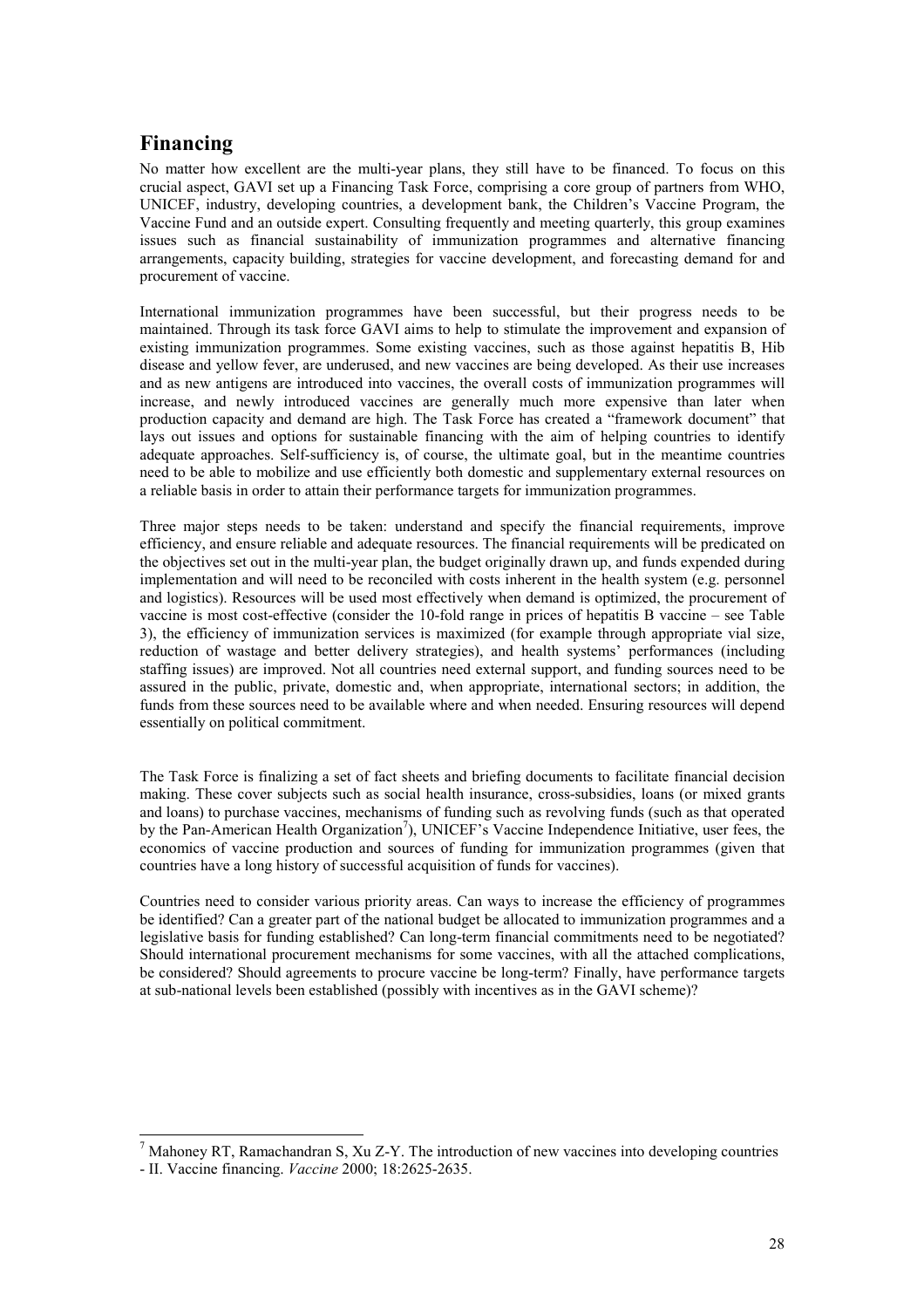Table 3: Cost (in euro) per dose of hepatitis B vaccine for countries of the European Region of the World Health Organization for public market for 2001 (unless otherwise indicated) and for private market for 1999.

| Country <sup>1</sup>                                    | Cost per vaccine in euro<br>- public market (2001) - | Cost per vaccine in euro<br>- private market (1999) - |
|---------------------------------------------------------|------------------------------------------------------|-------------------------------------------------------|
| Albania                                                 | 0.64                                                 | 3.18                                                  |
| <b>Belarus</b>                                          | 2.23 (2000)                                          |                                                       |
| Belgium                                                 | 5.02                                                 | 17.84                                                 |
| Bosnia and Herzegovina                                  |                                                      | 27.89                                                 |
| <b>Bulgaria</b>                                         | $1.79 - 1.62$                                        | 30.72-38.6                                            |
| Croatia                                                 | $3.4 - 10.19$                                        | 13.58-36.25 (2000)                                    |
| <b>Czech Republic</b>                                   | 3.68                                                 | 10.25                                                 |
| Denmark                                                 | 16.78 (1999)                                         | 23.36                                                 |
| Estonia                                                 | 4.55                                                 |                                                       |
| France                                                  |                                                      | 10.21-10.67                                           |
| Georgia                                                 | 0.9/dose (10-dose vial)                              | $0.96 - 2.56$                                         |
| Germany                                                 | 27.55 (1999)                                         | 42.3                                                  |
| Italy                                                   | 11.16 (1999)                                         | 18.97                                                 |
| Kazakhstan                                              | 1.39                                                 |                                                       |
| Kyrgyzstan                                              | 0.84/monodose or<br>0.36/dose (10-dose vial)         |                                                       |
| Latvia                                                  | 2.52                                                 |                                                       |
| Lithuania                                               | 2.4                                                  | 10.04                                                 |
| Moldova, Republic of                                    | 0.78/dose (10-dose vial)                             | 11.15                                                 |
| Norway                                                  | 19.19 (1999)                                         |                                                       |
| Poland                                                  | 8.22-9.04 (1999)                                     | 11.32                                                 |
| Romania                                                 | 0.67                                                 |                                                       |
| San Marino                                              | 7 (1999)                                             | 18                                                    |
| Slovakia                                                | $\overline{3.5}$                                     | 10.9                                                  |
| Slovenia                                                | 8.03                                                 | 13.5                                                  |
| Spain                                                   | 5.41 (1999)                                          | 9.84                                                  |
| Switzerland                                             | 13.61 (1999)                                         | 27.9                                                  |
| The Former Yugoslav Republic of<br>Macedonia            | 12.78 for 300 doses                                  |                                                       |
| Turkey                                                  | 0.65/dose (20-dose vial)                             | 16.51                                                 |
| United Kingdom of Great Britain and<br>Northern Ireland | 10.99 (1999)                                         |                                                       |
| Ukraine                                                 | 1.7                                                  |                                                       |
| Uzbekistan                                              | 1.78/monodose or<br>1.09/dose (10-dose vial)         |                                                       |

Note

<sup>1</sup> At the moment of publication no information received from Andorra, Armenia, Austria, Azerbaijan, Federal Republic of Yugoslavia, Finland, Greece, Hungary, Iceland, Ireland, Israel, Liechtenstein, Luxembourg, Malta, Monaco, Netherlands, Portugal, Russian Federation, Sweden, Tajikistan, and Turkmenistan.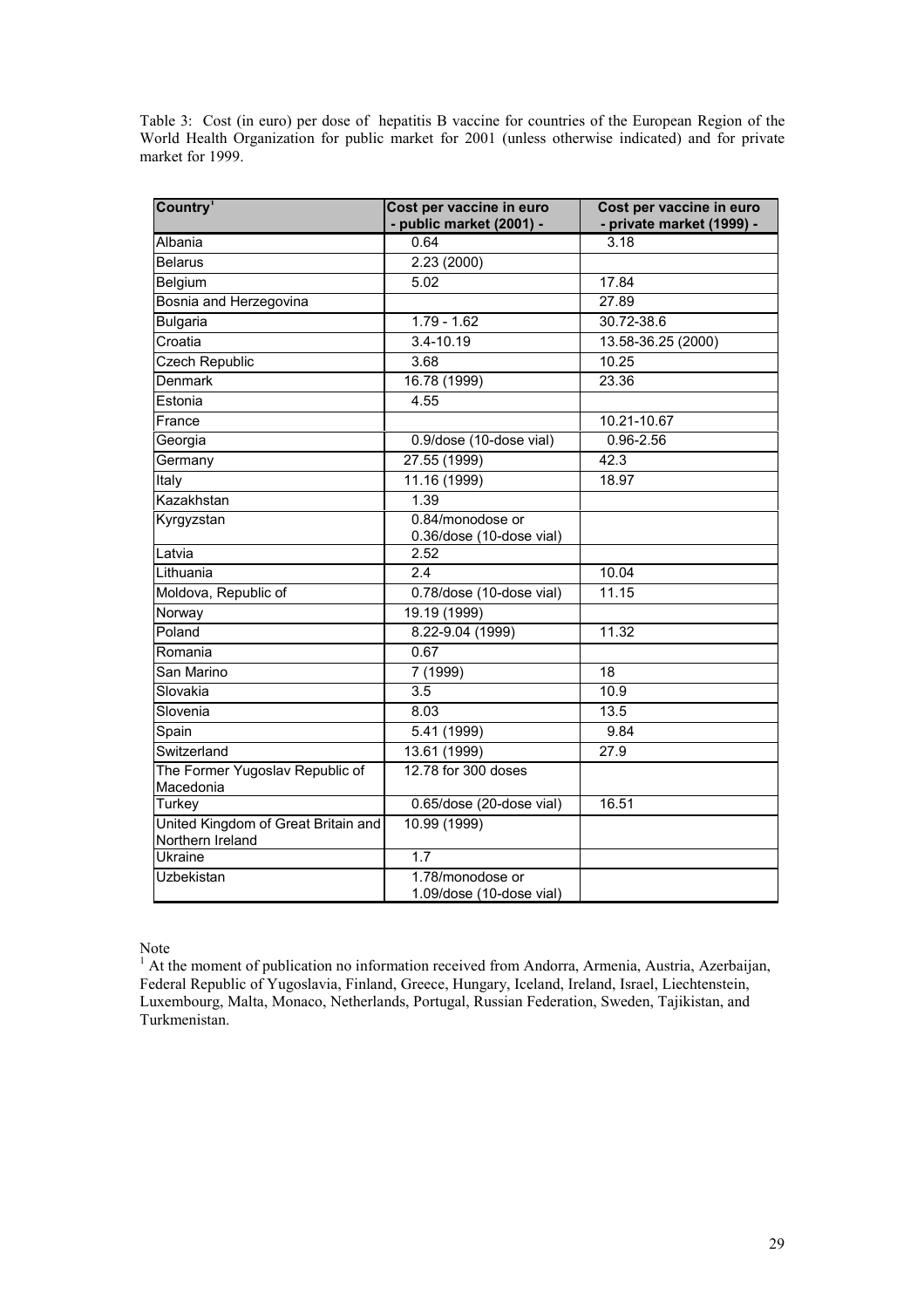# **BREAK-OUT GROUPS: REPORTS**

# **Group 1 – Albania, Bosnia and Herzegovina, Kazakhstan, Kyrgyzstan, Tajikistan, Turkmenistan and Uzbekistan**

All the countries in this group, except Kazakhstan, are eligible for funding from the Vaccine Fund. All have good infrastructures enabling coverage with traditional EPI vaccines of 95% or more, indicating the feasibility of introducing new antigens into their immunization programmes. Five have introduced hepatitis B into their programmes, the exceptions being Tajikistan and Turkmenistan which plan to do so in 2002 and 2001/2002 respectively. Kyrgyzstan plans to introduce MMR in 2002 and Hib vaccine in 2003 and Albania is planning to introduce MMR in 2004, but otherwise new vaccines are not likely to be introduced soon, the exception for MMR being Bosnia and Herzegovina which introduced it in 1981.

### *Finance*

Only Kazakhstan provides funds for all vaccines from its state budget. Although four countries (Albania, Bosnia and Herzegovina, Turkmenistan and Uzbekistan) provide funding for traditional EPI vaccines, they need extra support for new vaccines, and Kyrgyzstan, while seeking vaccine independence, also needs support. Tajikistan relies completely on donors for vaccine provision.

### *Training and technology*

Training and technology were two areas identified as needing support. Short, clear educational materials were needed for training health-care workers including doctors, managers and other staff in institutions where immunizations are done. Vaccine wastage was a serious problem, with figures of doses lost ranging from 10% to 32%. Improved techniques and better equipment are called for. Weaknesses in the cold chain were identified; improvement would follow through evaluation of existing systems, upgrading of resources and monitoring. There should be a shift to auto-disable syringes but there was a general lack of modern equipment and weaknesses in sharps disposal. These problems should not, however, be obstacles to the implementation of policy.

### *Social mobilization*

Advocacy for immunization was still needed at the level of the general population, including parents and families. More difficult would be to reach vulnerable groups and hard-to-reach populations such as migrants (whether forced or not, displaced populations or others).

### *Surveillance*

General surveillance of hepatitis B needed to be improved, with better monitoring and evaluation of immunization coverage and impact. Systematic seroepidemiology would identify epidemic trends. Acute cases of hepatitis B should be verified by laboratory tests but such diagnoses should be subject to quality assurance; in other words there was a need for strong and well equipped laboratories with good management practices. Laboratory staff should have a manual for epidemiological surveillance of hepatitis B.

# **Group 2 – Armenia, Azerbaijan, Belarus, Georgia, Republic of Moldova, Russian Federation and Ukraine**

Although numerically small, this group represented the largest total population in the region. Only Belarus and the Russian Federation are not eligible for funding from the Vaccine Fund, and because of their per capita gross national product their governments are expected to have the possibility of purchasing vaccine. Most of the other countries receive support for immunization programmes from donors.

Besides finance, the countries face several other challenges. These include the negative attitudes and perceptions of paediatricians and some other medical staff in some countries such as Armenia, a position that does not favour public acceptance of immunization programmes. The need was clearly identified for effective education and awareness programmes for both the general public and physicians. Some countries experienced problems with the cold chain, especially in its final links, through difficulties with transport and storage, especially where electricity supplies are fragile. As elsewhere, there was no single approach to disposal of sharps and waste management. Solutions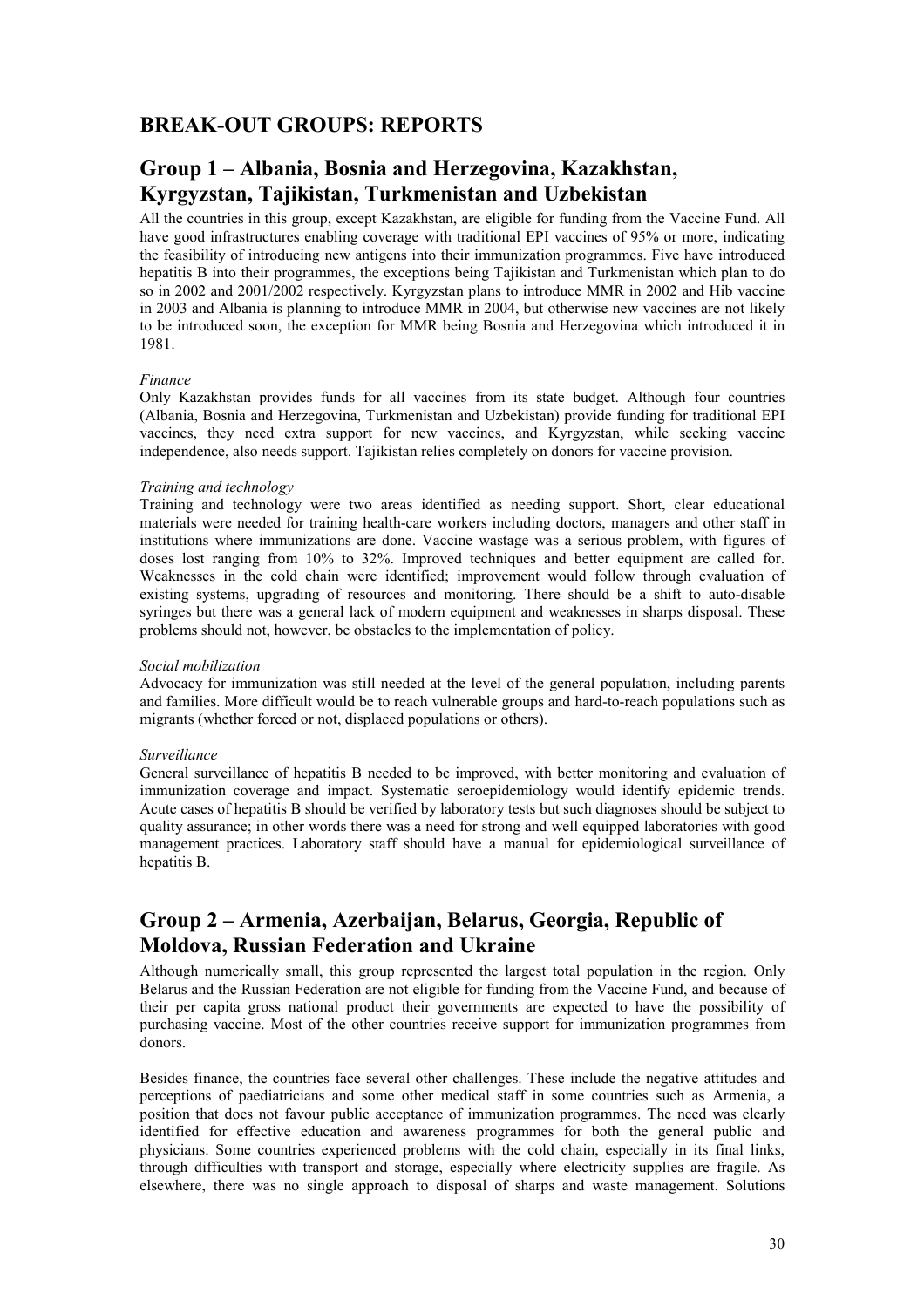include provision of vaccine with safe injection equipment and single-use (auto-disable) syringes, but these remain to be introduced.

With regard to monitoring and data collection, the Russian Federation has instituted a method of gathering data from the private sector about immunization activities. Private physicians are not issued with licences to carry out immunizations if they do not undertake to submit data on those activities. Weaknesses in the diagnosis of viral hepatitis undermine the ability to monitor vaccine efficiency, although Moldova is an exception with its high rate of coverage supported by laboratory diagnosis, and in addition it was stated that all cases in the Russian Federation are confirmed by serological tests. Ukraine stressed that it had a good system of monitoring and evaluation.

Good vaccine coverage for routine immunizations in all seven countries bodes well for the introduction of new vaccines and epidemiological surveillance systems are in place. The overall conclusion for the countries in the group is that hepatitis B immunization needs to be made a strategic priority.

# **Group 3 – Central Europe: Czech Republic, Estonia, Hungary, Latvia, Lithuania, Poland, Slovakia and Slovenia**

All countries have introduced hepatitis B and MMR immunization, while some have already introduced Hib vaccine into their programmes. All have a strong infrastructure, with resulting high immunization coverage rates. The most common structure is a national advisory expert committee and, in the absence of donor involvement, there are no Interagency Coordinating Committees as such. In all, the cold chain is strong and there is a high level of injection safety. No country has received external assistance in expanding its immunization programme and most find that they are paying a high price for hepatitis B vaccine compared with larger countries or those receiving vaccine through external agencies such as UNICEF.

### *Major threats*

Apart from the universal problem of financial resources, the major threats to continued progress are two-fold. The first comes from the anti-vaccine movement. Recommended responses to its campaigns and advocacy against immunization included the need for WHO to concentrate efforts on countering this trend and for support to be given to health-care workers, including physicians. In this regard, both the media and the Internet can be used effectively. Information, documents and other resources need to be available in local languages. Other professionals should be engaged in developing strategies for promoting immunization. The second threat comes from the policy shift from mandatory to recommended (or voluntary) immunization, especially as generations grow up with no familiarity or knowledge of the dangers of vaccine-preventable diseases. Again, advocacy and information play a major role.

### *Financing*

The introduction of new vaccines needs policy decisions which require multilateral support (including that from WHO). These include the need for catch-up immunization against hepatitis B of adolescents and teenagers on a large scale in the face of growing epidemics in these groups, as well as the switch to new formulations, for instance from oral to inactivated polio vaccine and from cellular to acellular pertussis in DTP, and the question of whether to introduce new antigens into immunization programmes. Although Hib vaccine is available, countries may not have the epidemiological evidence to support the introduction of Hib immunization and to monitor its impact. Similarly, the introduction of pneumococcal and other antigens (such as tick-borne encephalitis virus) needs full consideration.

Some of the countries face regulatory or licensing barriers to the global market. The small size of national markets places limits on a country's negotiating powers over price of vaccines. Some countries have legislation requiring open procurement policies, thereby closing such approaches as procurement through UNICEF. Others have strict licensing requirements. Any new procurement model would need careful consideration.

### *Monitoring and evaluation*

In some of the countries lack of outcome and operational targets impedes monitoring and evaluation of immunization programmes. All rely on routine EPI health information systems, supported by serological surveys. Some countries such as Estonia have legislation mandating reporting from both the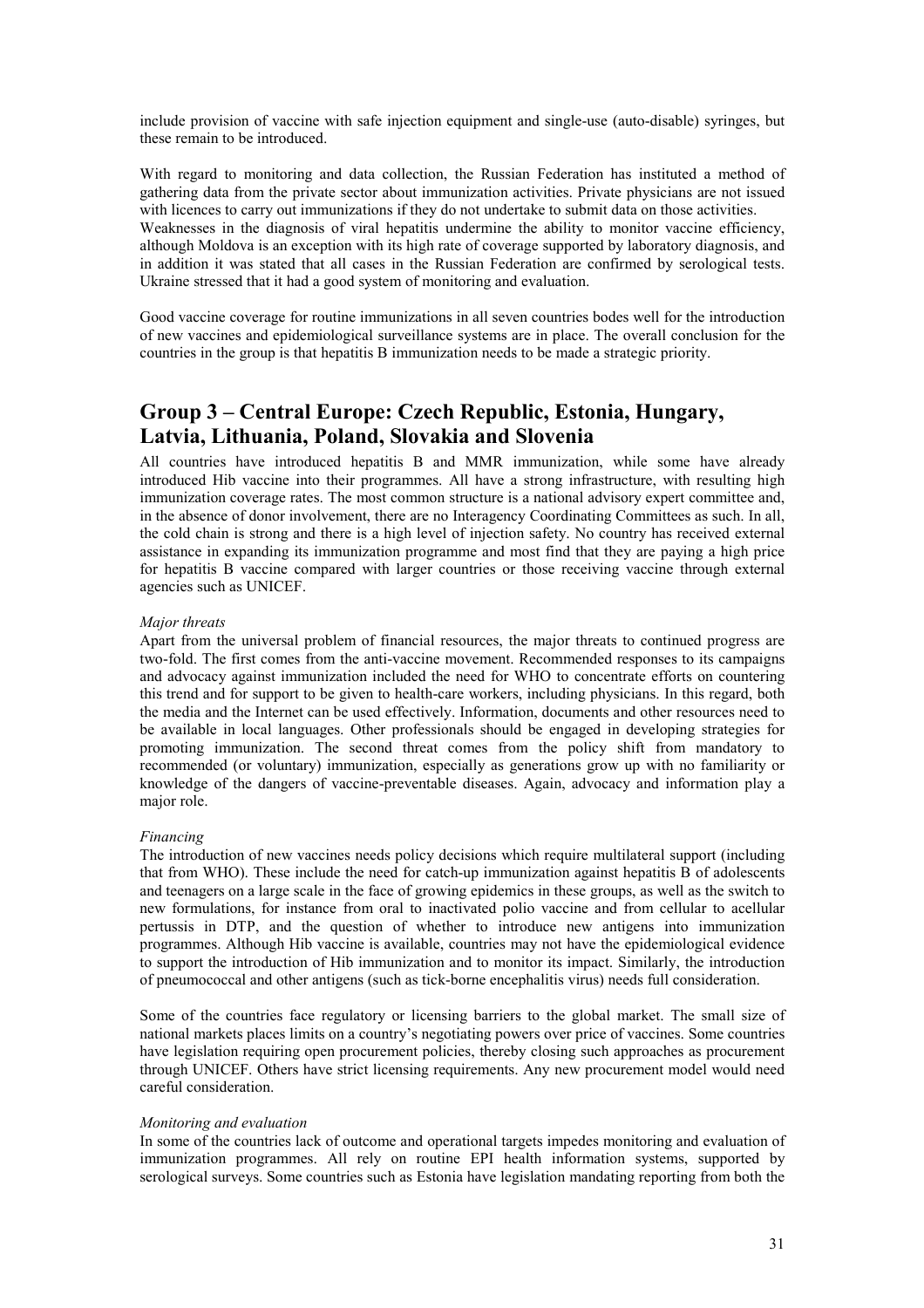public and private sectors. Serological testing for hepatitis A and hepatitis B viral markers is universal in the countries of the group, but diagnosis of hepatitis C is still made by exclusion in some countries (although some do test serologically). Laboratory testing capability is not a problem, in principle.

The cold chains are secure and injection safety is strong, with all countries using disposable syringes.

### *Sustainability*

No donor support is expected, meaning that national funds have to be used. The publication of the ranges of prices for vaccines would help with both planning and negotiation (Table 3).

A major hurdle is the enactment of legislation authorizing the introduction of new vaccines. Multilateral expert cooperation and advocacy are greatly needed to help to overcome this obstacle. Furthermore, it would be valuable for influencing policy if WHO were to publish benchmark health and economic data.

### *Hepatitis C*

Screening and risk reduction are the two major elements for prevention and control of hepatitis C. Blood is screened for viral markers. Programmes to reduce risk include needle exchanges, promotion of safer sex, and the application of standard precautions in health-care settings. Screening is also applied to health-care workers and patients such as those with cirrhosis and transplant recipients.

### *Advocacy*

Few groups outside government advocate for immunization. In Lithuania a special committee on hepatitis B was set up, but it has no budget. In Poland several nongovernmental organizations include hepatitis B on their agendas, but none has it as a specific focus. Slovenia has a scientific advisory board. In general there are no strong outside interest or advocacy groups.

### *Conclusion*

Existing programmes are strong and economically secure. There is a need for increased intergovernmental (WHO) and international advocacy – to secure greater political commitment, to influence and shape policies on procurement and licensing, to gain technical support for the introduction of new antigens into immunization programmes and to counter the activities of antivaccine groups. (It was noted that WHO has developed extensive materials and a media pack for this purpose.)

# **Group 4 – Bulgaria, Croatia, Romania, The former Yugoslav Republic of Macedonia and Turkey**

None of the five countries in this group is eligible for support from the Vaccine Fund and all are using their own resources to buy vaccines. All except The former Yugoslav Republic of Macedonia and Croatia have universal newborn or infant hepatitis B immunization programmes. The countries have infrastructures that ensure high coverage for routine immunizations (although in one country coverage was described as sub-optimal) and surveillance systems function well.

Hib vaccine has not yet been introduced by any of the five countries, although two are planning its introduction; finance is the main constraint. In 1997-99 Bulgaria conducted a population-based study of disease burden due to Hib infection which revealed prevalence rates of 6.1/100 000 among children under 5 years of age and 18.2/100 000 among infants aged 6-11 months.

## *Challenges*

Although donors and international organizations played an initial role in introducing hepatitis B immunization in some countries, financing remains the main obstacle. Three countries use open-tender procurement for the vaccine but Romania obtains supplies through UNICEF and Croatia negotiates directly with the manufacturers. Croatia faces legal constraints as a consequence of the inflow of humanitarian aid. The price paid for vaccine differs 10-fold between the five countries, from \$0.60 to \$6.00 per dose, the lowest prices being explained by the large volume of doses being purchased: 11 million by Turkey. Its immunization programme includes about 4 million doses for universal childhood immunization and about 6 million for people considered to be at high risk, including health-care workers, medical students, dialysis patients and people with chronic liver disease, injecting drug users,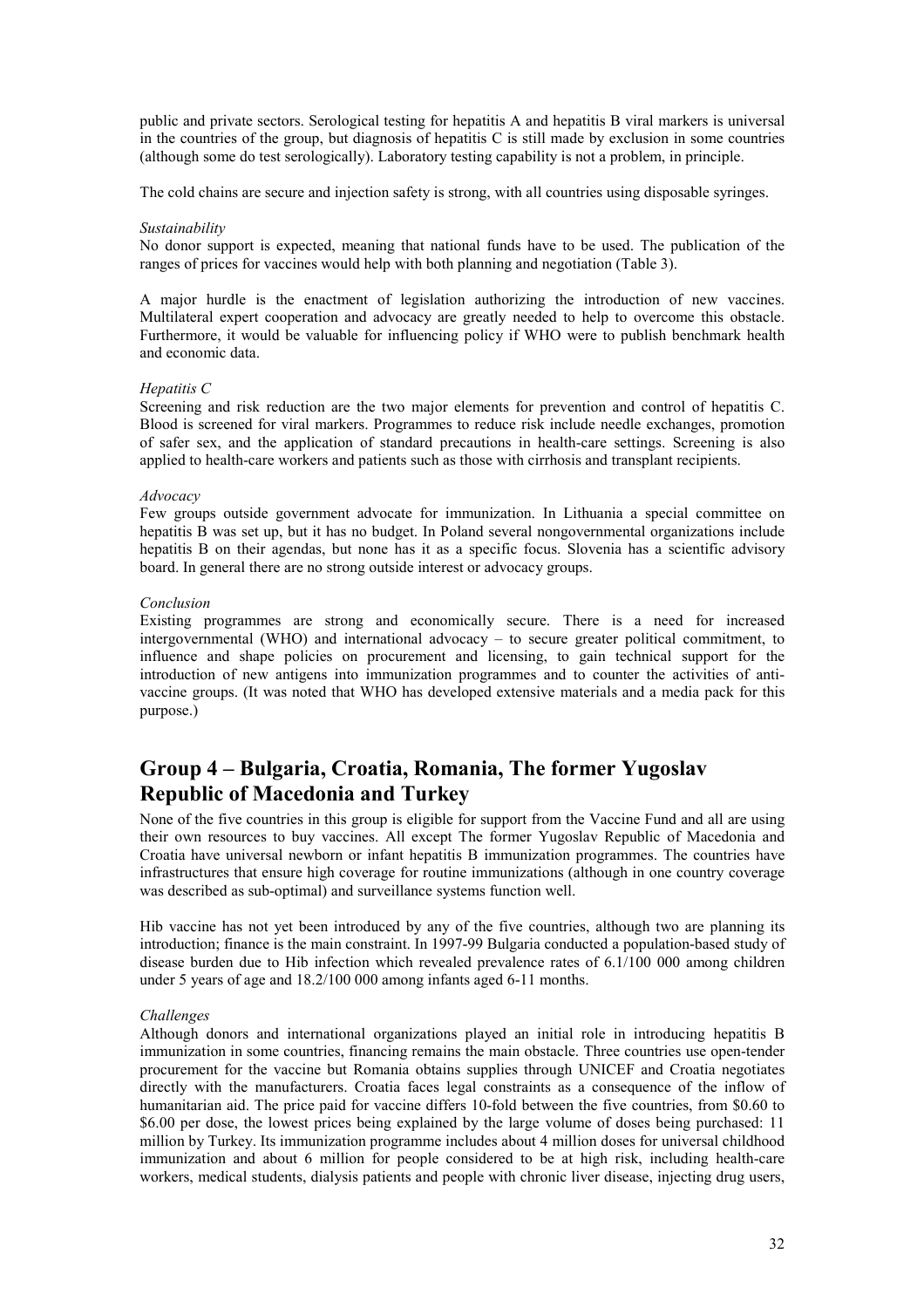prostitutes, homosexual men and prisoners. The potential for savings was illustrated for the case of Bulgaria; for its 130 000 doses it pays \$2.00, but if it paid the lowest price of \$0.60 per dose it could save \$182 000 in vaccine purchase costs.

For the past decade UNICEF had provided EPI vaccines to The former Yugoslav Republic of Macedonia, whose per capita gross national product lies above the cut-off for the Vaccine Fund and which receives no donor support for immunization. This year the government started buying those vaccines, but for the introduction of hepatitis B vaccine, which is supported by epidemiological evidence, it has appealed to UNICEF and donors for assistance.

### *Monitoring and evaluation*

Although there is good laboratory and clinical surveillance for acute hepatitis B in the countries, programmes lacked outcome or operational targets. Good surveillance data will enable countries to measure the impact of immunization of childhood hepatitis B rates. Immunization coverage is monitored on the basis of administrative data and those derived from surveys. An obstacle to good monitoring and evaluation is the fact that case definitions and case-confirmation procedures are not standardized or well established in all the countries. Moreover, the purchase of diagnostic materials by governments adds to the cost of the programmes.

With all countries giving hepatitis C a high priority, the high technical laboratory capacity enables testing for hepatitis C viral markers. Blood is screened and identification of those people at high risk forms part of the control measures.

### *Cold-chain capacity*

Croatia and Romania have enlarged their refrigeration capacity at various levels to accommodate the introduction of hepatitis B vaccine whereas that in Bulgaria and Turkey appears to be sufficient. Whereas the cold chain itself in The former Yugoslav Republic of Macedonia has the capacity to handle hepatitis B vaccine, that in Bulgaria needs updating.

### *Injection safety and waste management*

Investigation of transmission of HIV in Romania's early epidemic of AIDS revealed problems with injection safety, and donors responded by supporting appropriate programmes. These included injection safety packages, which proved to be very useful. All countries are now using disposable syringes but auto-disable syringes are not available. While the management of waste is improving and is being incorporated into national legislation, problems remain and the responses have been ad hoc.

## *Advocacy*

Both nongovernmental and professional organizations are active in promoting awareness and support for hepatitis B immunization. For instance, the Croatian Medical Association is working to improve dialysis facilities and procedures. Turkey has a nongovernmental organization specifically devoted to the prevention of hepatitis B. In Bulgaria a nongovernmental organization is providing hepatitis B immunization to schoolchildren, and in Croatia a similar organization was recently formed with the aim of advocating for the prevention and control of hepatitis.

### *Conclusions*

Inevitably, financing remains the biggest obstacle to introducing new vaccines, with little or no donor support, whereas on the other hand investigation of different purchasing mechanisms holds the prospect of considerable economic savings. High immunization coverage needs to be sustained, especially with the introduction of new vaccines. While hepatitis C is being recognized as needing attention, the burden of disease presented by Hib needs to be determined and possibilities for support for the introduction of Hib vaccine explored.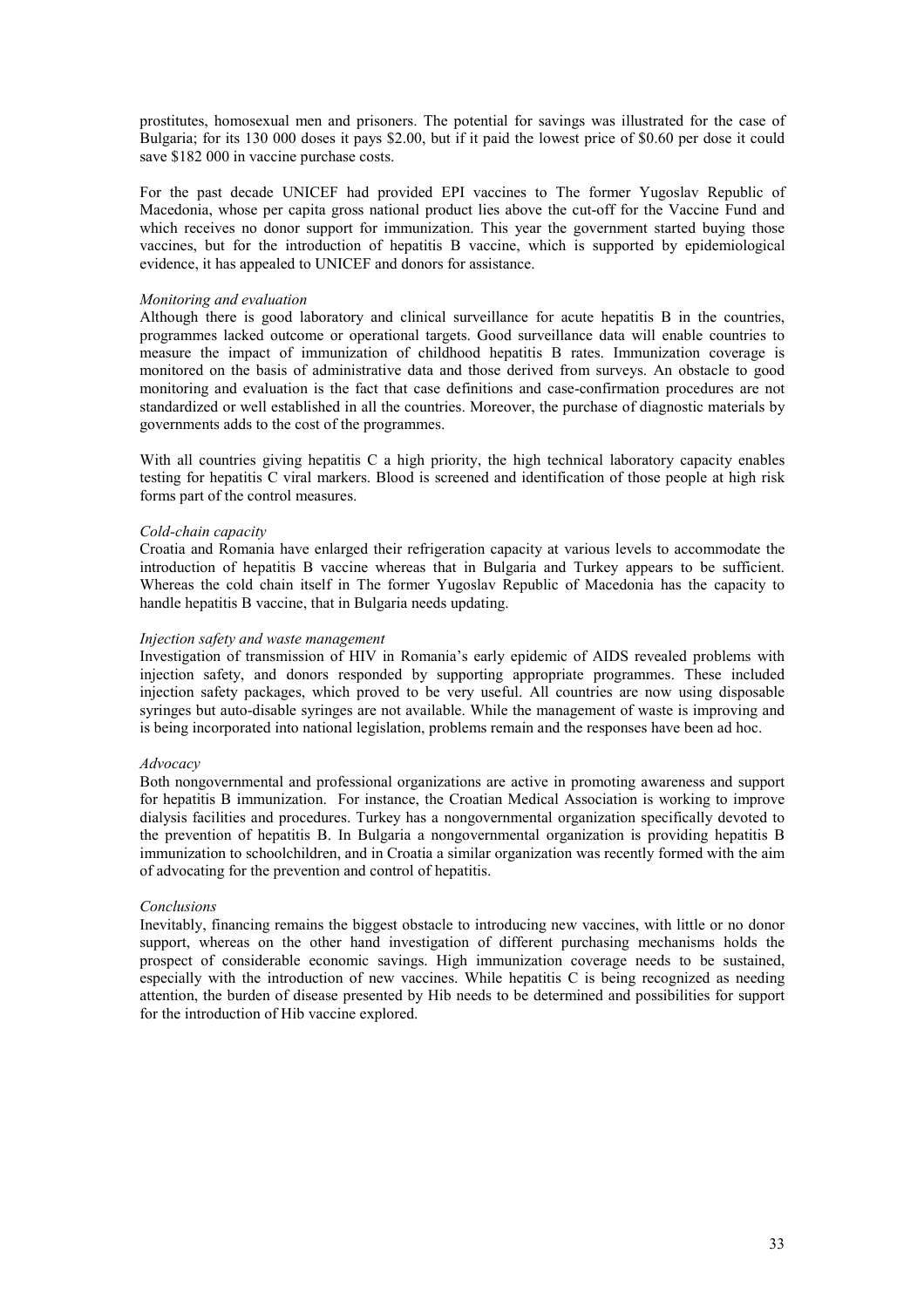# **CONCLUDING REMARKS AND PROPOSED NEXTS STEPS - A SUMMARY: Emerging themes and results**

## **Progress since Siofok**

With the objective of putting hepatitis B prevention on the political agenda of countries in central and eastern Europe and the Newly Independent States, the Viral Hepatitis Prevention Board, in collaboration with WHO and CDC, organized a meeting in Siofok, Hungary, in 1996 for national immunization managers, infectious disease control specialists and viral hepatitis experts from each of these countries (1,2). At that time, apart from the high levels of endemicity, the burden of disease and the local epidemiology were poorly known or understood, and only five of the 25 countries concerned had implemented universal hepatitis B immunization programmes: Albania, Bulgaria, Poland, Republic of Moldova and Romania. Economic constraints were widely cited as the reason for this low number.

Since then, extraordinary progress has been made towards the prevention and control of hepatitis B in these countries (Table 1). Five years after the Hungary conference, the Viral Hepatitis Prevention Board, in collaboration with CDC, the Children's Vaccine Program at PATH, GAVI, WHO and UNICEF, reviewed the previous initiative and organized a conference on the strengthening of immunization systems and the introduction of hepatitis B vaccine in central and eastern Europe and the Newly Independent States, which was held in St Petersburg, Russian Federation, 24-27 June, 2001.

Compared to the situation in 1996, the country-specific epidemiology is much better understood. In addition, the cost of the vaccine has decreased, and the presence of partner agencies, such as GAVI and its members, has accelerated and facilitated the process of implementing affordable and sustainable programmes. The GAVI Regional Working Groups were established in each WHO region to provide technical assistance and a link to GAVI. The Alliance encouraged the countries of the regions to apply for support. In the WHO European Region 11 countries meet the criteria for application for support from GAVI/the Vaccine Fund: Albania, Armenia, Azerbaijan, Bosnia and Herzegovina, Georgia, Kyrgyzstan, Republic of Moldova, Tajikistan, Turkmenistan, Ukraine and Uzbekistan.

Just before the St Petersburg conference, the Board of GAVI announced the decision of its fourth round of applications to the Vaccine Fund. Of the four countries that applied for support for immunization services, three applications were approved and one country was invited to resubmit. Of the 10 applications for introduction of universal hepatitis B immunization, nine were approved – five with conditions or requests for clarifications – and one country was invited to resubmit. In the seven countries where programmes will start in 2001-2002, some 1.5 million children will be immunized against hepatitis B, with 5.5 million doses of vaccine at an overall cost of US\$ 2.85 million.

This successful outcome resulted from countries drawing up a multi-year plan for immunization. Each of these countries has a functioning Interagency Coordinating Committee and underwent an assessment of infant immunization services.

At the beginning of 2001, a total of 22 countries, including five categorized as highly endemic and six with intermediate endemicity, were implementing universal hepatitis B immunization programmes. A further four countries with high endemicity but no universal hepatitis B immunization programmes will soon implement such programmes. Thus, by the end of the year 2002, 26 of the 28 countries in this part of the WHO region will have universal immunization programmes. Already, high rates of coverage for hepatitis B immunization are being achieved in many countries and incidence rates of new cases of hepatitis B are declining in some areas. There is the full expectation that hepatitis B vaccination will soon be part of routine infant immunization programmes in all countries of the region.

## **Emerging themes and results**

## **Coordination and planning**

Country experiences reported at the St Petersburg conference underline the value of the Interagency Coordinating Committees (ICC). These committees are not monolithic but flexibly respond to local conditions, needs and circumstances, bringing in appropriate partners, with the goal of making efficient and effective use of available resources. Every country in the region was encouraged to apply this concept as a public health tool. The reported experience from Kyrgyzstan and other countries showed that these committees were of great value not just for hepatitis B and other vaccine-preventable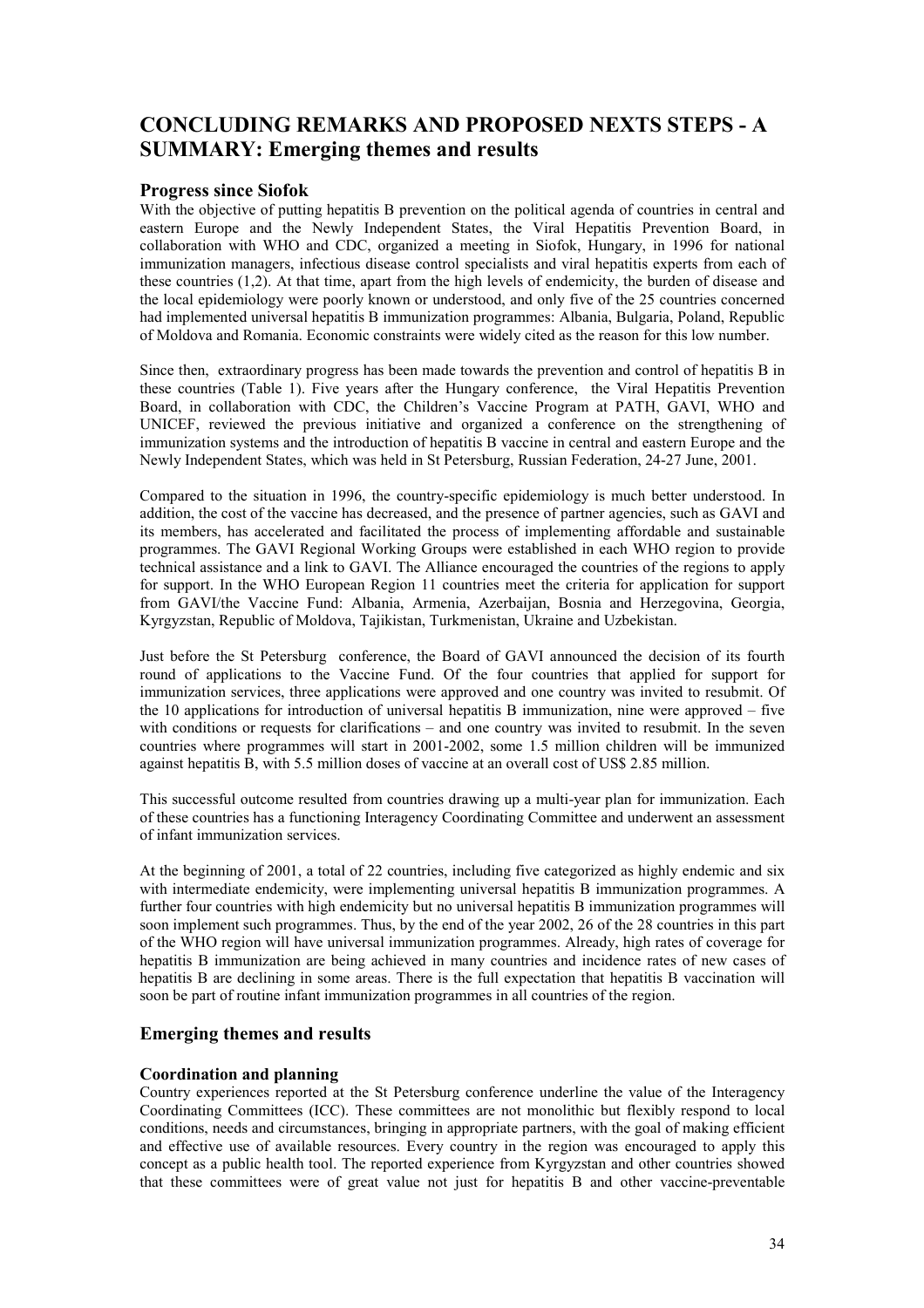diseases, but also for the overall strengthening of immunization services and more generally other areas of public health, even health system reform.

Tools exist for helping countries determine the financing of multi-year plans and to prepare for sustainable financing, that is mobilizing and efficiently using domestic funds and obtaining supplementary external funding on a reliable basis. Crucial questions were identified, for instance about real costs and the efficiency of programmes. The discussions at the conference highlighted the broad differences in cost of vaccine. The example of Turkey's negotation and tender process for 11 million doses of hepatitis B vaccine showed how countries can reduce that cost.

A clear need emerged to investigate different mechanisms for procurement of hepatitis B vaccine, such as national or international cooperation, and models such as revolving funds. The example of the Pan-American Health Organization (PAHO) would be worth investigating (4).

Besides hepatitis B, hepatitis C is a serious epidemic problem. Further evidence of its links with injecting drug use was presented in a study from Moscow. Work in other countries in the region showed the high burden of disease due to hepatitis C and a higher attributable fraction of unsafe injections for hepatitis C than for hepatitis B or HIV infection. An associated need in such epidemiological studies is to standardize terminology (for instance "adolescents") and case definitions for viral hepatitis.

A report from Kyrgyzstan demonstrated the poor validity of clinical diagnosis: serological testing is needed. The substantial burden of hepatitis A was revealed when such testing was done. This national report also underlined the value of sentinel surveillance when resources are limited.

### **Programmatic aspects**

For countries with high or intermediate endemicity, it was recommended that children should be immunized against hepatitis B at birth, with subsequent immunizations (monovalent or combination) given with DTP during the traditional EPI schedule (4). A clear issue needing further examination is the use of combined vaccines, which cannot be given at birth. There was general support at present for the Armenian decision to opt for the use of monovalent hepatitis B vaccines for newborns.

With implementation of prevention and control programmes, incidence rates of hepatitis B infection are falling and increasing numbers of children are protected, but programmes aimed at adolescents and young people at risk are indicated as well.

Different epidemiological and socioeconomic patterns demand different prevention and control strategies, but it was clearly shown that hepatitis B prevention programmes can be integrated with similar programmes – for example, those for HIV/AIDS.

The three elements of evaluation of a hepatitis B immunization programme are: continuous monitoring of immunization coverage - supplemented by coverage surveys when necessary; seroepidemiological surveys to identify the prevalence of carriers; and surveillance for acute hepatitis B. When hepatitis B programmes are integrated, the impact needs to be evaluated and the methods used will differ from those for other vaccine-preventable diseases. For instance, seroprevalence (of anti-HBc and/or HBsAg) in children is a crucial indicator.

There are epidemics of hepatitis B, hepatitis C and HIV among injecting drug users in many countries in the region. The epidemiological studies have resulted in an increasing recognition of nosocomial transmission and unsafe injections as major routes of hepatitis B viral infection as well as of hepatitis C virus and HIV. Much work remains to ensure the safety of medical settings, including those related to dentistry and outpatient clinics, the adoption and enforcement of standard precautions, and the provision and proper use of safe equipment. Romania reported its experience in designing and implementing a progressive programme to improve injection safety. A report from Poland exemplified the substantial reduction of the high risk previously associated with medical interventions there.

The World Health Organization reinforces the necessity of safe injections through its Safe Injection Global Network – SIGN – and provides support through, for instance, outlines of best practice and tools for rapid assessment and responses. Another emerging theme was the need for a transition to auto-disable syringes.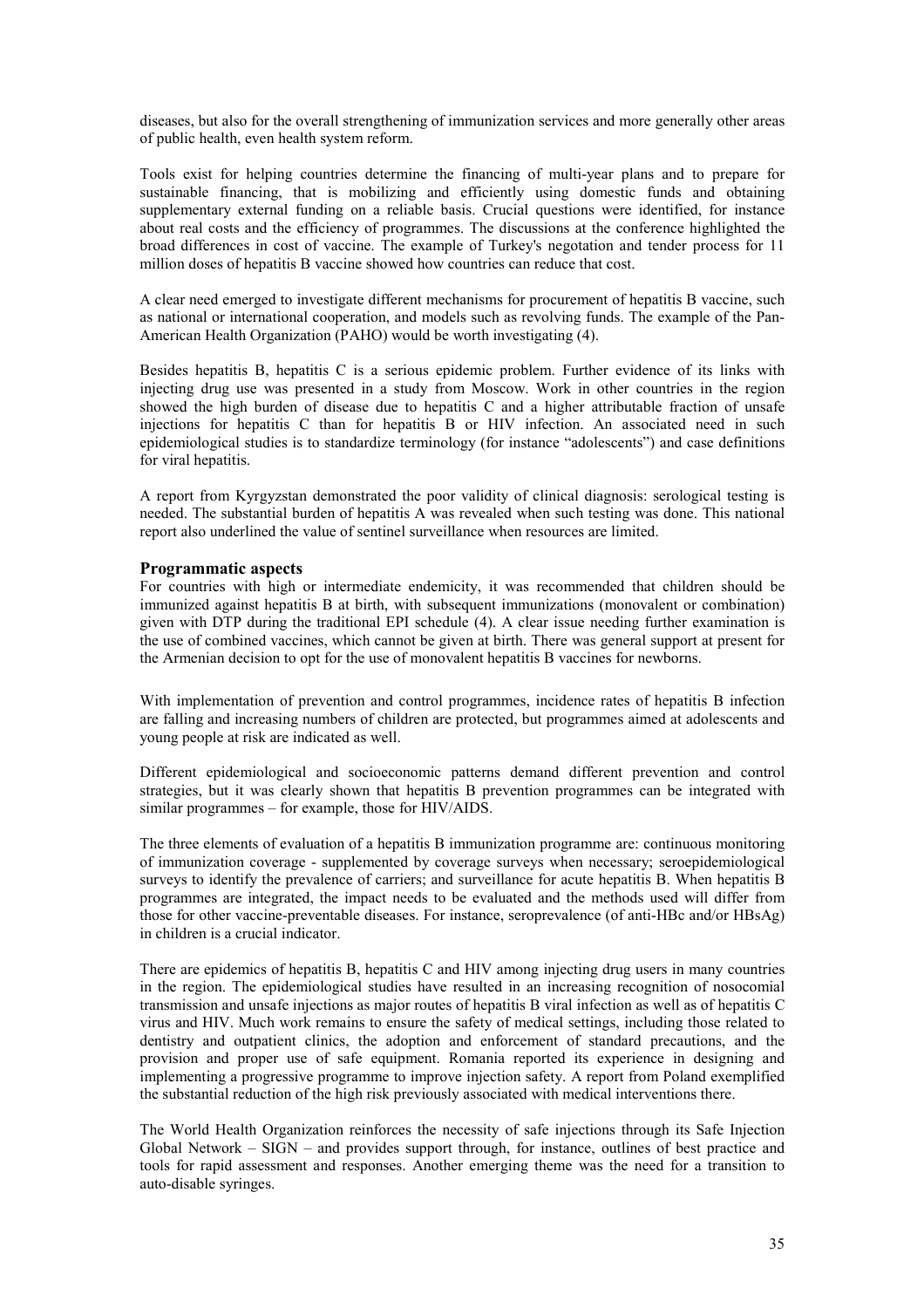The management of medical waste, such as disposal of sharps, is another area to which much greater attention needs to be paid. In some countries, the need to assess and upgrade the cold chain came across as a clear message.

Surveillance, too, was a common theme. As a result of surveillance in Ukraine during the recent outbreak of diphtheria weaknesses in the existing health information system and management were identified. With support from the United States Agency for International Development the country radically reformed this system and its management. The new system offers a good model for monitoring performance, forecasting needs and identifying weaknesses; information systems need to and can become much more effective management tools. The result is that more children are being immunized and in a more timely manner. The process of procuring vaccines in the country has been recentralized.

Overall, surveillance for hepatitis, with standardized definitions and procedures, needs strengthening. Laboratory support for diagnosis of hepatitis is lacking and also needs strengthening and capacity building. A huge need exists for training, with documentation and other information tools, at all levels in immunization programmes and for surveillance.

In considering underused or potential new vaccines, it was recognized that the burden of disease due to infection with *Haemophilus influenzae* type b is not well established.

## **Cross-cutting themes**

Several cross-cutting themes emerged, such as the necessity of political commitment and the power of advocacy and education in preparing the ground – "social mobilization". The power of the media, in both positive and negative ways, was apparent from several interventions. Whereas the media can be useful advocates for immunization programmes, in some countries the media have attacked hepatitis B vaccine with misreporting and misleading information, and anti-vaccine groups are becoming increasingly active. Failures of the scientific media were cited in the case of studies on the claimed adverse effects of hepatitis B vaccine. Compelling data from recent comprehensive studies were presented on the lack of a causal link between hepatitis B immunization and multiple sclerosis. The reassuring message is that hepatitis B is one of the safest vaccines ever produced.

Building on existing systems that work was another message, together with the need for national – or even regional – reference centres and networks (e.g. for hepatitis C).

Despite this progress in implementation of immunization programmes, some countries remain without universal infant immunization programmes or those aimed at adolescents and the strategies for use of hepatitis B vaccine are not always clear. It was abundantly clear that countries in the region are still experiencing severe resource constraints. These are compounded by ineffective procurement processes that lead to relatively high and inconsistent hepatitis B vaccine costs. Even when the immunization programmes are introduced, financial sustainability will not be simple and needs to be actively planned for.

Even though the burden of disease and the need for immunization are high, the countries of the region lack effective advocacy at the global level. Their voice needs to be heard by decision-makers, especially given the relatively small pool of donors who are interested in immunization and the spread of anti-vaccination propaganda. Although a functioning Interagency Coordinating Committee is a prerequisite for eligibility for application for support by GAVI through its Vaccine Fund, not all the countries in the region have such well-functioning committees at national level.

### **Feedback from the country workshops**

The conference elicited a wealth of information in response to a pre-circulated questionnaire about progress in implementing hepatitis B programmes since Siofok (see Table 2). Some 22 universal programmes of immunization have been implemented, including one aimed at children aged 7 years (Slovenia) and two others at adolescents only (Croatia and Hungary). Azerbaijan, Russian Federation, Tajikistan, and Turkmenistan plan to implement programmes by the end of 2002. The former Yugoslav Republic of Macedonia plans to implement its universal programme in 2002-2003. Only Yugoslavia has no planned programme.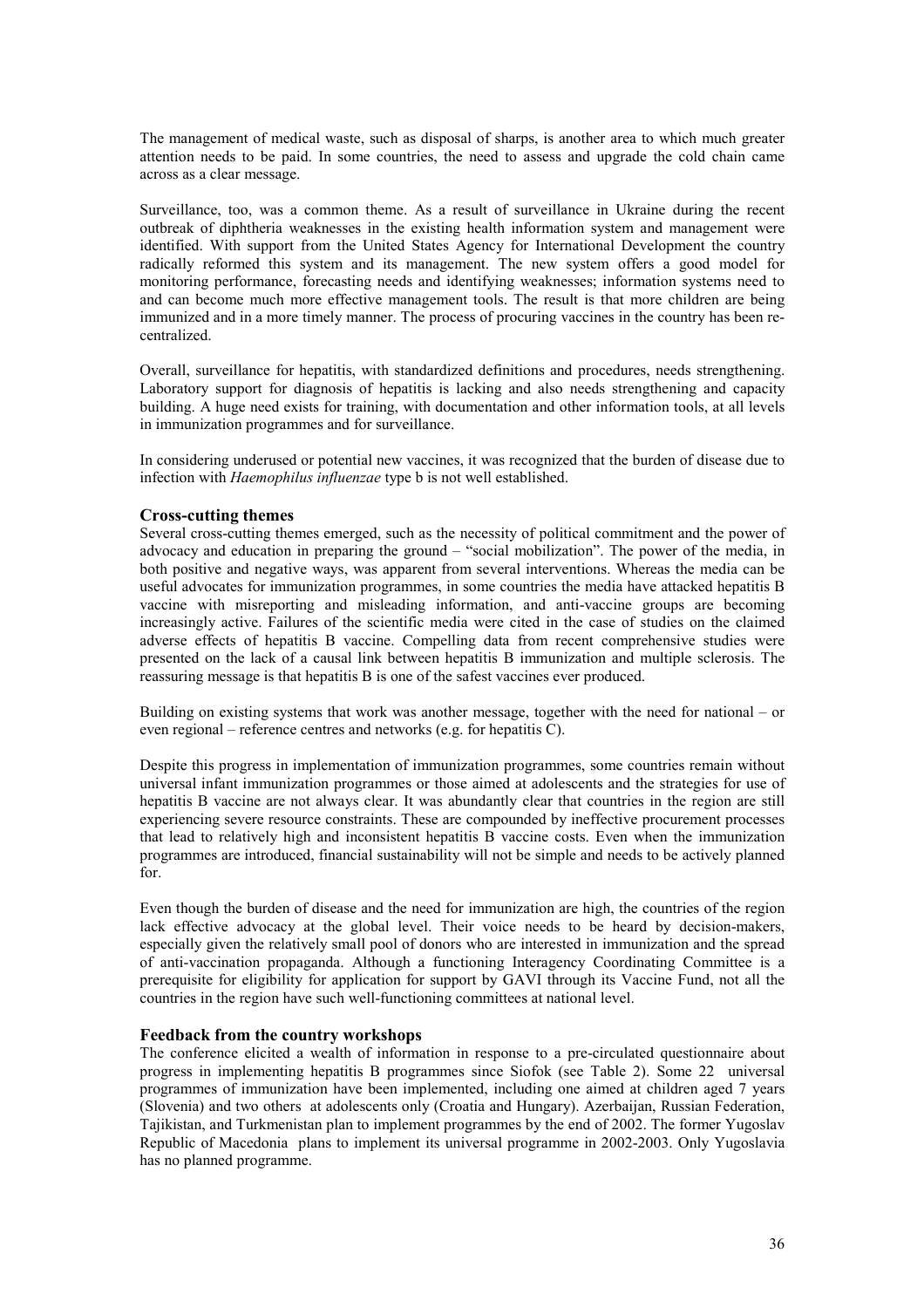## **Global health context**

The conference and the vaccine programme developments in the countries of the region come at a time of broadening partnerships and when health is rising up political agendas and increasing international and United Nations attention is being paid to strengthening health systems. Prevention and control of viral hepatitis – "more than just  $B$ " – need to be high on those agendas.

## **Proposed next steps**

There should be another conference in two years' time to ensure that in those countries receiving support from GAVI resources are being well used and plans for financial sustainability are progressing, as well as to monitor the situation in other countries. It should also consider the strategic planning process for prevention and control of not just hepatitis B but hepatitis C, *H. influenzae* type b disease and other vaccine-preventable diseases in the region.

The Regional GAVI Working Group should coordinate the provision of technical support to countries and should act as a liaison point for national Interagency Coordinating Committees for the mobilization of additional resources. All countries, even those that are not eligible for support from the Vaccine Fund, should go through a process of assessment of infant immunization services, preparation of a multi-year plan and establishment of such committees.

In terms of procurement of vaccines such as those against hepatitis B and Hib disease, options for more rational procedures should be explored, in particular for countries with small populations. One such approach could well be an innovative step for the countries of the region modelled on the regional mechanism of PAHO and its revolving fund. It was agreed at the conference that the Regional GAVI Working Group should be mandated to study the possibilities and implications of such a revolving fund in the region. The limited funding and partner support to countries in the region is an issue that should further be raised and discussed by the GAVI Board.

Financial sustainability of immunization programmes, including those for hepatitis B and Hib vaccines, should receive the highest priority in the region, with all countries and partners focusing their attention on the subject.

Safe injection is a major goal. All countries in the region should work with WHO and its Safe Injection Global Network (SIGN) and other partners to reduce nosocomial transmission of blood-borne pathogens. Next steps should include a move to auto-disable syringes, training and social mobilization.

Health information systems throughout the region need to be upgraded and used effectively as management tools, such applications including management of immunization programmes. Countries in the region should study the possibility of expanding or adapting the Ukrainian information management system. Within countries, transparent monitoring of immunization coverage at district level should be reviewed monthly and immediate action taken when reports are missing or data are inconsistent with those in previous reports. Similarly, surveillance data should also be used for active management of immunization programmes.

Regionally there should be support for countries to undertake assessments of the burden of Hib disease and to coordinate that work with the research and development group of GAVI.

Finally, as a cross-cutting activity, advocacy is needed. Countries need to engage in social mobilization in favour of immunization programmes, encouraging and supporting the media in that task if necessary. In particular, countries need to be supported in countering the activities of anti-vaccine groups; possible mechanisms include the holding of seminars and the provision of information on a web site.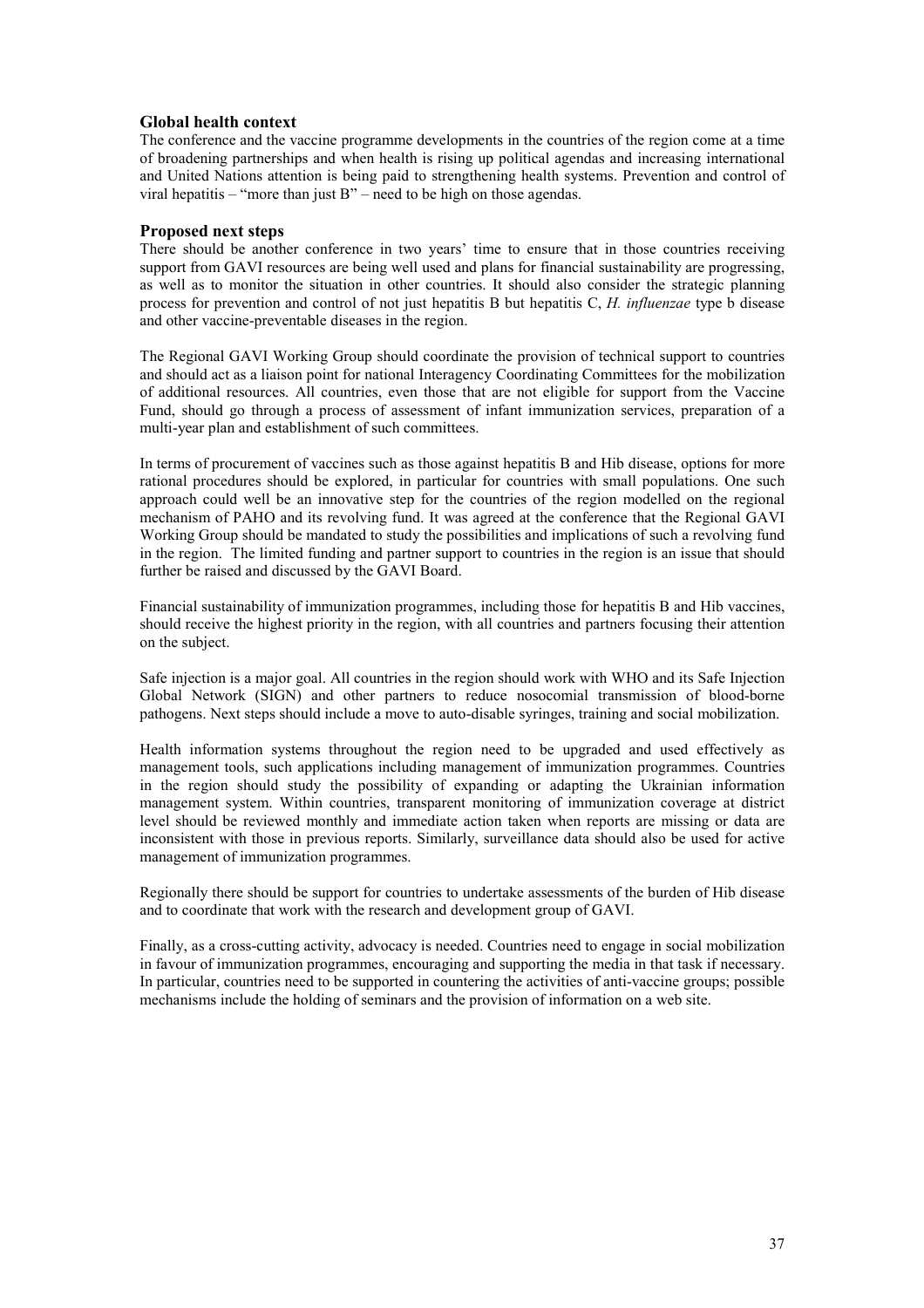## **References [Also appear as footnotes]**

- 1. FitzSimons D, Van Damme P. Meeting report Prevention and control of hepatitis B in central and eastern Europe and the Newly Independent States, Siofok, Hungary, 6-9 October 1996. *Vaccine* 1997; **15**:1595-1597.
- 2. FitzSimons D, Van Damme P on behalf of the Viral Hepatitis Prevention Board. *Prevention and Control of hepatitis B in Central and Eastern Europe and the Newly Independent States* (Report). Antwerp: Viral Hepatitis Prevention Board; 1996: 77p.
- 3. GAVI web site: www.vaccinealliance.org
- 4. World Health Organization, Department of Vaccines and Biologicals. Introduction of hepatitis B vaccine into childhood immunization services. Management guidelines, including information for health workers and parents (Report). Geneva: World Health Organization; 2001: : 48p. Also available on following web sites: www.who.int (http://www.who.int/vaccines-documents) or www.vhpb.org (http://www.vhpb.org/StPetersburg/backgrounddoc/Managment guidelines introduction of Hep B vaccine Engl.pdf)
- 5. SIGN web site: www.injectionsafety.org
- 6. See, for example, http://www.who.int/vaccines-documents/DocsPDF/www9723.pdf for a generic protocol for population-based surveillance of Hib.
- 7. Mahoney RT, Ramachandran S, Xu Z-Y. The introduction of new vaccines into developing countries - II. Vaccine financing. *Vaccine* 2000; **18**:2625-2635.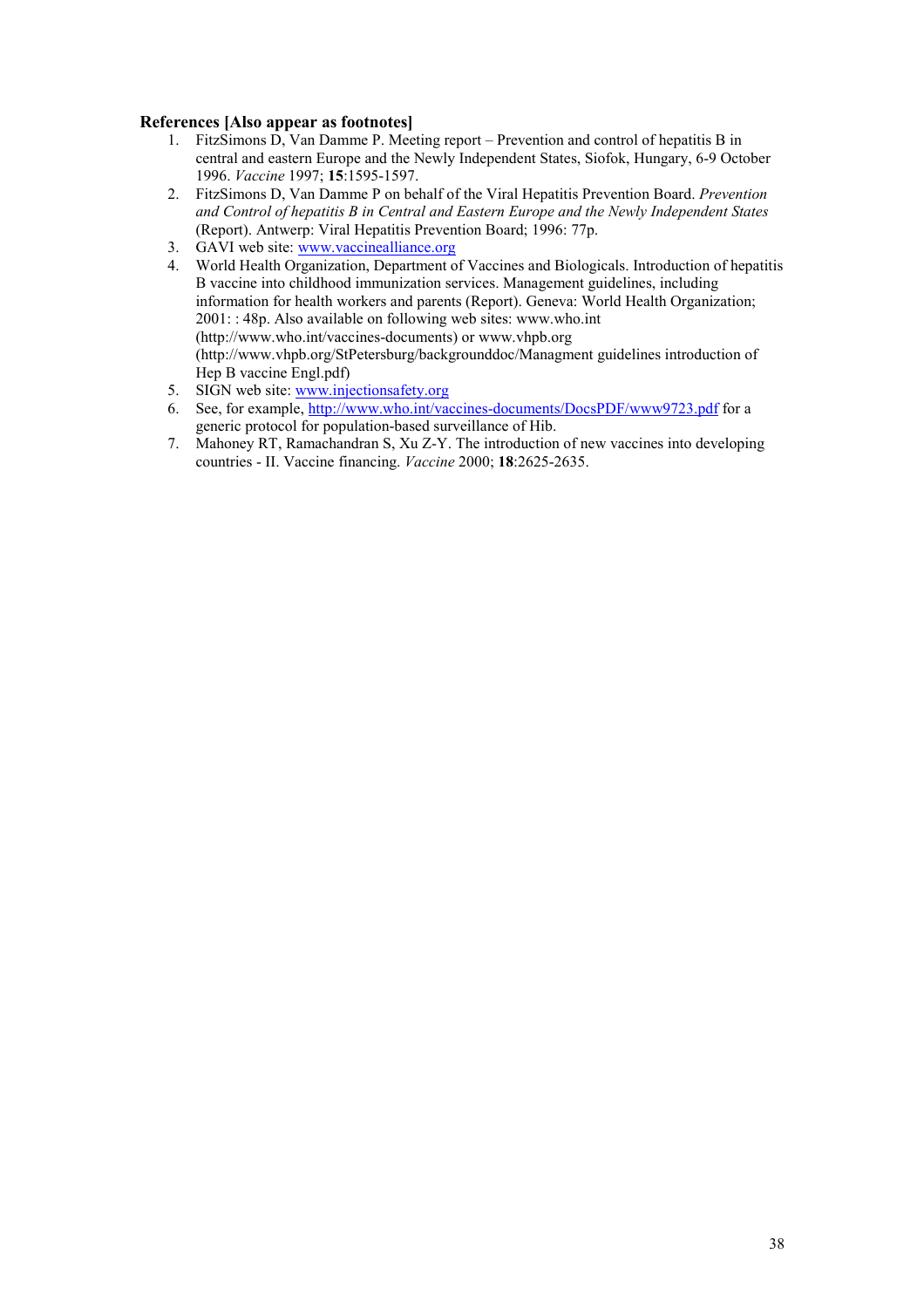# **ANNEX: LIST OF PARTICIPANTS**

## **Central and eastern Europe, Newly Independent States, and Turkey**

### **Albania**

KAKARIQI Eduard Institute of Public Health, EPI Programme Aleksander Moisiu' Str 80, Tirana,Albania Email: ekakarriqi@ishp.gov.al Tel: 355 43 700 58, 355 43 635 53 Fax: 355 43 700 58, 355 43 635 53

PANO Kristo Mother Theresa' Tirana University, Faculty of Medicine, Dept. of Infectious Diseases Dibra Street 371, Tirana,Albania Email: drspit@sanx.net Tel: 355 43 636 36 Fax: 355 43 636 36

YLLI Alban Institute of Public Health Aleksander Moisiu' Str 80, Tirana,Albania Email: albanylli@ishp.gov.al Tel: 355 43 635 53/59 Fax: 355 43 700 58

#### **Armenia**

KASPAROVA Laura Ministry of Health, Dept of Hygienic and Anti-epidemic Surveillance, Chief Specialist Tumanian Str 8, 375001 Yerevan,Armenia Email: wholo@armhealth.am Tel: 374 1 52 06 60 Fax: 374 1 52 69 77

MELIK-ANDREASYAN Gayane Institute of Epidemiology, Laboratory of viral infections, Head Abovyan Str 26/78, 375001 Yerevan,Armenia Email: wholo@armhealth.am Tel: 374 1 52 14 24 Fax: 374 1 52 66 77

SUKIASYAN Sirak Centre of Hygienic and Anti-Epidemic Surveillance, EPI Manager, Deputy Head of the Republican Centre of Hygienic and Anti-Epidemic Surveillance D. Malian Str 37, 375096 Yerevan,Armenia Email: cdc@arminco.com - wholo@1x2.yerphi.am Tel: 374 1 61 33 69 Fax: 374 1 62 13 36

### **Azerbaijan**

BABAYEV Emin Republican Centre for Epidemiology and Hygiene,Department Epidemiology, Chief J Jabbarli Street 24, 370065 Baku,Azerbaijan Tel: 994 12 947097 Fax: 994 12 948431

SAMEDOV Sabir Ministry of Health, Sanitory Inspection , Senior Specialist Kichik Deniz 4, 370014 Baku,Azerbaijan Tel: 994 12 930695 Fax: 994 12 988559

#### **Belarus**

KOZEMIAKIN Anatoly Ministry of Health, Chief Epidemiologist Mjasnikova Str 39, 220048 Minsk, Belarus Email: alex@wholo.minsk.by Tel: 375 172 20 63 56 Fax: 375 172 22 62 97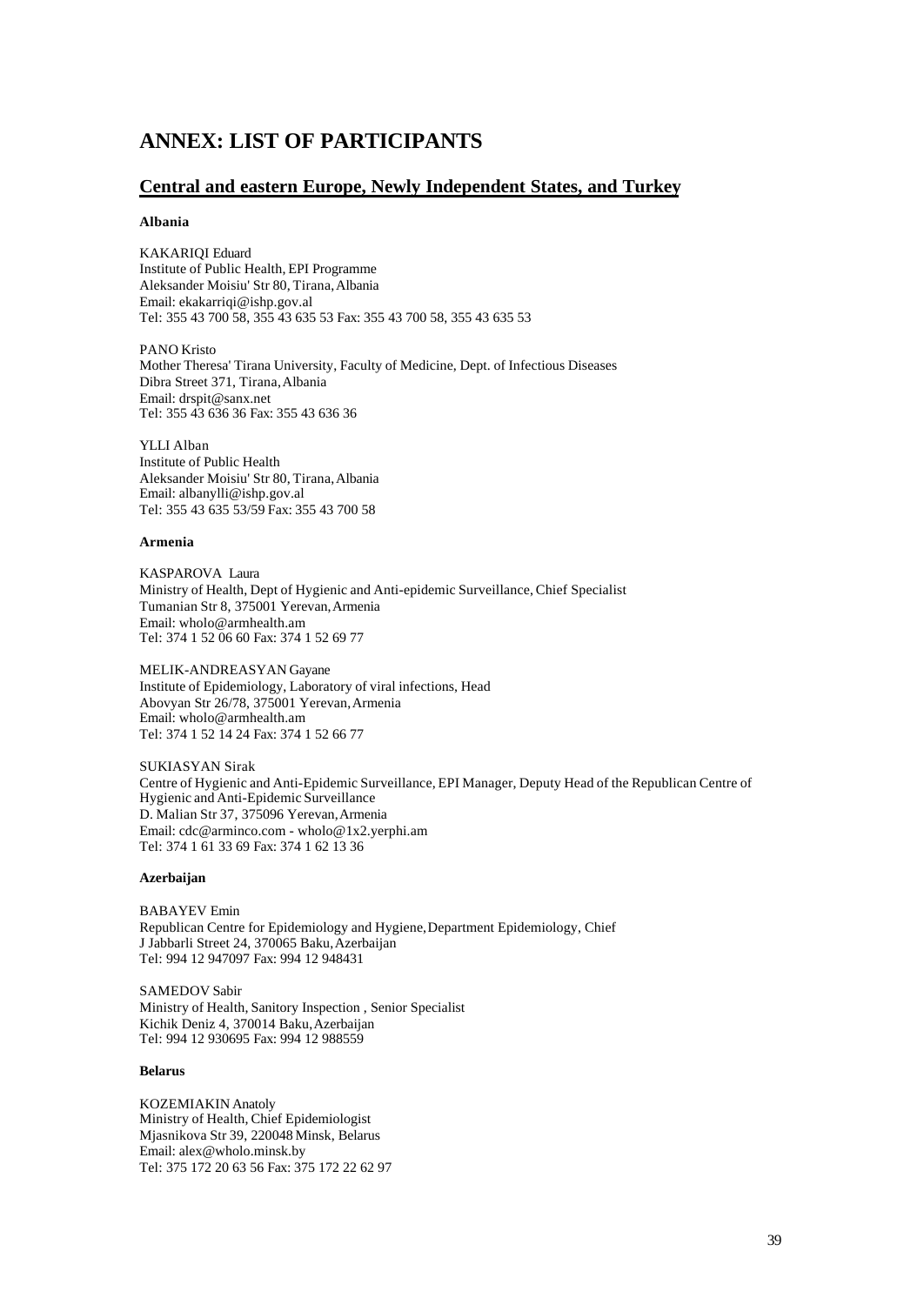MOSINA Liudmila Republican centre for Hygiene & Epidemiology, Deputy Chief Doctor Kazintza 50, 220099 Minsk, Belarus Email: lmosina@gtp.by Tel: 375 172 77 20 71 Fax: 375 172 78 42 07

TARARUK Svetlana Republican Centre for Hygiene & Epidemiology (RCHE), Department of Immunoprevention, Head Kazintsa 50, 220099 Minsk, Belarus Tel: 375 17 278 5929 Fax: 375 17 278 4207

#### **Bosnia & Herzegovina**

MISANOVICH Verica Clinical Centre – Sarajevo, Pediatric Clinic Bolnicka 25, 71000 Sarajevo, Bosnia&Herzegovina Email: averica4l@hotmail.com Tel: 387 66 10 22 33 Fax: 387 33 66 42 45

TESANOVIC Mitar National PHI of Republic Srpska Jovana Ducica 1, 78000 Banja Luka, Bosnia&Herzegovina Tel: 38751218474 Fax: 387 51 218 474

### **Bulgaria**

KOJOUHAROVA Mira National Centre of Infectious and Parasitic Diseases, Epidemiology, National Expert Yanko Sakazov Blvd. 26, 1504 Sofia, Bulgaria Email: j.levi@techno-link.com Tel: 359 24 65 517 Fax: 359 24 65 517

KUNCHEV Angel Ministry of Health, Department for EPI Surveillance, Head Sveta Nedelja Square 5, 1000 Sofia, Bulgaria Email: epimngr@aster.net Tel: 359 2 930 12 51 Fax: 359 2 988 34 13

TEOHAROV Pavel National Centre of Infectious and Parasitic Diseases, Virology, National Expert Yanko Sakazov Blvd. 26, 1504 Sofia, Bulgaria Tel: 359 23 29 118 Fax: 359 2 4 65 517

### **Croatia**

KAIC Bernard Croatian Public Health Institute, National EPI Programme Manager Rockefellerova 7, 10000 Zagreb, Croatia Email: bernard.kaic@zg.hinet.hr Tel: 385 1 468 30 04 Fax: 385 1 468 30 04

STAMENIC Valerija Ministry of Health, Senior Adviser Ksaver 200a, 10000 Zagreb, Croatia Email: valerija.stamenic@mzrh.tel.hr Tel: 385 1 460 75 58 Fax: 385 1 460 75 58

VINCE Adriana Infectious Diseases Clinic, Specialist in Clinical Cytopathology and Infectology Mirogojska 8, 10000 Zagreb, Croatia Email: avince@fran.bfm.hr Tel: 385 1 460 32 94 Fax: 385 1 460 31 31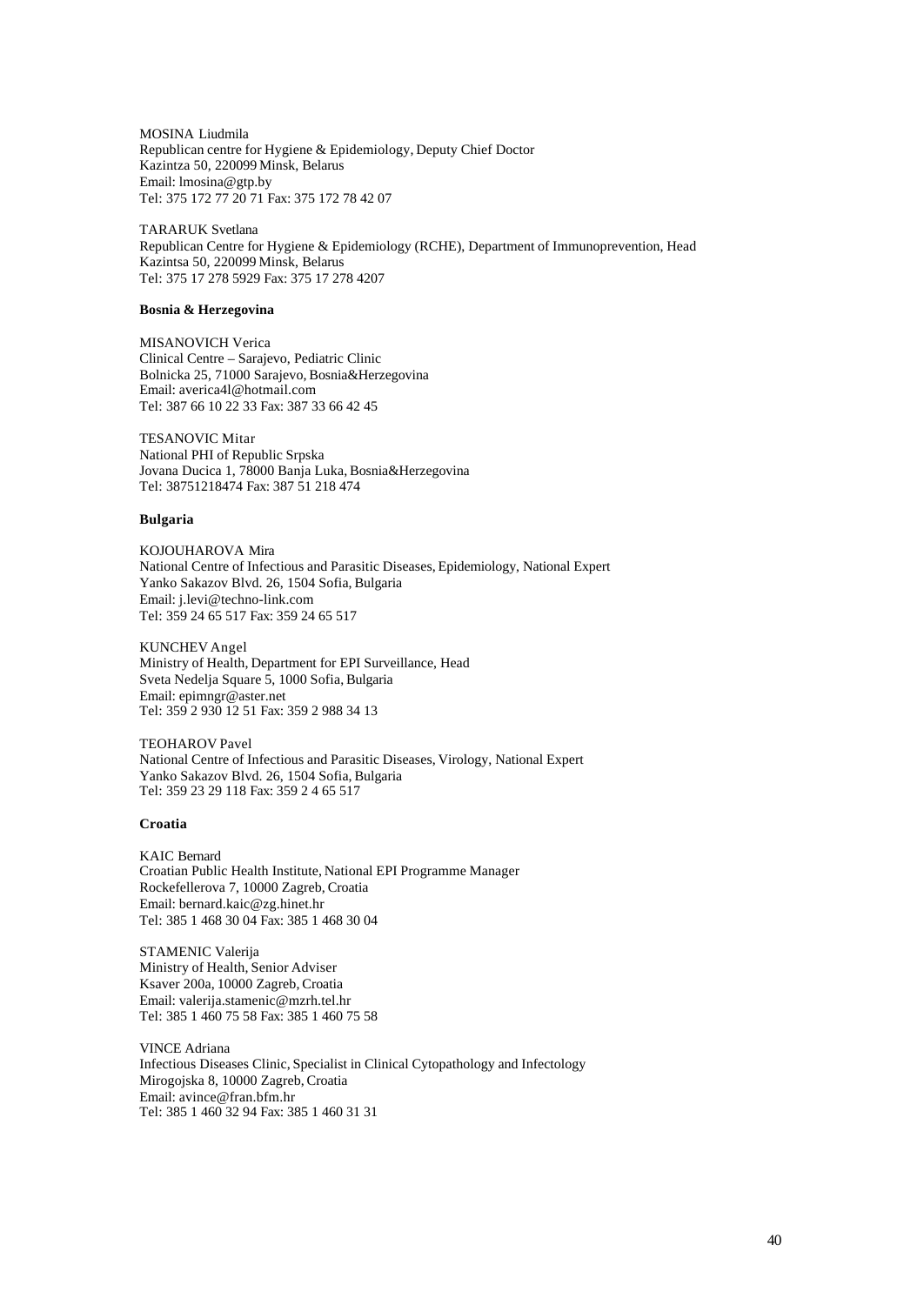#### **Czech Republic**

CASTKOVA Jitka National Institute of Public Health, Centre of Epidemiology Srobarova 48, 10000 Prague 10, Czech Republic Email: cesta@bbs.szu.cz Tel: 420 267 08 24 86 Fax: 422 72 74 14 33

NEMECEK Vratislav National Institute of Public Health, National Reference Laboratory for Hepatitis, Chief Srobarova 48, 10000 Prague 10, Czech Republic Tel: 420 2 6708 2398 Fax: 420 2 6708 2466

WALTER Gustav Ministry of Health, Department of Epidemiology & Microbiology, Senior Officer & EPI Manager Palackého nam. 4, 12801 Prague 2, Czech Republic Email: gustav.walter@mzcr.cz Tel: 420 2 24 97 21 84 Fax: 422 24 91 60 07

#### **Estonia**

KUTSAR Kuulo Health Protection Inspectorate, Deputy Director, General EPI Manager, Editor of Eesti Arst Paldiski mnt. 81, EE-10617 Tallinn, Estonia Email: kuulo.kutsar@tervisekaitse.ee Tel: 372 656 7702 Fax: 372 6 56 77 02

#### **Former Republic of Macedonia**

IVANOVSKI Ljubomir University Clinic of Infectious Diseases and Febrile conditions, University Clinical Center Vodnjanska 17, 91000 Skopje,Former Republic of Macedonia Email: Ljulomiri@zim.org.mk Tel: Fax: 389 2 228224

### KARADZOVSKI Zarko

Republic Institute for Health Protection, Communicable diseases Str. "50 Divizija" N 6, POBox 577, 91000 Skopje,Former Republic of Macedonia Email: epirzzz@mol.com.mk Tel: 389 02 125044 Fax: 389 02 223354

### **Georgia**

DOLAKIDZE Tamar Ministry of Health, National Centre for Disease Control, Department of Immunization and Logistics, Head Asatiani Str 9, 380077 Tbilisi, Georgia Email: lb-ncdc@wanex.net Tel: 995 32 39 75 17 Fax: 995 32 94 04 85

IMNADZE Paata National Center for Disease Control, Director Asatiani Str 9, 380077 Tbilisi, Georgia Email: ncdc@access.sanet.ge Tel: 995 32 39 89 46 Fax: 995 32 94 04 85

### **Hungary**

CSOHAN Agnes 'Johan Bela' National Centre for Epidemiology, Department of Epidemiology, Head Gyali ut. 2-6, H-1097 Budapest, Hungary Email: csohan.okil@joboki.hu Tel: 36 1 215 17 92 Fax: 36 1 215 17 92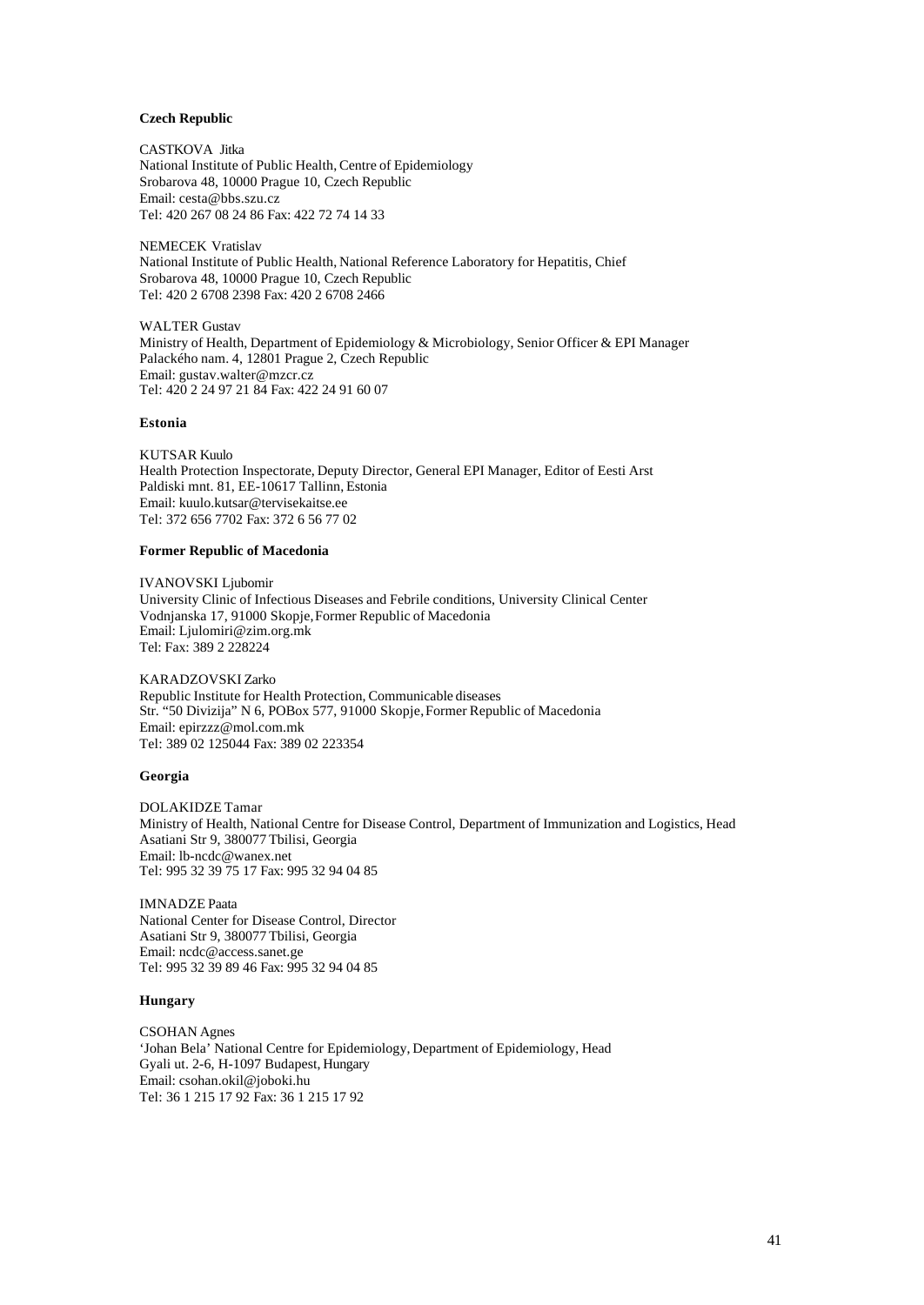MELLES Marta 'Johan Bela' National Centre for Epidemiology, General Director Gyali ut. 2-6, H-1097 Budapest, Hungary Email: melles.oek@antsz.hu Tel: 36 1 215 80 27 Fax: 36 1 476 11 00

VASS Adam

National Medical & Public Health Office, Division of Epidemiology, Head Gyali ut. 12-6, H-1097 Budapest, Hungary Email: vassadam.oth@antsz.hu Tel: 36 1 215 53 31 Fax: 36 1 215 53 11

### **Kazakstan**

ABDIROVA Botakoz RSES, Epidemiologist Auezovstr. 84, 480008 Almaty, Kazakstan Email: rses@asde.kz Tel: 8 3272 539278 Fax: 8 3272 432655

ALIMBEKOVA Bibigul Emory University, Dept. International Health Samal-I, building 6, Apt 43, Almaty, Kazakhstan Email: balimbek@hotmail.com, bali@online.ru Tel : 7 3272 532 441 Fax: 7 3272 507 926

IDRISOVA Raushan Institute of Advanced Medical Studies,Head of the Chair of infectious diseases Manasstr. 38, 480008 Almaty, Kazakstan Tel: 8 3272 479038

JUMAGULOVA Aliya State University of Medicine, Infectious Diseases Dept Gagarin street -159a -27, 480060 Almaty, Kazakhstan Tel: 7 3272 494954 Fax: 7 3272 638657

KEMBABANOVA Culnur Agency on Health Affairs, Dept of Epidemiology, Chief Specialist Moskovskaya Str 66, 473022 Astana, Kazakstan Email: vaccina@nursat.kz Tel: 8 3172 317959 Fax: 8 3172 317959

MERKER Victor Sanitary Epidemiological Station Almaty, Head Zhiben-Zhaly Str 5, 480002 Almaty, Kazakhstan Tel: 8 3272 306705 Fax: 8 3272 304885

### **Kyrgyzstan**

SHTEINKE Ludmila Ministry of Health, Republican Centre for Immuneprofilaxis, Head Moskovskaya Str 148, 720405 Bishkek, Kyrgyzstan Email: balkabek@imfiko.bishkek.su Tel: 996 312 66 11 43 Fax: 996 312 66 02 24

USENBAEV Nurbolot Ministry of Health, Head of Epid dpt. - State department for Disease Surveillance Frunze Str 535, 720033 Bishkek, Kyrgyzstan Email: dgsm@imfiko.bishkek.su Tel: 996 312 66 11 07 Fax: 996 312 66 05 38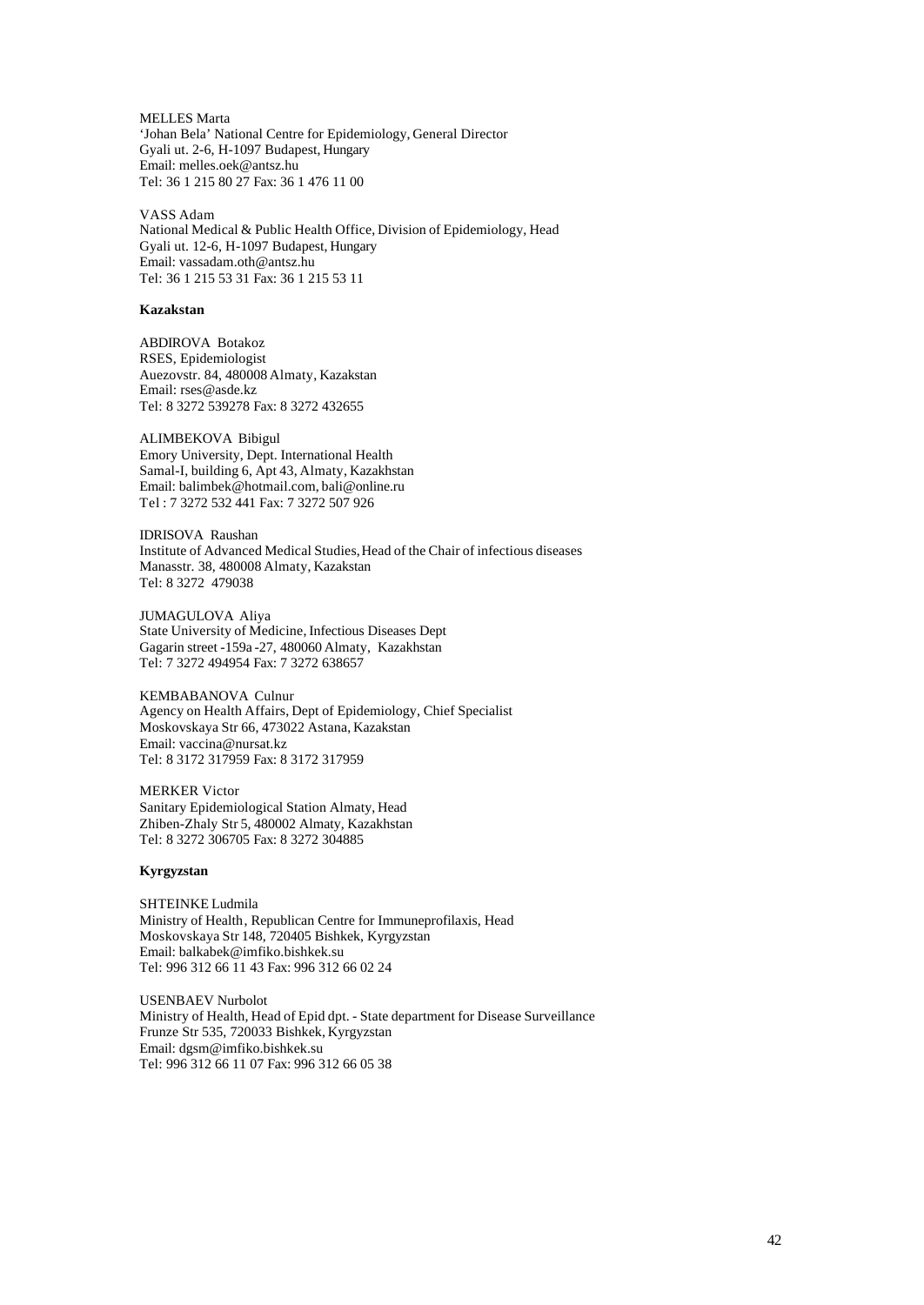USMANOV Rafik Ministry of Health, Institute of Prevention and Ecology, Chief Hepatitis Reference-laboratory Boytik Batir Str 34, 720005 Bishkek, Kyrgyzstan Email: reflab@infotel.kg Tel: 331 2 223276 Fax: 331 2 223276

#### **Latvia**

PEREVOSCIKOVS Jurijs National Environmental health Centre, Department of Epidemiological Surveillance of Infectious Diseases, Head Klijanu Str 7, LV-1012 Riga, Latvia Email: perevoscikovs@nvvc.org.lv Tel: 371 737 63 39 Fax: 371 733 90 06

VIKSNA Ludmila Latvian Medical Academy, Chief of Traditional infectology, Tuberculosis and AIDS Chair Linezera Str 3, LV-1006 Riga, Latvia Email: infectology@customers.telia.lv Tel: 371 701 45 00 Fax: 371 701 45 68

VILUMA Dace Ministry of Welfare, Department of Health, Senior Officer Skolas Str 28, LV-1331 Riga, Latvia Email: dace\_viluma@lm.gov.lv Tel: 371 72 15 95 Fax: 371 72 15 65

### **Lithuania**

BAKASENAS Vytautas Ministry of Health, Centre for Communicable Diseases Prevention and Control, EPI Manager Roziu Avenue 4A, LT-2090 Vilnius, Lithuania Email: ULPKC@takas.lt Tel: 370 9 82 01 35 Fax: 370 2 22 77 07

KRIAUZA Vytautas State Public Health Service Kavaritju 153, LT-2042 Vilnius, Lithuania Email: v.kriauza@takas.lt Tel: 370 2 778037 Fax: 370 2 778093

USONIS Vytautas Vilnius University, Pediatric Centre,Director Santariskiu Str 4, PO Box 2561, LT-2600 Vilnius, Lithuania Email: usonis@ktl.mii.lt Tel: 370 9 83 07 79 Fax: 370 2 75 71 79

#### **Poland**

GALIMSKA Joanna Ministry of Health, Department of Public Health, Advisor to the Minister Miodowa Str 15, PL-00246 Warsaw, Poland Email: galimski@pro.onet.pl Tel: 48 22 634 9551 Fax: 48 22 831 5594

MAGDZIK Wieslaw National Institute of Hygiene, Department of Epidemiology, Chief Chocimska 24, PL-00791 Warsaw, Poland Email: pzh@medstat.nah.pl Tel: 48 22 849 31 04 Fax: 48 22 849 74 84

SLUSARCZYK Janusz National Institute of Hygiene, Department of Sera and Vaccine Evaluation, Head Chochimska 24, PL-00791 Warsaw, Poland Email: jslusarczyk@pzh.gov.pl Tel: 48 22 849 74 38 Fax: 48 22 849 74 84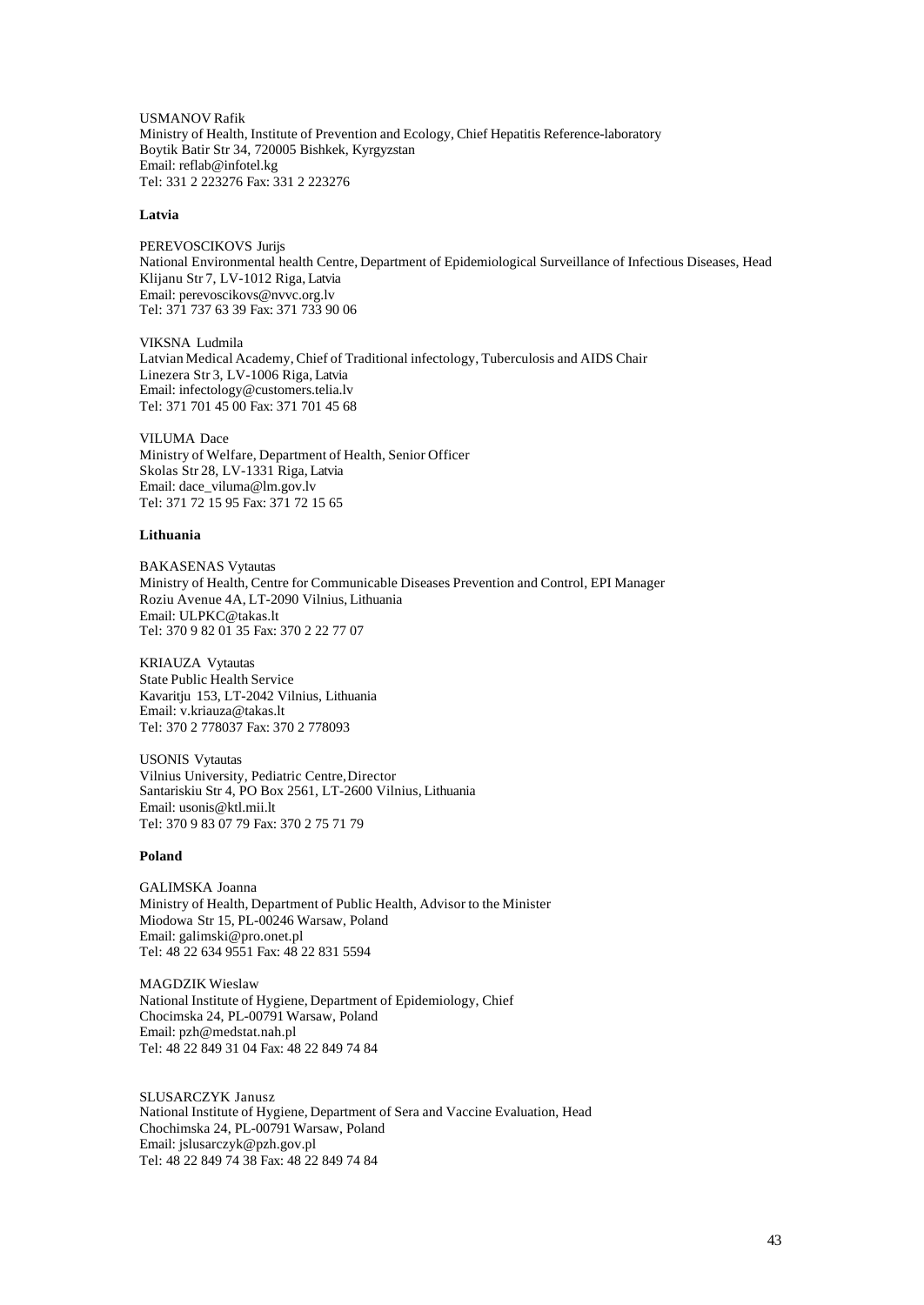#### **Republic of Moldova**

CRUSINSCHI Andrey Ministry of Health, Principal Dpt. Of Inpatient and Emergency Assistance, Deputy Chief V Alexandri 1, MD-2009 Chisinau, Republic of Moldova Tel: 373 2 72 97 47 Fax: 373 2 73 87 81

#### JAROVOI Petru

National Scientific and Applied Center for Preventive Medicine Gh. Asachi 67a, MD-2028 Chisinau, Republic of Moldova Email: piarovoi@mednet.md Tel: 373 2 735811, 373 2 72 96 47 Fax: 373 2 735811, 373 2 72 96 47

MAGDEI Mihail

Ministry of Health, National Scientific and Applied Center for Preventive Medicine Gh. Asachi 67a, MD-2028 Chisinau, Republic of Moldova Email: vcalmic@mednet.md, cnspie@mdearn.cri.md Tel: 373 2 729647 Fax: 373 2 729725

#### MELNIC Anatolie

Ministry of Health, National Scientific and Applied Center for Preventive Medicine Gh. Asachi 67a, MD-2028 Chisinau, Republic of Moldova Email: amelnic@mednet.md Tel: 373 2 728132 Fax: 373 2 728132

RUSU Galina Moldovian State University of Medicine and Pharmacy 'N Testemiteanu', Chair Infectious Diseases in Children bd Troyan 2-60, Chisinau, Republic of Moldova Tel: 373 2 73 70 33 Fax: 373 2 73 87 81

SPINU Constantin Ministry of Health, Virology Centre of National Scientific and Practical Centre of Prevent. Medicine, Director Gh. Asachi 67a, MD-2028 Chisinau, Republic of Moldova Tel: 373 2 72 97 14, 373 2 72 96 47 Fax: 373 2 73 87 81, 373 2 72 97 14

### **Romania**

PASAT Lili Ministry of Health and Family,Sanitary Inspection Ministerului Street 1-3 sector 1, 70109 Bucharest, Romania Email: lilip@starnets.ro Tel: 40 1 315 50 44 Fax: 40 1 315 50 43

VELEA Laurentia Ministry of Health and Family, General Department of Public Health, General Director Ministerului Street 1-3 sector 1, 70109 Bucharest, Romania Email: velea@minsan.dnt.ro Tel: 40 1 313 80 14 Fax: 40 1 313 66 60

### **Russian Federation**

GUDANOVA Elena Department of Health of Nizhny Novgorod Oblast, First Deputy Director The Kremlin 1, 603005 Nizhny Novgorod, Russian Federation Tel: 7 8312 390597 Fax: 7 8312 390172

KLIMOVA Yelena Moscow High Medical and Dentistry Institute Volokolamskoe shosse 63, 123367 Moscow, Russian Federation Tel: 7 095 4904439 Fax: 7 3272 638657

KNYGINA Olga Nizhny Novgorod Oblast, Chief epidemiologist Turgeneva Str N 1, 603155 Nizhny Novgorod, Russian Federation Tel: 7 8312 367617 Fax: 7 8312 367873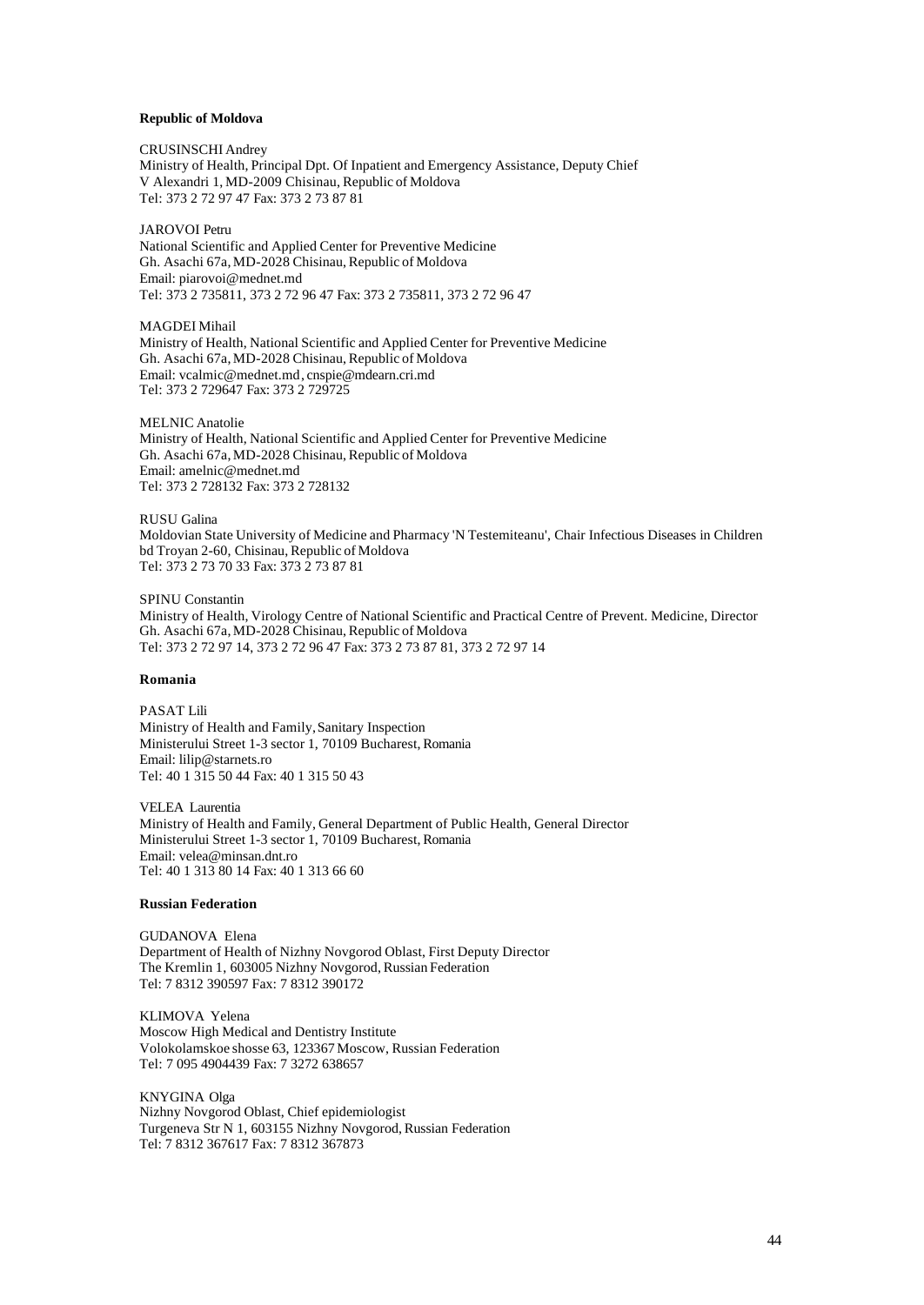KOSHKAROVA Irina Ministry of Health, Dept of Epidemiology Surveillance Vadkovsky Per 18/20, 101749 Moscow, Russian Federation Email: koshka@drugreg.ru Tel: 7 095 9731780 Fax: 7 095 973 15 49

KRYGA Lidia Epidemiological Surveillance Centre St Petersburg

LAZIKOVA Galina Ministry of Health, Epidemiology Department Vadkovsky Per 18/20, 101749 Moscow, Russian Federation Tel: 7 095 973 1626 Fax: 7 095 973 1549

MUKOMOLOV Sergey St. Petersburg Pasteur Institute, Deputy Director Ul. Mira 14, 197101 St. Petersburg, Russian Federation Email: sergmuk@SM2586.spb.edu Tel: 7 812 232 9068 Fax: 7 812 232 9217

NETESOV Sergei Russian State Research Center of Virology, Deputy Director Novosibirsk, Russian Federation Email: netesov@vector.nsc.ru Tel: 7 3832 367327 Fax: 7 3832 364409

RAKHMANOVA Aza Infectious Service St. Petersburg, Health Care Committee St. Petersburg, Russian Federation

SHAKHGILDIAN Josif Ivanovsky Virology Institute RAMS Gamaleya Str 16, 123098 Moscow, Russian Federation Tel: 7 095 1937267 Fax: 7 095 4901415

ZHIBURT Eugene Medical Military Academy, Center of Blood and Tissues Zagorodny prospect 47, 198013 St Petersburg, Russian Federation Email: blood@solaris.ru Tel: 7 812 316 34 67 Fax: 7 812 233 21 07

### **Slovakia**

AVDICOVA Maria State Health Institute, Department of Epidemiology, Head Cesta K Nemocnici 1, 975 56 Banska Bystrica, Slovakia Email: avdicova@suhe.siph.sk Tel: 421 884 15 32 61 Fax: 421 884 12 36 37

LANCOVA Jarmila Public Health Institute of the Slovak Republic, Epidemiology Department Trnavska Cesta 54, Bratislava, Slovakia Email: lancova@szusr.sk Tel: 421 744 37 866 Fax: 421 744 37 2841

MADEROVA Eva State Health Institute, Head of Department Epidemiology of Infectious Diseases and Non-Infectious Diseases Lazaretska 26, 82007 Bratislava, Slovakia Email: maderova@szusr.sk Tel: 421 752 96 11 33 Fax: 421 752 96 11 33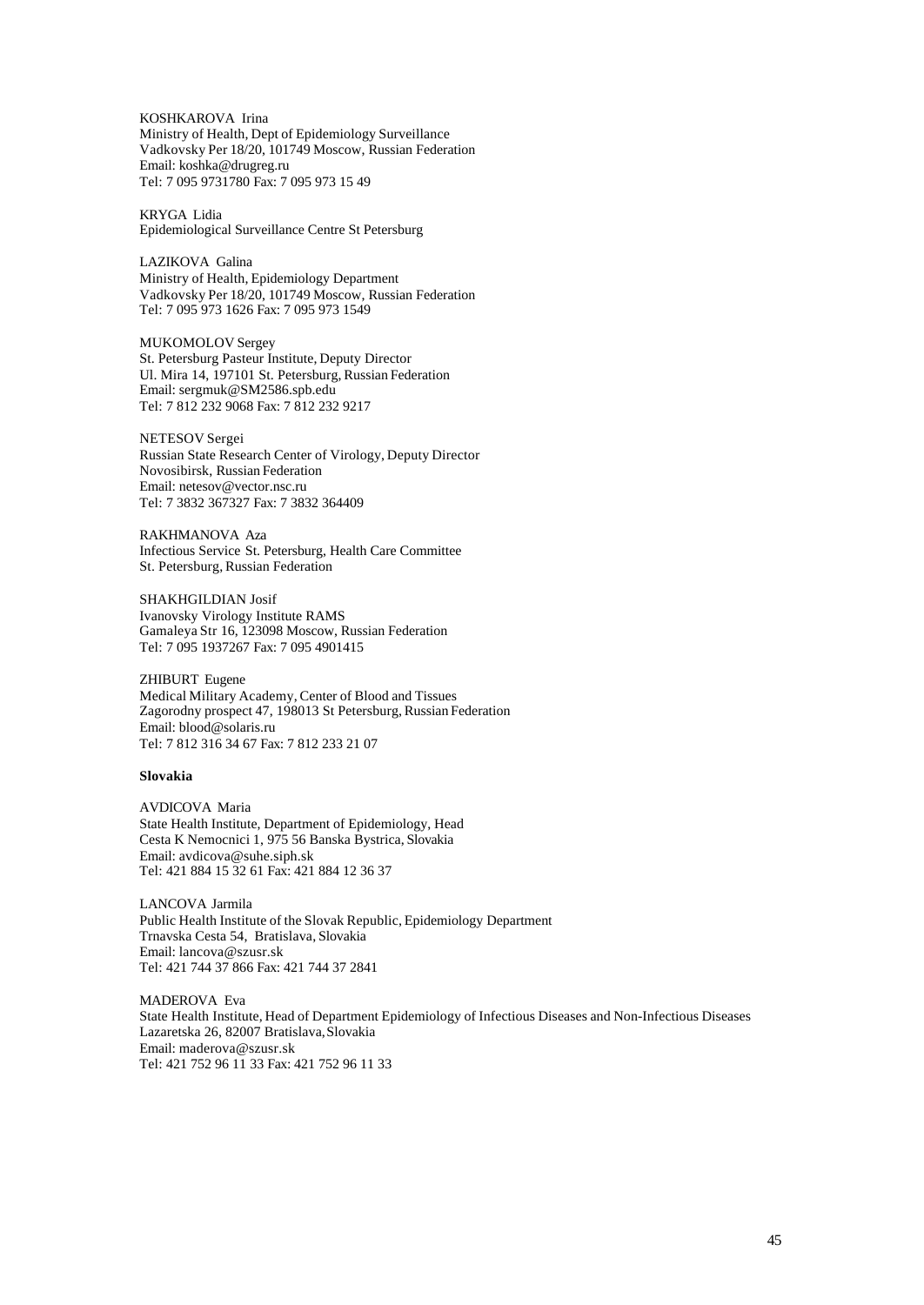### **Slovenia**

GROM HOCEVARAda National Institute of Public Health, Department of Epidemiology, Head Trubarjeva 2, 1000 Ljubljana,Slovenia Email: ada.hocevar@ivz-rs.si Tel: 386 1 432 37 45 Fax: 386 1 237 39 40

#### **Tajikistan**

JABIROV Shamsidin Republican Centre for immunoprophilaxis, General Director Chapaev Str 8, 734025 Dushanbe,Tajikistan Email: lotjk@who.tajik.net Tel: 992 372 27 62 94 Fax: 992 372 21 48 71

KAMARDINOV Hushkadam Tajik State Medical University Chair, Infectious Diseases Department Rudaki Av. 139, 734003 Dushanbe, Tajikistan Email: lotjk@who.tajik.net Tel: 992 372 24 45 83 Fax: 992 372 21 48 71

ODINAEV Kholmat Ministry of Health of Tajikistan, Sanitary Epidemiological Department, Head Schevchenko 61, 734025 Dushanbe,Tajikistan Email: lotjk@who.tajik.net Tel: 992 372 21 18 35 Fax: 992 371 21 48 71

### **Turkey**

BADUR Selim University of Istanbul, Faculty of Medicine, Dept. Microbiology, Unit of Virology CAPA 34390 Istanbul, Turkey Email: selimbadur@hotmail.com Tel: 90 212 635 2582 Fax: 90 212 635 2582

ERCANAli Ihsan Ministry of Health, Primary Health Care Mithatpasa cad. Sihhiye, 06434 Ankara,Turkey Email: alijap@hotmail.com Tel: 90 312 4314833 Fax: 90 312 4344449

YALNIZ Cevdet Ministry of Health (EPI Manager), EPI & Vaccine Preventable Diseases Unit – Gen. Directorate of Primary Health Care Saglik Bakanligi, 06434 Sihhiye-Ankara, Turkey Email: cyalniz@saglik.gov.tr Tel: 90 312 435 32 15 Fax: 90 312 432 29 94

#### **Turkmenistan**

ALIEVA Sofia Ministry of Health, Epidemiological Control and Parasitology, State Sanitary Epidemiological Inspection, Head Mahtumkuli 90, 744000 Ashgabat, Turkmenistan Email: sei@online.tm Tel: 993 12 35 33 77 Fax: 993 12 39 57 07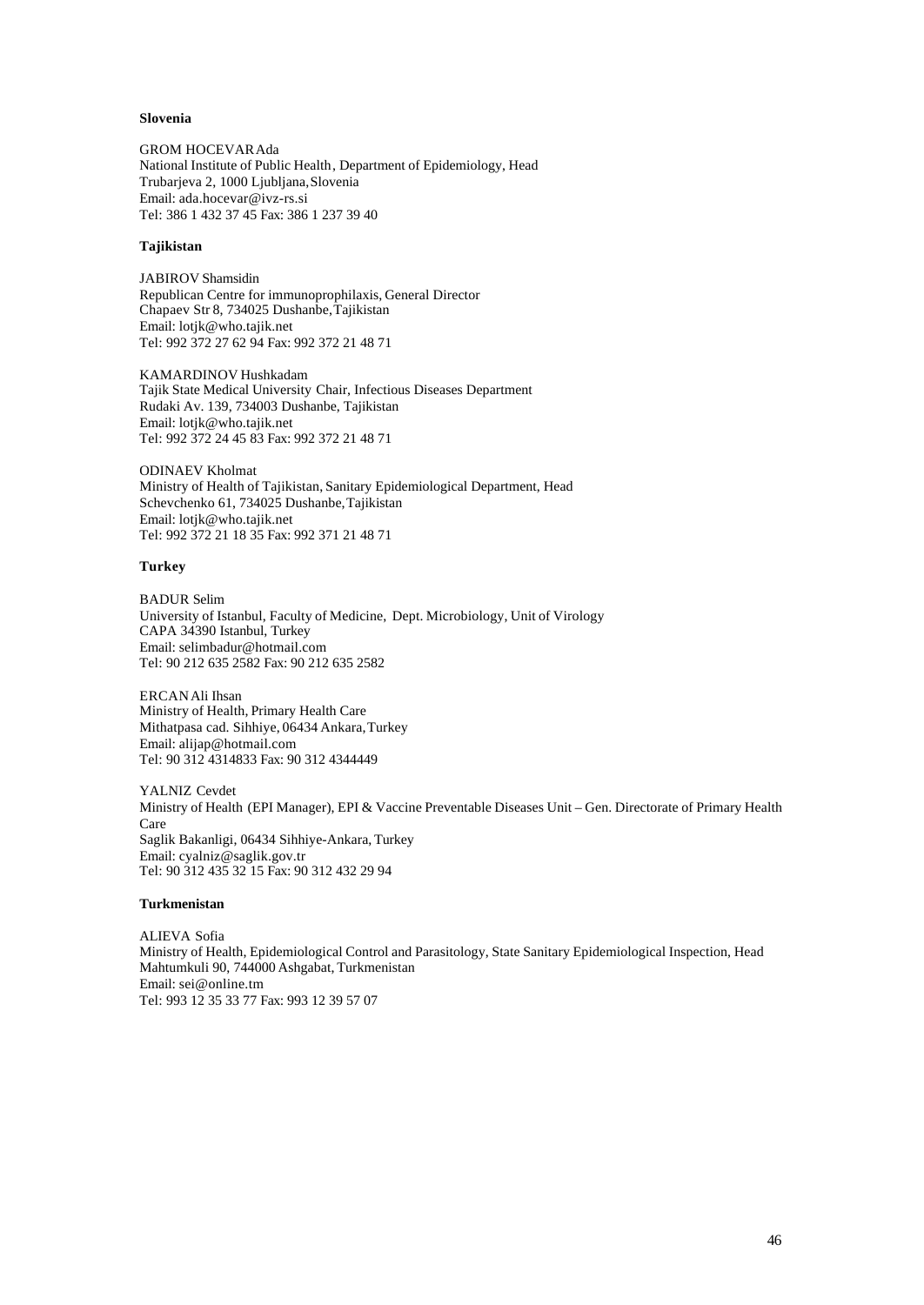### **Ukraine**

ARONOVA Maria Ministry of Health,Main Sanitary Epidemiological Department, Chief Specialist Hrushevsky Str 7, 01021 Kiev,Ukraine Tel: 380 44 253 52 03 Fax: 380 44 253 52 03

MARIJEVSKY Victor Research Institute of Epidemiology and Infectious Diseases, Deputy Director Protasiv Yar 4, 01038 Kiev, Ukraine Tel: 380 44 277 37 44 Fax: 380 44 253 52 03

MOUKHARSKAYA Liudmila Ministry of Health, Prevention of Infectious Diseases - Main Sanitary Epidemiological Department, Chief Hrushevsky Str 7, 01021 Kiev,Ukraine Tel: 380 44 253 52 03 Fax: 380 44 253 52 03

SHEVCHENKO Halina Odessa oblast Sanitary Epid. Station Staroportofrankivska Str 8, Odessa, Ukraine Tel: 380 44 462 0365 Fax:380 44 462 0366

### **Uzbekistan**

ASHIROVA Inessa Ministry of Health, Immunization and Prevention, RESES, Head Druzhba Narodov 46, 700197 Tashkent, Uzbekistan Tel: 998 712 78 59 46 Fax: 998 711 44 10 40

MATKARIMOV Bàkijan Ministry of Health, Sanitation Department, Deputy Chief Navoi Str 12, 700011 Tashkent, Uzbekistan Tel: 998 711 41 18 02 Fax: 998 711 44 10 41

MUSABAEV Erkin Institute of Epidemiology, Viral Hepatitis Reference Lab 700 000 Tashkent, Uzbekistan Email: reflab@physic.uzsci.net Tel: 10 998 71 243 29 77 Fax: 10 998 71 132 14 87

VAFOKULOV Khadulla Department of Infectious Diseases Samarkand, Uzbekistan Tel: 998 662 3307 66 Fax: 998 711 44 10 40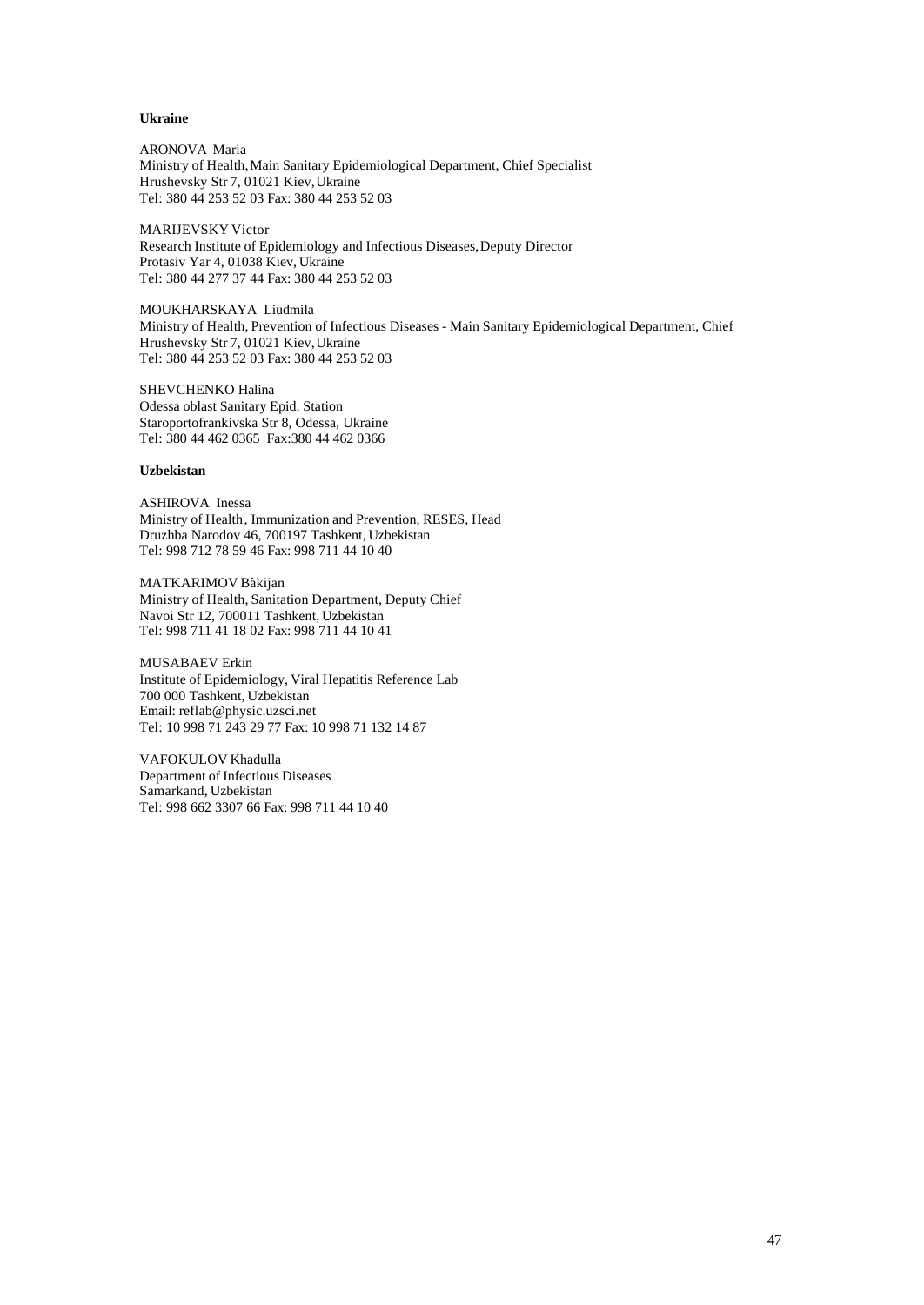## **Organizers:**

#### **Centers for Disease Control and Prevention**

FAVOROV Michael

CDC Central Asia, Program Director, American Embassy Furmanov Str 91/97, 480091 Almaty, Republic of Kazakhstan Email: mfavorov@usaid.gov, mofo@cdc.gov Tel : 7 3272 332913 Fax: 7 3272 638657

GOLDSTEIN Susan Centers for Diseases Control 1600, Clifton Road, NE - Mailstop A33, 30333 Atlanta Georgia,USA Email: stg1@cdc.gov Tel: 1 404 375 460 Fax: 1 404 371 5291

KALACHNIKOVA Tatiana Center for Disease Control and Prevention, Consultant Lenin Str 154-23, Moscow, Russian Federation Email: k-tatiana@mtu-net.ru Tel: 7 095 4337 940

MARGOLIS Harold Centers for Diseases Control, Hepatitis Branch 1600, Clifton Road, NE - Mailstop A33, 30333 Atlanta Georgia,USA Email: hsm1@ cdc.gov Tel: 1 404 639 2343 Fax: 1 404 639 1563

### **Bill and Melinda Gates Children's Vaccine Program at Program for Appropriate Technology in Health**

BROOKS Alan Gates Children's Vaccine Program – PATH, Program Officer 4, Nickerson Street, Suite 300, WA 98109 Seattle,USA Email: abrooks@path.org Tel: 1 206 285 3500 Fax: 1 206 285 6619

KANEMark Gates Children's Vaccine Program– PATH, Director 4, Nickerson Street, Suite 300, WA 98109 Seattle,USA Email: mkane@path.org Tel: 1 206 285 35 00 Fax: 1 206 285 6619

MERCER David Gates Children's Vaccine Program – PATH, Senior Program Officer 4, Nickerson Street, Suite 300, WA 98109 Seattle,USA Email: dmercer@path.org Tel: 1 206 285 3500 Fax: 1 206 285 6619

MORT Molly Gates Children's Vaccine Program – PATH, Program Officer 4, Nickerson Street, Suite 300, WA 98109 Seattle,USA Email: mmort@path.org Tel: 1 206 285 3500 Fax: 1 206 285 6619

TOPEL Ginger Gates Children's Vaccine Program – PATH, Project Administrator 4, Nickerson Street, Suite 300, WA 98109 Seattle,USA Email: gtopel@path.org Tel: 1 206 285 3500 Fax: 1 206 285 6619

#### **Programme for Appropriate Technology in Health**

ROMANYUK Galina PATH Ukraine Khreshchatyk Street 29 Apt 50, 01001 Kiev, Ukraine Email: galina@path-k.carrier.kiev.ua Tel: 380 44 462 0365 Fax: 380 44 462 0366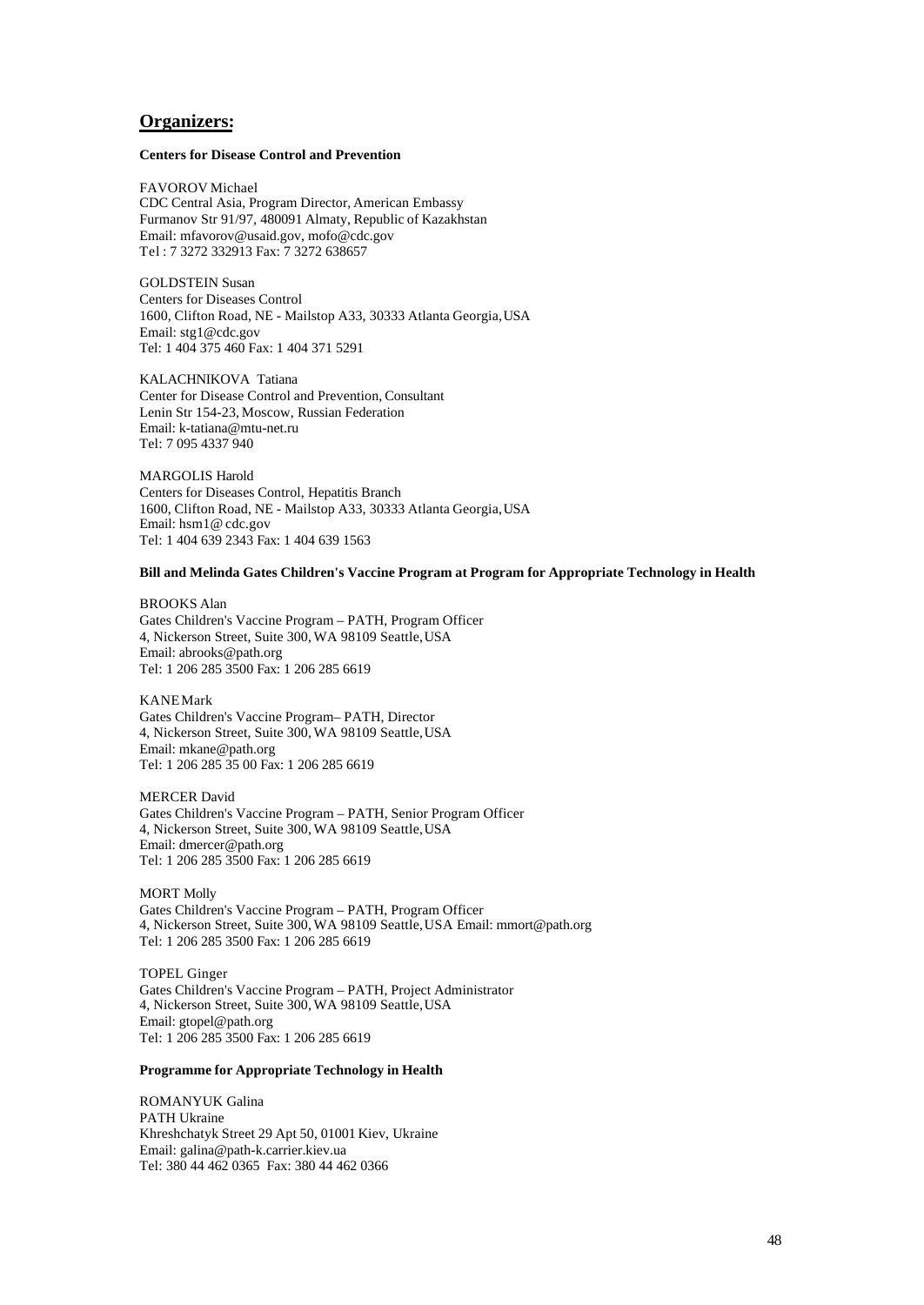### **United Nations Children's Fund**

ABRAMOVAnatoly UNICEF CARK, Turkmenistan Country Office,APO Galkynysh 40, 744012 Ashgabat, Turkmenistan Email: aabramov@unicef.org Tel: 99312 414784, 99312 414789 Fax: 993 12 42 0830

AIDYRALIEVA Chinara UNICEF Bishkek, APO Chui Avenue 160, 720000 Bishkek, Kyrgyzstan Email: caidyralieva@unicef.org Tel: 996312 611224 Fax: 966312 611191

BAJRAKTAREVIC Selena UNICEF Country Office,APO Kolodvorska 6, Sarajevo, Bosnia &Herzgovina Email: sbajraktarevic@unicef.org Tel: 38733230118 Fax: 38733642970

BUKLI Mariana UNICEF C/o UNDP, Project Officer Rruga "Arben Broci" No. 6, Tirana,Albania Email: mbukli@unicef.org Tel: 35543 71741, 35543 75291 Fax: 35542 30028

JASHI Mariam UNICEF Georgia,APO UN House IV Floor, Eristavi street 9, apt 7 Vake, 380079 Tbilisi, Georgia Email: mjashi@hotmail.com Tel: 99532 251130 Fax: 99532 251236

KURBANOV Sabir UNICEF Tajikistan,APO H. Hakim-Zade Street 14/1, 724003 Dushanbe,Tajikistan Email: skurbanov@unicef.org Tel: 992372 218261 Fax: 992372 510081

MALYAWIN Alexander UNICEF, Regional Office for CEE, CIS & the Baltics Palais des Nations, CH-1211 Geneva, Switzerland Email: malyavin@unicef.org Tel: 41 22 9095642 Fax: 41 22 909 5900

MANGASARYANNune UNICEF, Armenia Country Office, Health/Nutrition Officer Libknekht Street 14, 375010 Yerevan,Armenia Email: nmanagasaryan@unicef.org Tel: 3741 580174, 3741 580516, 3741 151698 Fax: 3741 151727

MELIKOV Kamil UNICEF, Health Officer C/o United Nations Office, UN 50<sup>th</sup> Anniversary Street 3, 370001 Baku, Azerbaijan Email: kmelikov@unicef.org Tel: 99412 923013 Fax: 99412 938 278

RAKHIMDJANOV Shukhrat UNICEF Tashkent,APO Obid Akramhodjaev Street 11, 700100 Tashkent, Uzbekistan Email: srakhimdjanov@unicef.org Tel: 99871 1738396, 99871 1738397, 99871 1738398 Fax: 99871 1206508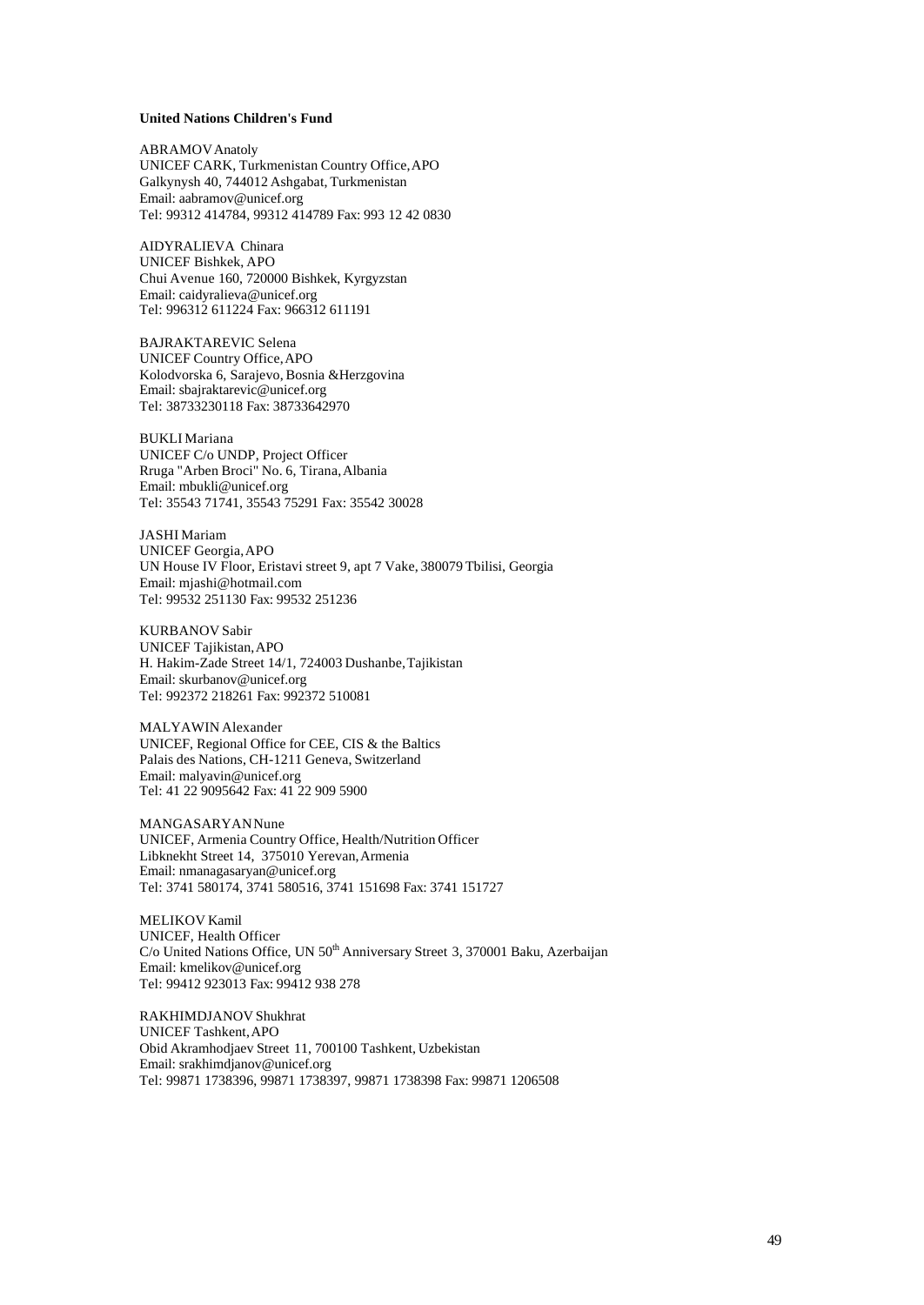#### **Viral Hepatitis Prevention Board advisers**

BADUR Selim University of Istanbul, Faculty of Medicine, Dept. Microbiology, Unit of Virology CAPA, 34390 Istanbul, Turkey Email: selimbadur@hotmail.com Tel: 90 212 635 25 82 Fax: 90 212 635 2582

BONANNI Paolo University of Florence,Public Health Department Viale Morgagni 48, 50134 Florence, Italy Email: bonanni@dsp.igiene.unifi.it Tel: 39 055 411113 Fax: 39 055 4222 541

JILG Wolfgang University of Regensburg, Institut für Medizinische Microbiologie und Hygiene Franz-Joseph Strauss Allee 11, D-93053 Regensburg, Germany Email: Wolfgang.Jilg@klinik.uni-regensburg.de Tel: 49 941 944 6408 Fax: 49 941 944 6402

LAVANCHY Daniel World Health Organization, Division of Communicable Diseases Av. Appia 20, CH-1211 Geneva, Switzerland Email: lavanchyd@who.int Tel: 41 22 791 2656 Fax: 41 22 7914878

SHOUVALDaniel Hadassah University Hospital, Liver Unit,Director POB 12000, 91120 Jerusalem, Israel Email: shouval@cc.huji.ac.il Tel: 972 2 677 7337 Fax: 972 2 642 0338

#### **Viral Hepatitis Prevention Board core members**

EMIROGLU Nedret World Health Organization/EURO Regional Adviser Scherfigsvej 8, DK-2100 Copenhagen, Denmark Email: nem@who.dk Tel: 45 39 17 1471 Fax: 45 39 17 1851

GROB Peter

University Hospital Zürich, Head of Clinical Immunology Häldeli Weg 4, 8044 Zürich, Switzerland Email: Peter.Grob@dim.usz.ch Tel: 41 1 634 2861 Fax: 41 1 634 2901

HALLAUER Johannes Universitätsklinikum Charite, Gesundheitssystemforschung Schumannstrasse 20/21, 10117 Berlin, Germany Email: johannes.hallauer@charite.de Tel: 49 30 4505 70231 or 2003 Fax: 49 30 4505 70971

MEHEUS André University of Antwerp, Epidemiology & Community Medicine Universiteitsplein 1, B-2610 Wilrijk, België Email: emmy.engelen@ua.ac.be Tel: 32 3 820 2523 Fax: 32 3 820 2640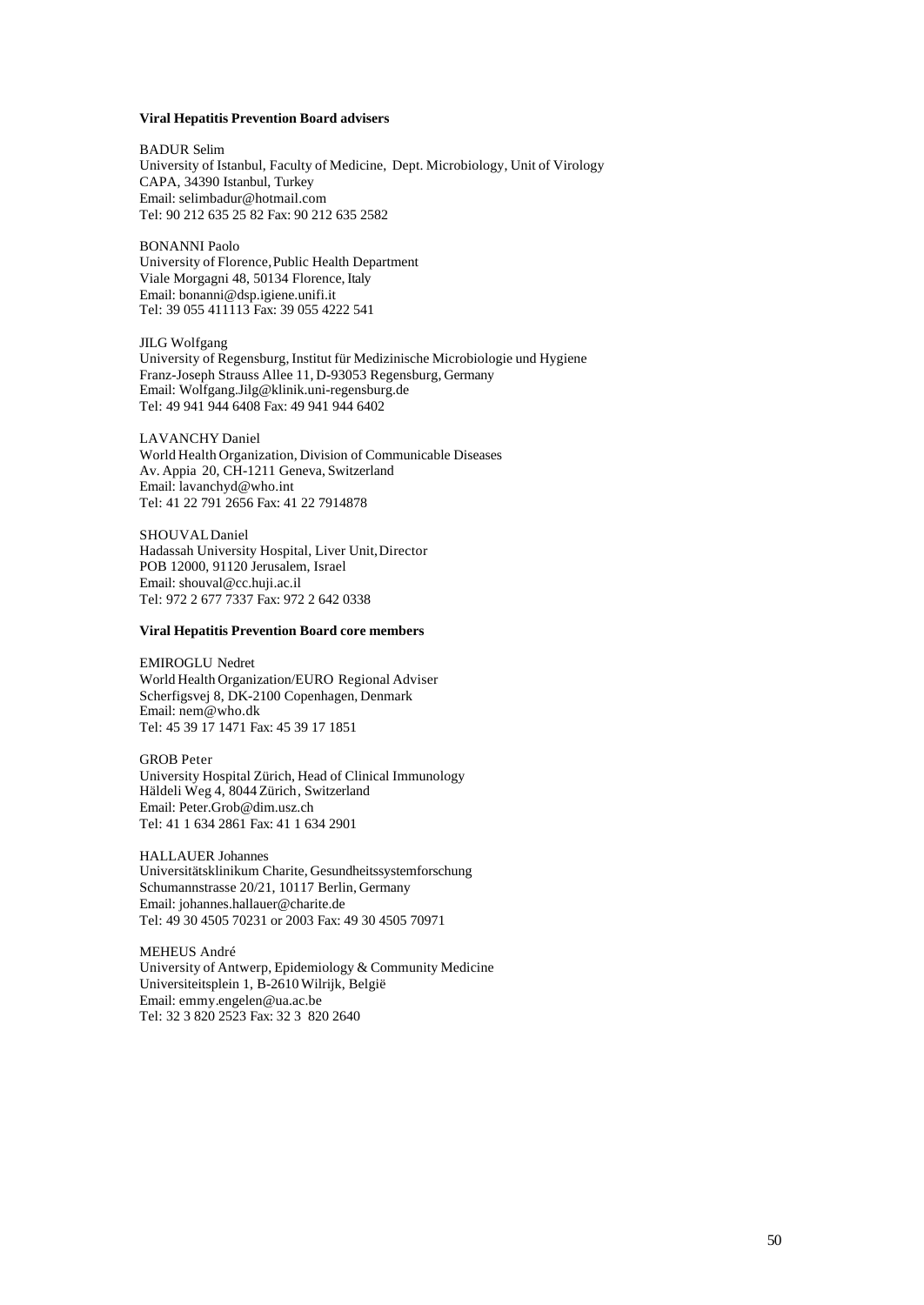#### **Viral Hepatitis Prevention Board secretariat**

DESLOOVERE Hilde University of Antwerp, Epidemiology & Community Medicine Universiteitsplein 1, B-2610 Wilrijk, België Email: hilde.desloovere@ua.ac.be Tel: 32 3 820 2652 Fax: 32 3 820 2640

ENGELEN Emmy University of Antwerp, Epidemiology & Community Medicine Universiteitsplein 1, B-2610 Wilrijk, België Email: emmy.engelen@ua.ac.be Tel: 32 3 820 2523 Fax: 32 3 820 2640

VAN DAMME Pierre University of Antwerp, Epidemiology & Community Medicine Universiteitsplein 1, B-2610 Wilrijk, België Email: pierre.vandamme@ua.ac.be Tel: 32 3 820 2538 Fax: 32 3 820 2640

VORSTERS Alex University of Antwerp, Epidemiology & Community Medicine Universiteitsplein 1, B-2610 Wilrijk, België Email: alex.vorsters@ua.ac.be Tel: 32 3 820 2664 Fax: 32 3 820 2640

ZELINSKAIA Ekaterina University of Antwerp, Epidemiology & Community Medicine Universiteitsplein 1, B-2610 Wilrijk, België Email: ekaterina@pandora.be

#### **World Health Organization Regional Office for Europe**

DESHEVOI Sergei WHO/EPI Project Office, Central Asian Republics Almaty, Kazakhstan Email: sed2@online.ru

EMIROGLU Nedret World Health Organization/EURO, Acting Regional Adviser, EPI Scherfigsvej 8, DK-2100 Copenhagen, Denmark Email: nem@who.dk Tel: 45 39 17 1471 Fax: 45 39 17 1851

MAIRE Denis WHO Regional Office Europe, Technical Officer, CPE Scherfigsvej 8, DK-2100 Copenhagen, Denmark Email: dgm@who.dk Tel: 45 39 17 1534 Fax: 45 39 17 1851

### **World Health Organization Regional Office for Europe Secretariat**

ABDUSALYAMOVA Malika WHO Regional Office Europe, Communicable Diseases Unit, Secretary Scherfigsvej 8, DK-2100 Copenhagen, Denmark Email: MAB@who.dk Tel: 45 39 17 1471 Fax: 45 39 17 1851

BIRKJAER MADSEN Jenny WHO Regional Office Europe, Programme Assistant, CPE Scherfigsvej 8, DK-2100 Copenhagen, Denmark Email: jen@who.dk Tel: 45 39 17 1476 Fax: 45 39 17 1851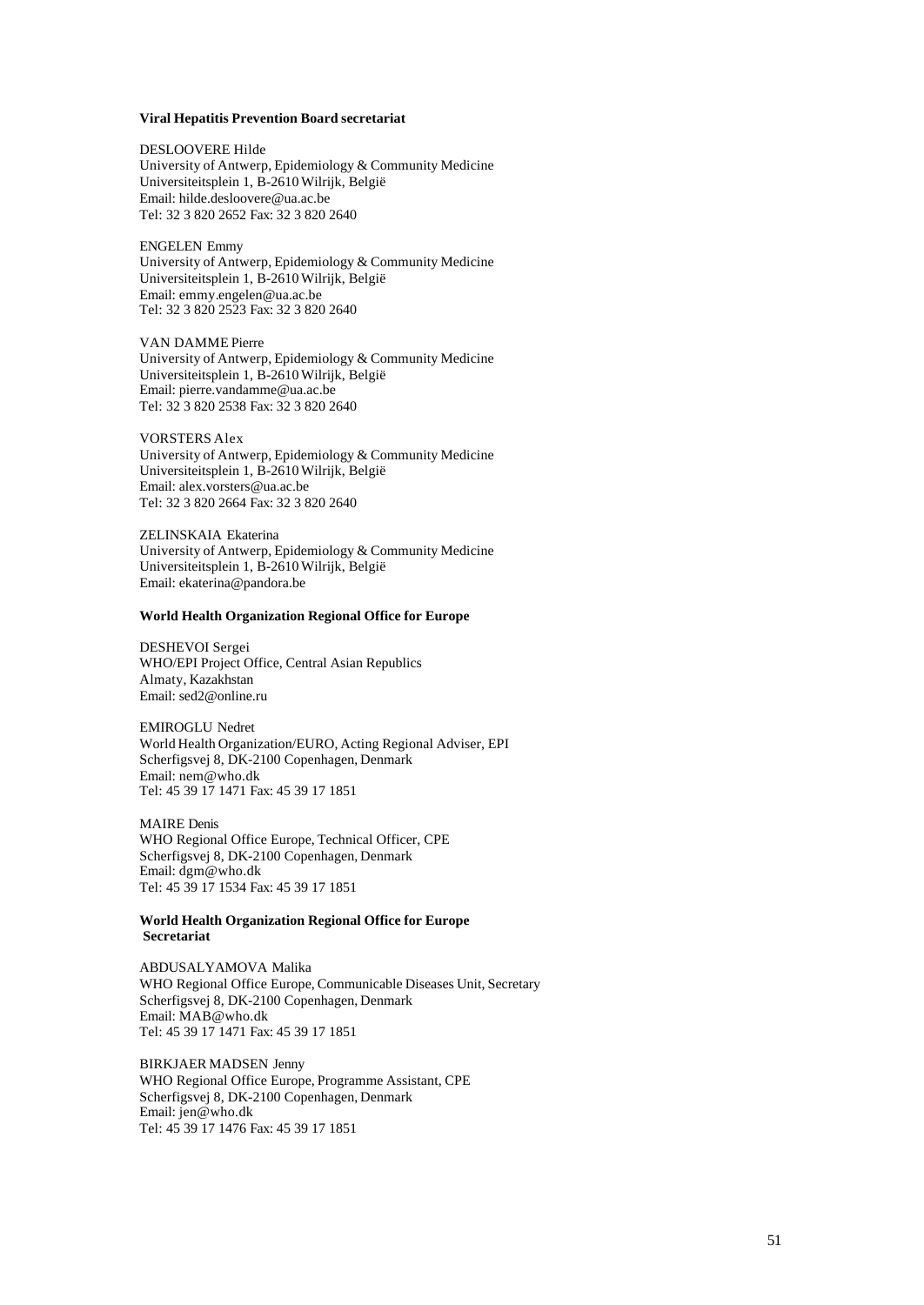#### **World Health Organization Head Quarters**

DUCLOS Philippe World Health Organization, Vaccine Assessment and Monitoring - Vaccines & Biologicals Av. Appia 20, CH-1211 Geneva, Switzerland Email: duclosp@who.int Tel: 41 22 791 4527 Fax: 41 22 791 4210

LAVANCHY Daniel World Health Organization, Division of Communicable Diseases Av. Appia 20, CH-1211 Geneva, Switzerland Email: lavanchyd@who.int Tel: 41 22 791 2656 Fax: 41 22 7914878

MACKAYSusan World Health Organization, Blood Safety and Clinical Technology - Health Technology & Pharmaceuticals Av. Appia 20, CH-1211 Geneva, Switzerland Email: mackays@who.int Tel: 41 22 791 4964, 41 22 791 3648 Fax: 41 22 791 4836

MAST Eric World Health Organization Medical officer Vaccines and Biologicals/EPI Av. Appia 20, CH-1211 Geneva, Switzerland Email: maste@who.int Tel: 41 22 791 4643 Fax: 41 22 791 4193

NAMGYALPem World Health Organization, EPI - Vaccines and Biologicals, Health Technology and Pharmaceuticals Av. Appia 20, CH-1211 Geneva, Switzerland Email: namgyalp@who.int Tel: 41 22 791 2617/3079 Fax: 41 22 791 4193

OLIVÉ Jean-Marc World Health Organization, EPI - Vaccines and Biologicals Av. Appia 20, CH-1211 Geneva, Switzerland Email: olivej@who.int Tel: 41 22 791 4409 Fax: 41 22 791 4193

### **Observers:**

AMOSS William P Vishnevskaya-Rostropovich Foundation 1776 K Street NW, Suite 800, DC 20006 Washington, USA Email: rostro@erols.com Tel: 1 202 296 5730 Fax: 1 202 452 7989

FIRSOVA Svetlana Aventis Pasteur Ulansky Per 5, 101000 Moscow, Russian Federation Tel: 7 095 935 8690 Fax: 7 095 935 8696

JONES James Global Fund for Children's Vaccines, Strategy & Government Relations, Vice President 1800 K Street NW, Suite 800, DC 20006 Washington, USA Email: jjones@vaccinefund.org Tel: 1 202 822 0033 Fax: 1 202 457 1466

MURASKIN William 250 West 94th Street, Apt 9E, New York, NY 10025 USA Email: muraskin@earthlink.net Tel: 1 212 666 5891 Fax: 1 212 666 5891

MURPHY Catherine LSHTM,Public Health Keppel Street London WC1E, 7HT,United Kingdom Email: caterhine.murphy.ac.uk Tel: 44 20 7685 2585